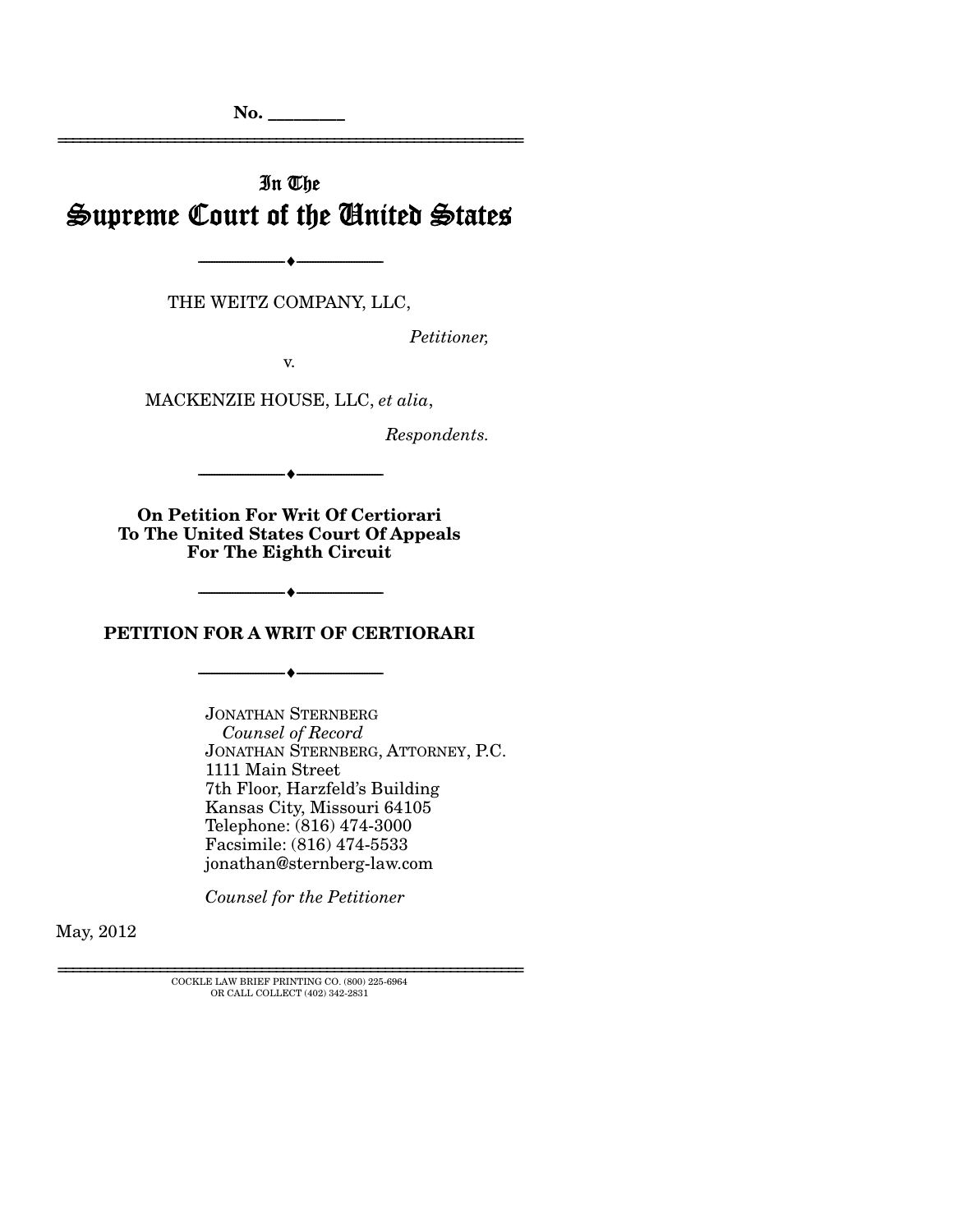## **QUESTION PRESENTED**

 May a federal court sitting in diversity refuse to follow a state high court's decision on an issue of state law when no subsequent state judicial or legislative authority has overruled, superseded, criticized, or questioned that decision, and the decision has been followed by the state's intermediate appellate court?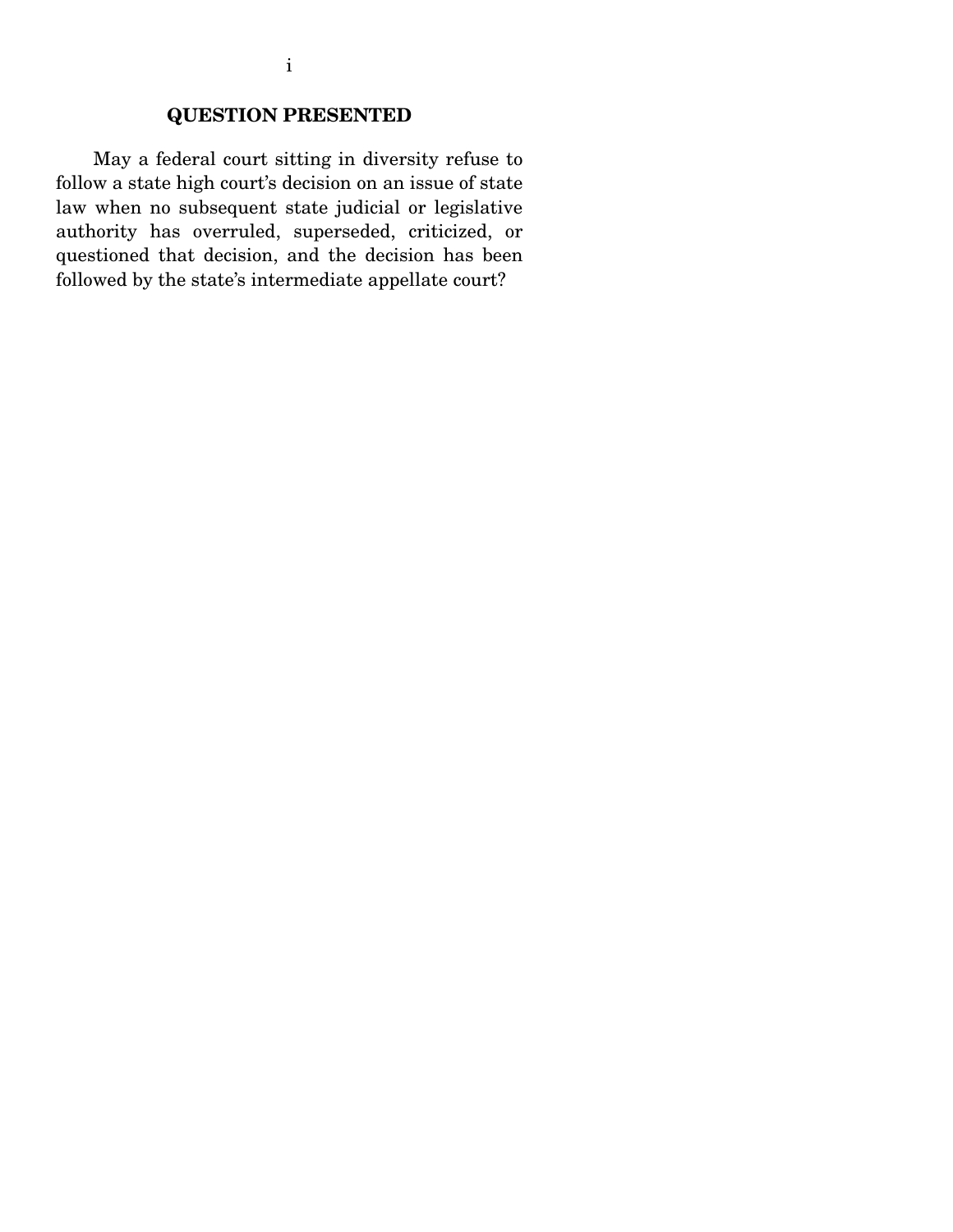#### **LIST OF PARTIES**

 The Weitz Company, LLC, the petitioner identified in the caption, was the plaintiff and counterclaim defendant in the district court and was the appellant in the Eighth Circuit.

 MacKenzie House, LLC, the respondent identified in the caption, was a defendant and counterclaim plaintiff in the district court and was an appellee in the Eighth Circuit.

 Three other respondents in this Court are not identified in the caption. MH Metropolitan, LLC, was a defendant and counterclaim plaintiff in the district court and was an appellee in the Eighth Circuit. Arrowhead Contracting, Inc., was a third-party defendant and counterclaim plaintiff in the district court and was an appellee in the Eighth Circuit. Concorde Construction Co., Inc., was a third-party defendant in the district court and was an appellee in the Eighth Circuit.

#### **RULE 29.6 STATEMENT**

 The Weitz Company, LLC, is wholly-owned by The Weitz Group, LLC, which in turn is owned by The Weitz Company I, Inc., The Weitz Company II, Inc., and The Weitz Company III, Inc., all of which are private companies. No publicly held company owns 10% or more of the stock of The Weitz Company, LLC, or any of its parent entities.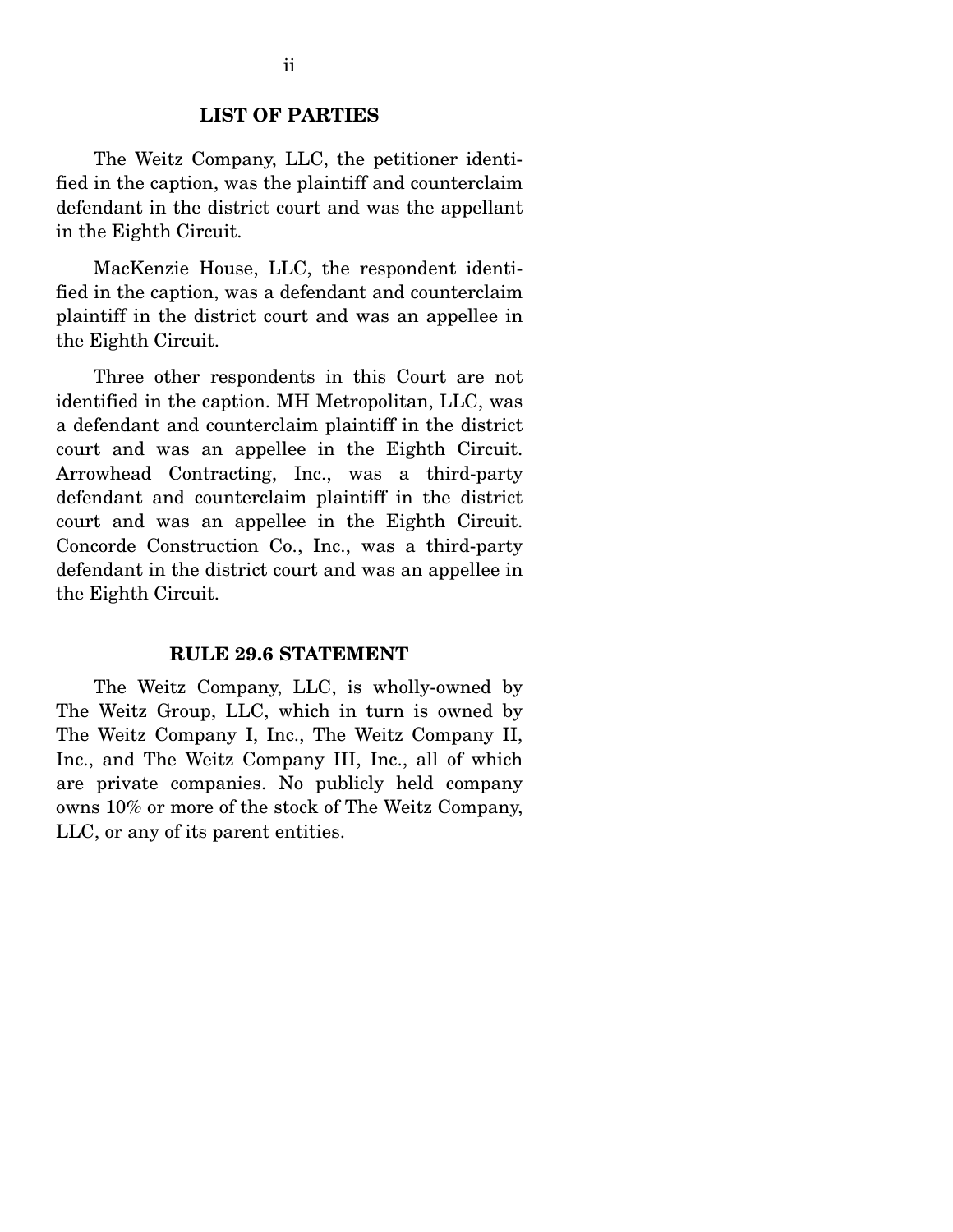## TABLE OF CONTENTS

|             |                                                                                                                                                                      | $\mathbf{1}$   |
|-------------|----------------------------------------------------------------------------------------------------------------------------------------------------------------------|----------------|
|             |                                                                                                                                                                      |                |
|             |                                                                                                                                                                      |                |
|             |                                                                                                                                                                      |                |
|             |                                                                                                                                                                      |                |
|             |                                                                                                                                                                      |                |
|             |                                                                                                                                                                      |                |
|             |                                                                                                                                                                      | $\overline{2}$ |
|             |                                                                                                                                                                      | $\overline{2}$ |
| А.          |                                                                                                                                                                      | 3              |
| <b>B.</b>   | The existing law of Missouri precludes<br>liquidated delay damages in construction<br>contracts from accruing during the period<br>after the contract has terminated | 5              |
|             | Moore v. Bd. of Regents, 115 S.W. 6<br>1.                                                                                                                            | 6              |
|             | Twin River Constr. Co. v. Pub. Water<br>2.<br>Dist., 653 S.W.2d 682 (Mo. App. 1983)                                                                                  | 7              |
|             | 3.<br>The district court's treatment of<br>Moore and Twin River                                                                                                      | 8              |
| $C_{\cdot}$ |                                                                                                                                                                      | 10             |
|             |                                                                                                                                                                      | 11             |
| L.          | The opinion below fundamentally contra-<br>dicts this Court's longstanding Erie ju-                                                                                  | 14             |
|             |                                                                                                                                                                      |                |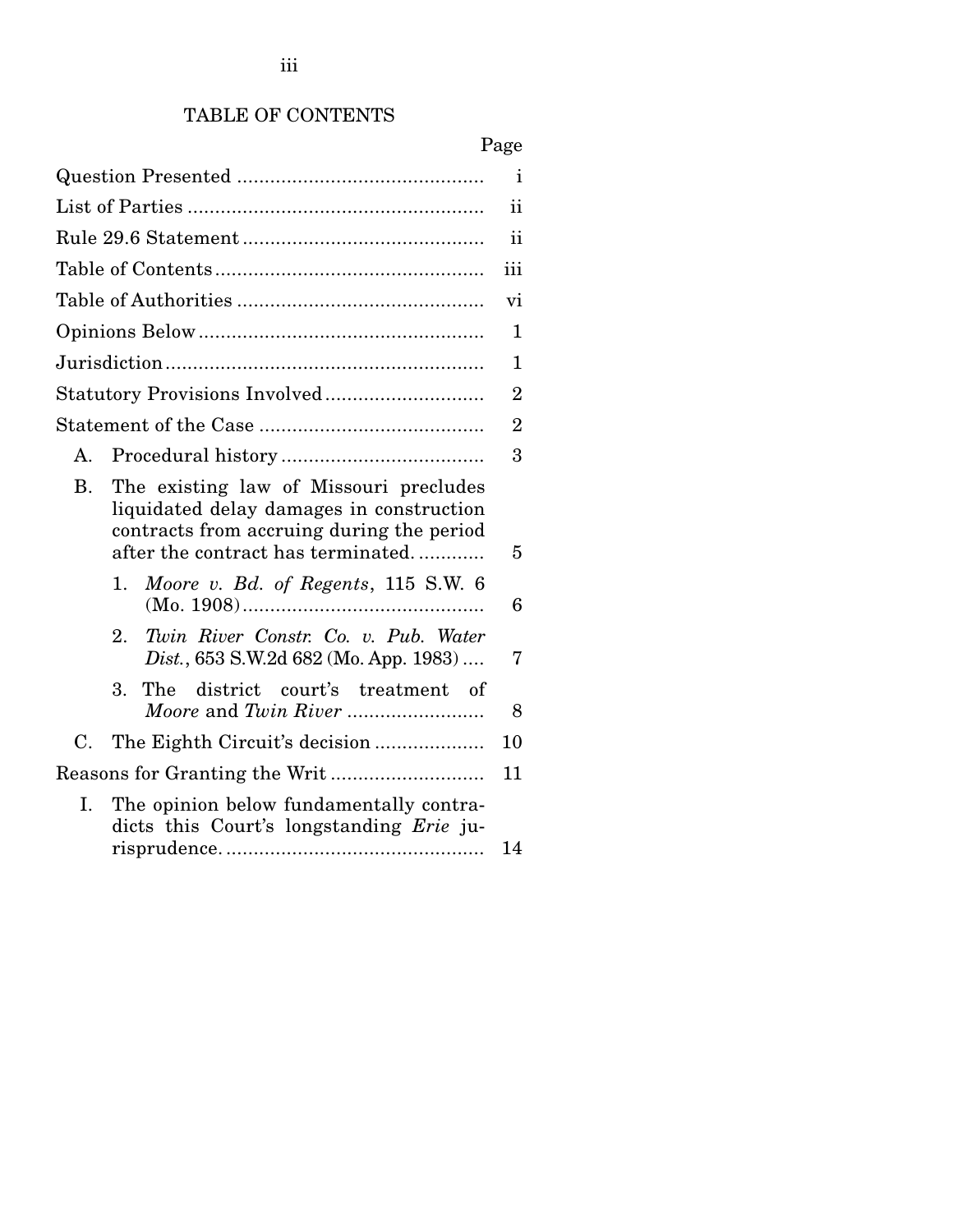### TABLE OF CONTENTS – Continued

Page

- A. This Court repeatedly has confirmed federal courts may not refuse to follow state high court decisions on issues of state law without any intervening, contrary state authority. ....................... 14
- B. This Court consistently has held a more recent intermediate state appellate court decision following an unquestioned older state high court decision means federal courts should follow the older decision. ..................... 20
- II. The opinion below creates a direct circuit split over whether an on-point state court decision on an issue of state law unquestioned by any subsequent state authority binds a federal court hearing that issue ..... 24
- III. This case presents a rare opportunity for this Court to clarify the "persuasive data" that constitutes "convincing evidence" needed to show that a state court would not follow an earlier decision today .......... 29

Conclusion............................................................ 31

#### APPENDIX

| B. Judgment (W.D.Mo.) (Aug. 4, 2010) App. 16 |  |
|----------------------------------------------|--|
| C. Partial Summary Judgment (W.D.Mo.)        |  |
|                                              |  |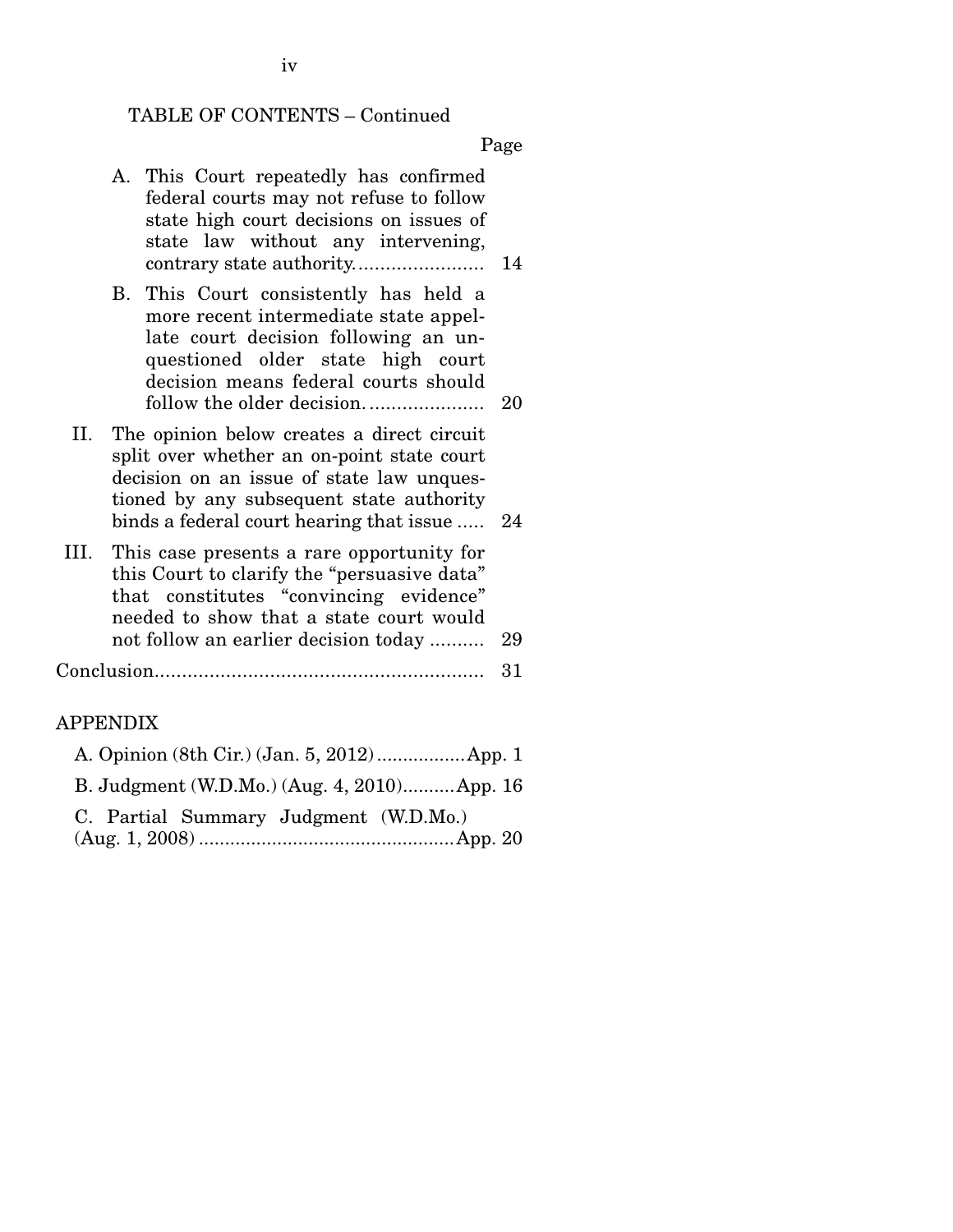## TABLE OF CONTENTS – Continued

Page

 D. Order Staying Mandate (Feb. 17, 2012) ... App. 39 E. Order Granting Panel Rehearing and Vacating Earlier Opinion (Jan. 5, 2012) ....... App. 41 F. Order Denying Rehearing en Banc (Feb.

10, 2012) ......................................................... App. 43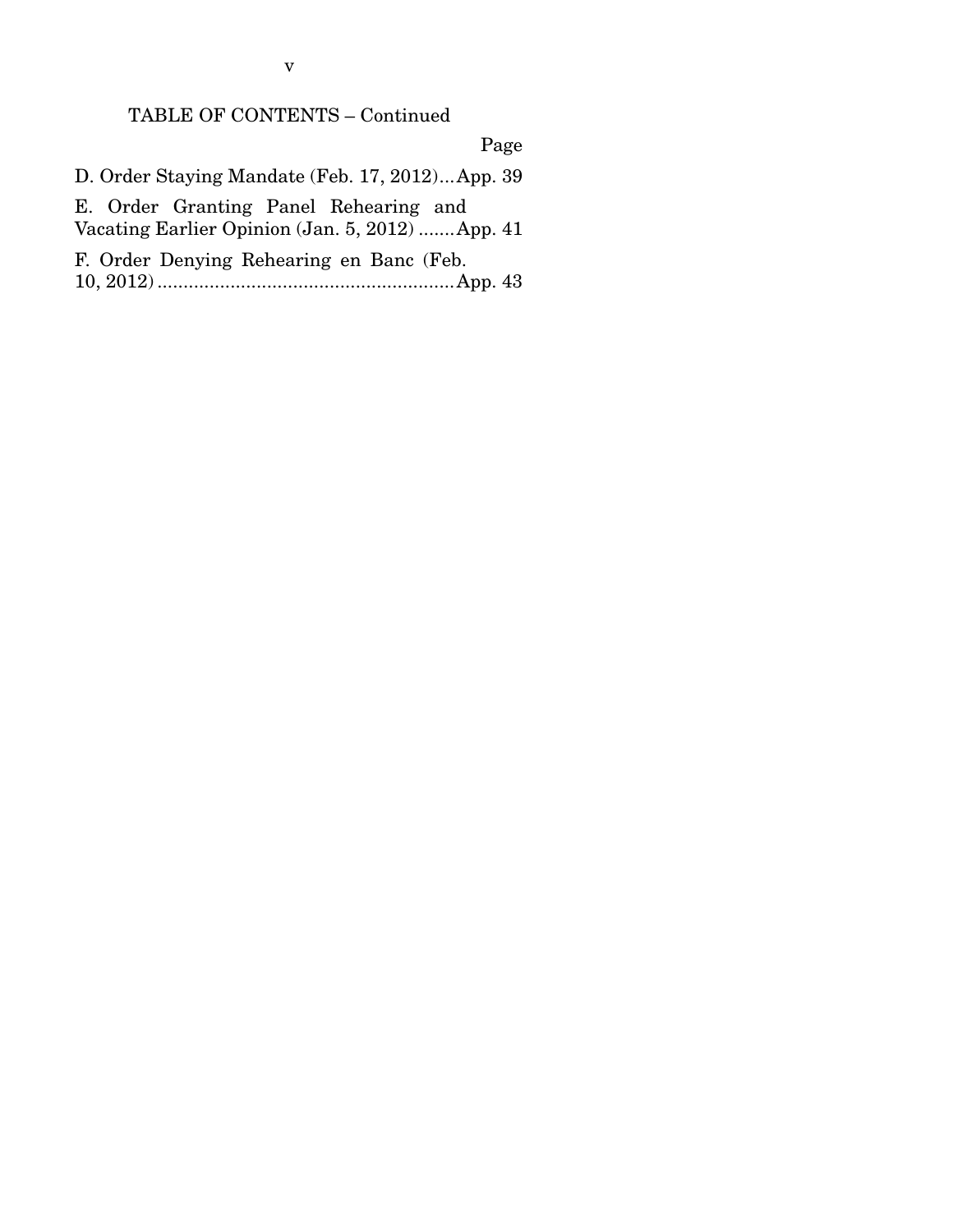# Page

## CASES:

| Akins v. Dir. of Revenue, 303 S.W.3d 563 (Mo.                                          |
|----------------------------------------------------------------------------------------|
| Bernhardt v. Polygraphic Co. of Am., Inc., 350                                         |
| Bogan v. Gen. Motors Corp., 500 F.3d 828 (8th                                          |
| City of Elmira v. Larry Walter, Inc., 546<br>N.Y.S.2d 183 (App. Div. 1989), aff'd, 564 |
| Comm'r v. Estate of Bosch, 387 U.S. 456 (1967)passim                                   |
| Constr. Contracting & Mgmt., Inc. v.<br>McConnell, 815 P.2d 1161 (N.M. 1991) 5         |
| Day v. Adams, 42 Vt. 510 (1869)24, 25, 26                                              |
| Delta Air Lines v. McDonnell Douglas Corp.,<br>503 F.2d 239 (5th Cir. 1974) 16, 23, 30 |
| Erie R.R. Co. v. Tompkins, 304 U.S. 64 (1938)passim                                    |
| Ford Motor Co. v. Mathis, 322 F.2d 267 (5th                                            |
| Gallagher v. Baird, 66 N.Y.S. 759 (App. Div.                                           |
| Gasperini v. Ctr. for Humanities, Inc., 518 U.S.                                       |
| Gilstrap v. Amtrak, 998 F.2d 559 (8th Cir.                                             |
| Gooding v. Wilson, 405 U.S. 518 (1972)  12, 16, 21, 22, 31                             |

vi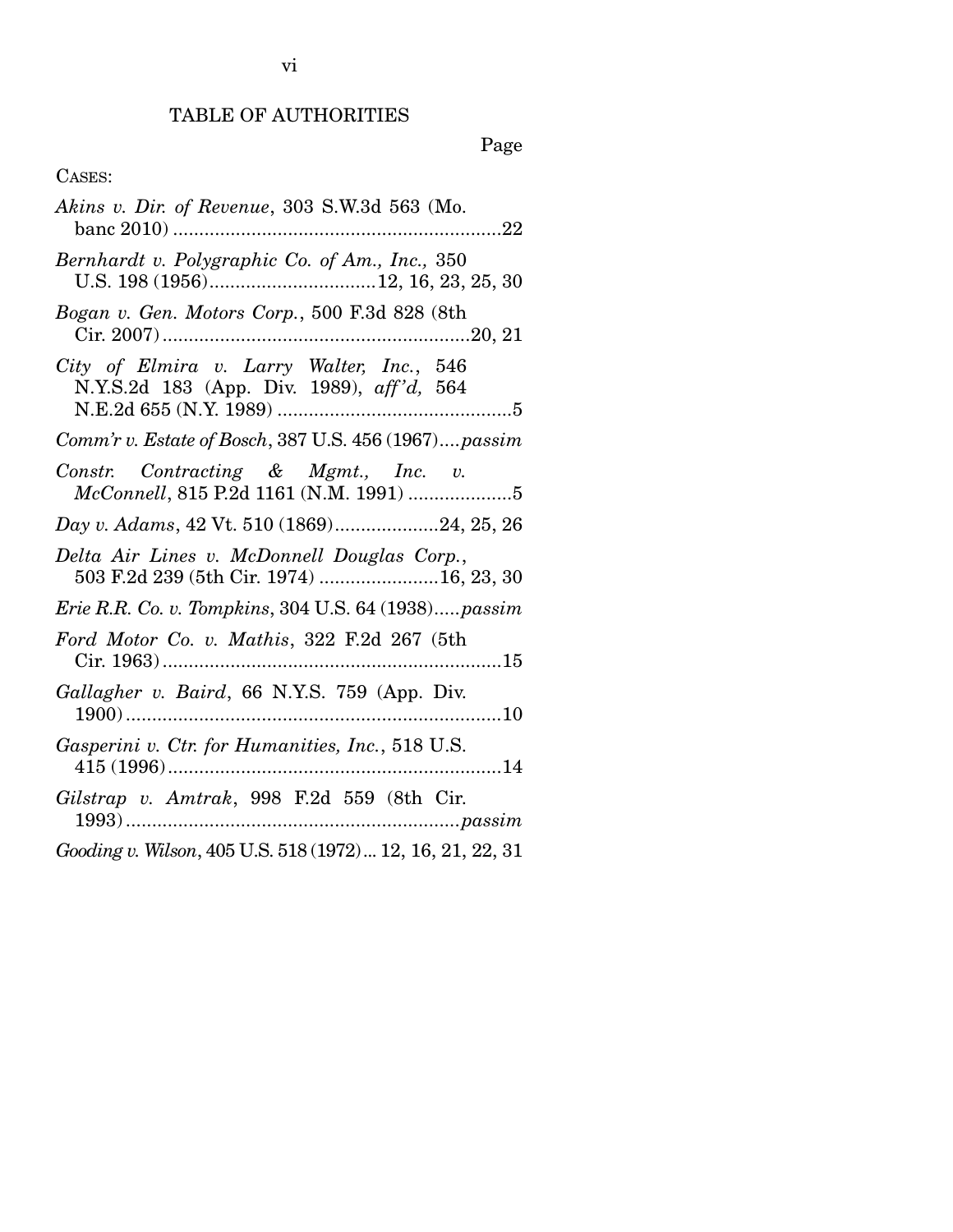| Page                                                                                                                                                                          |
|-------------------------------------------------------------------------------------------------------------------------------------------------------------------------------|
| In re Ryan, 851 F.2d 502 (1st Cir. 1988) passim                                                                                                                               |
| Lehman Bros. v. Schein, 416 U.S. 386 (1974)18                                                                                                                                 |
| Marks v. Alaska S.S. Co., 127 P. 1101 (Wash.                                                                                                                                  |
| Maschka v. Genuine Parts Co., 122 F.3d 566                                                                                                                                    |
| Moore v. Bd. of Regents for Normal Sch. in                                                                                                                                    |
| Nanninga v. Three Rivers Elec. Coop., 203 F.3d                                                                                                                                |
| Pa. Nat'l Mut. Cas. Ins. Co. v. City of Pine<br>Bluff, 354 F.3d 945 (8th Cir. 2004)17, 18                                                                                     |
| Shady Grove Orthopedic Assocs. v. Allstate Ins.                                                                                                                               |
| Simmons v. Hartford Ins. Co., 786 F.Supp. 574                                                                                                                                 |
| Six Cos. of Cal. v. Jt. Highway Dist. No. 13, 311                                                                                                                             |
| Stoner v. N.Y. Life Ins. Co., 311 U.S. 464                                                                                                                                    |
| The Weitz Co., LLC v. MacKenzie House, LLC,                                                                                                                                   |
| The Weitz Co., LLC v. MacKenzie House, LLC,<br>Case No. 10-3713 (8th Cir. slip op. Dec. 8,<br>2011), available at http://www.ca8.uscourts.<br>gov/opndir/11/12/103713P.pdf 10 |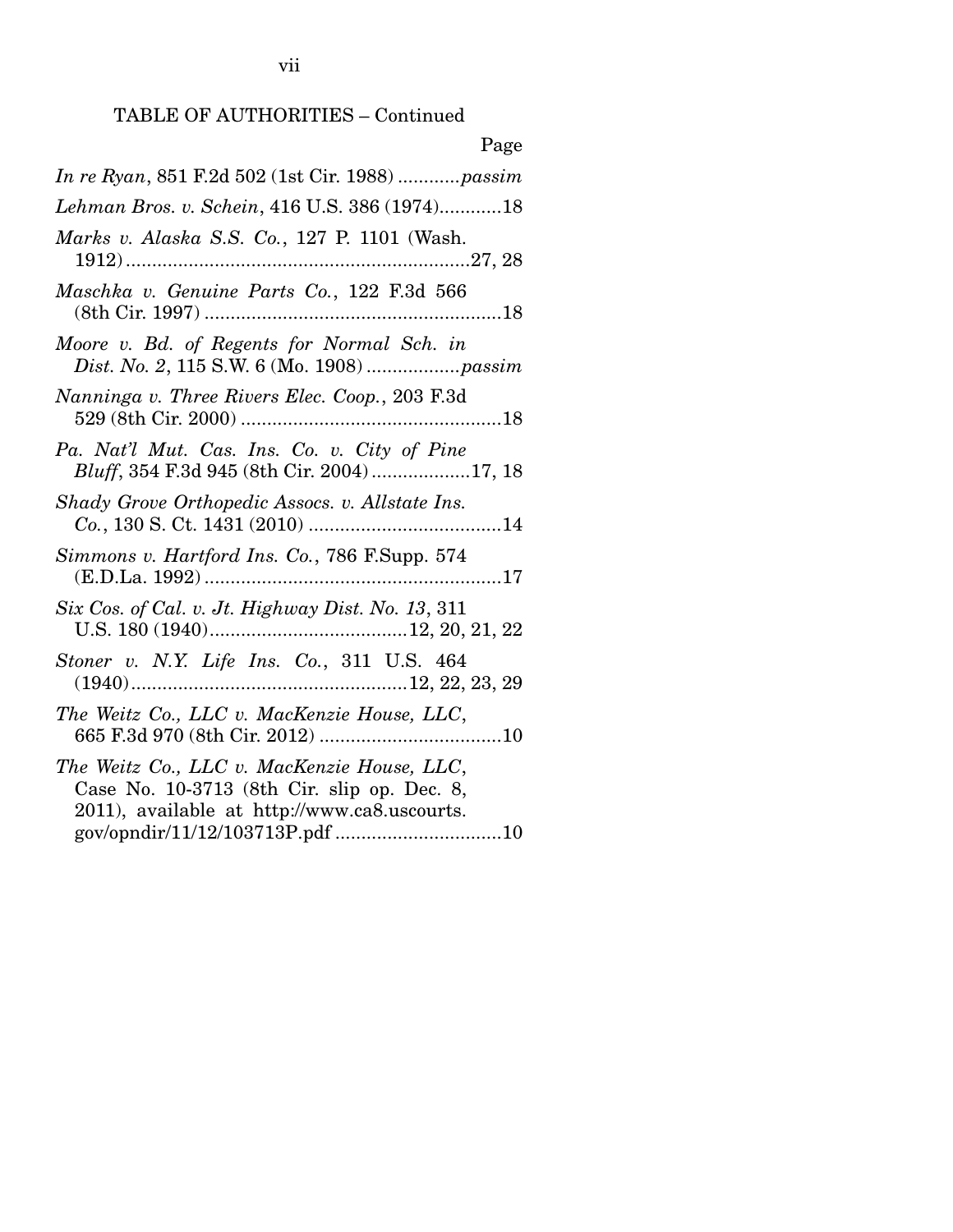viii

## TABLE OF AUTHORITIES – Continued

Page

| Twin River Constr. Co. v. Pub. Water Dist. No.          |
|---------------------------------------------------------|
| West v. Am. Tel. & Tel. Co., 311 U.S. 223 (1940) passim |
| Zeman v. V.F. Factory Outlet, Inc., 911 F.2d 107        |

STATUTORY PROVISIONS:

OTHER AUTHORITIES:

15 A.L.R.5th 376 ........................................................... 5

- 19 Charles A. Wright, Arthur R. Miller & Edward H. Cooper, FED. PRACTICE AND PRO-CEDURE § 4507 (2d ed. 2001) ........... 12, 13, 17, 23, 30
- Steven Childress & Martha Davies, FED. STANDARDS OF REVIEW § 2.15 (3d ed. 1999).............15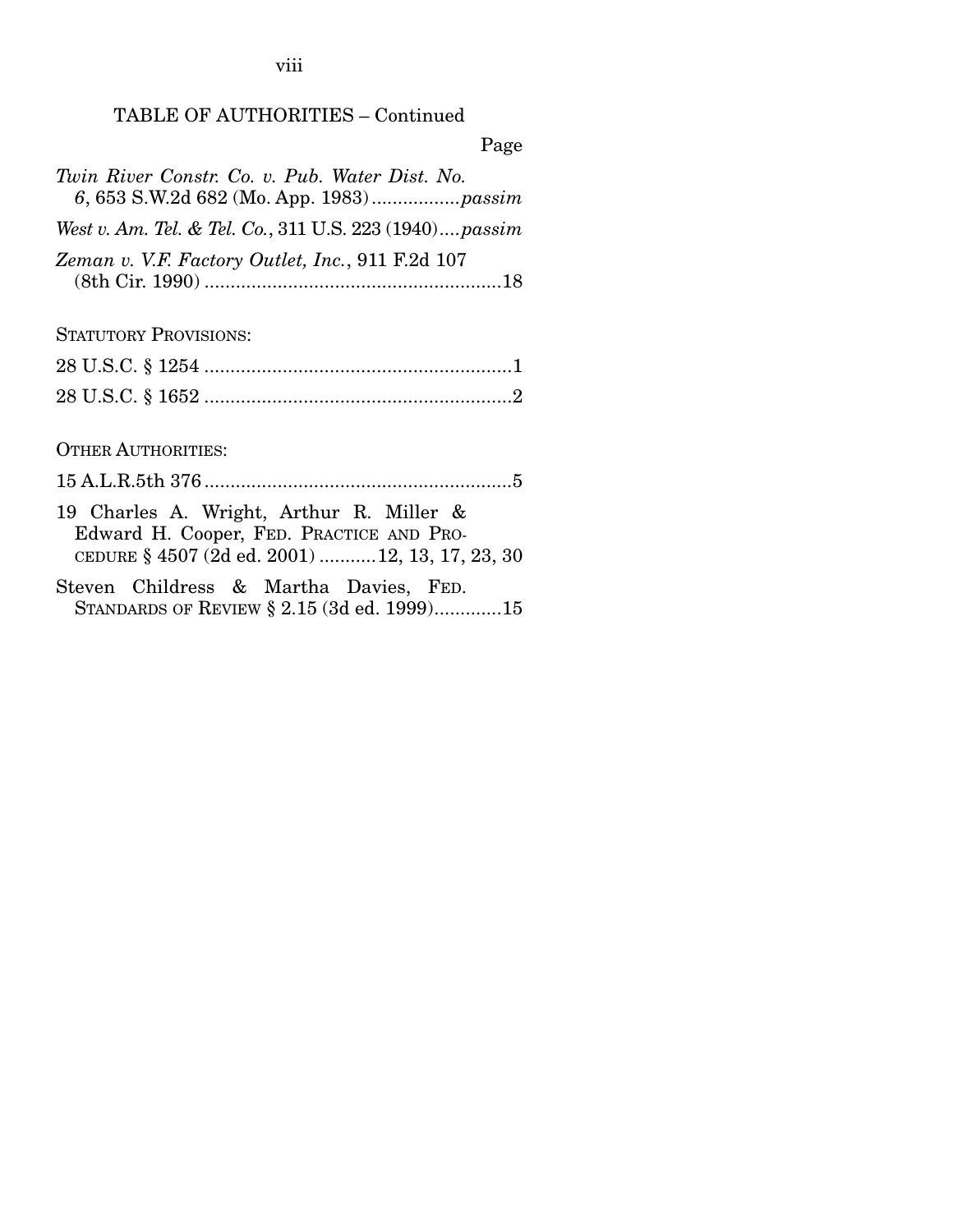#### **PETITION FOR WRIT OF** *CERTIORARI*

 Petitioner The Weitz Company, LLC, respectfully prays the Court to issue a writ of certiorari to review the judgment of the United States Court of Appeals for the Eighth Circuit in this case.

#### **OPINIONS BELOW**

--------------------------------- ---------------------------------

 The opinion of the Eighth Circuit (Appendix 1-15) is reported at 665 F.3d 970. The opinion of the district court concerning the issue in this petition (App. 20- 38) is unreported. The district court's final judgment incorporating that prior opinion (App. 16-19) is unreported.

#### **JURISDICTION**

--------------------------------- ---------------------------------

 The Eighth Circuit first entered a judgment on December 8, 2011 (App. 41). On January 5, 2012, it granted a timely petition for rehearing, vacated the December 8 judgment, and issued a new judgment (App. 1-15, 41). Thereafter, a new timely petition for rehearing was denied on February 10, 2012 (App. 43). The jurisdiction of this Court is invoked under 28 U.S.C. § 1254(1). The Eighth Circuit has stayed its mandate pending the Court's disposition of this petition (App. 39-40).

--------------------------------- ---------------------------------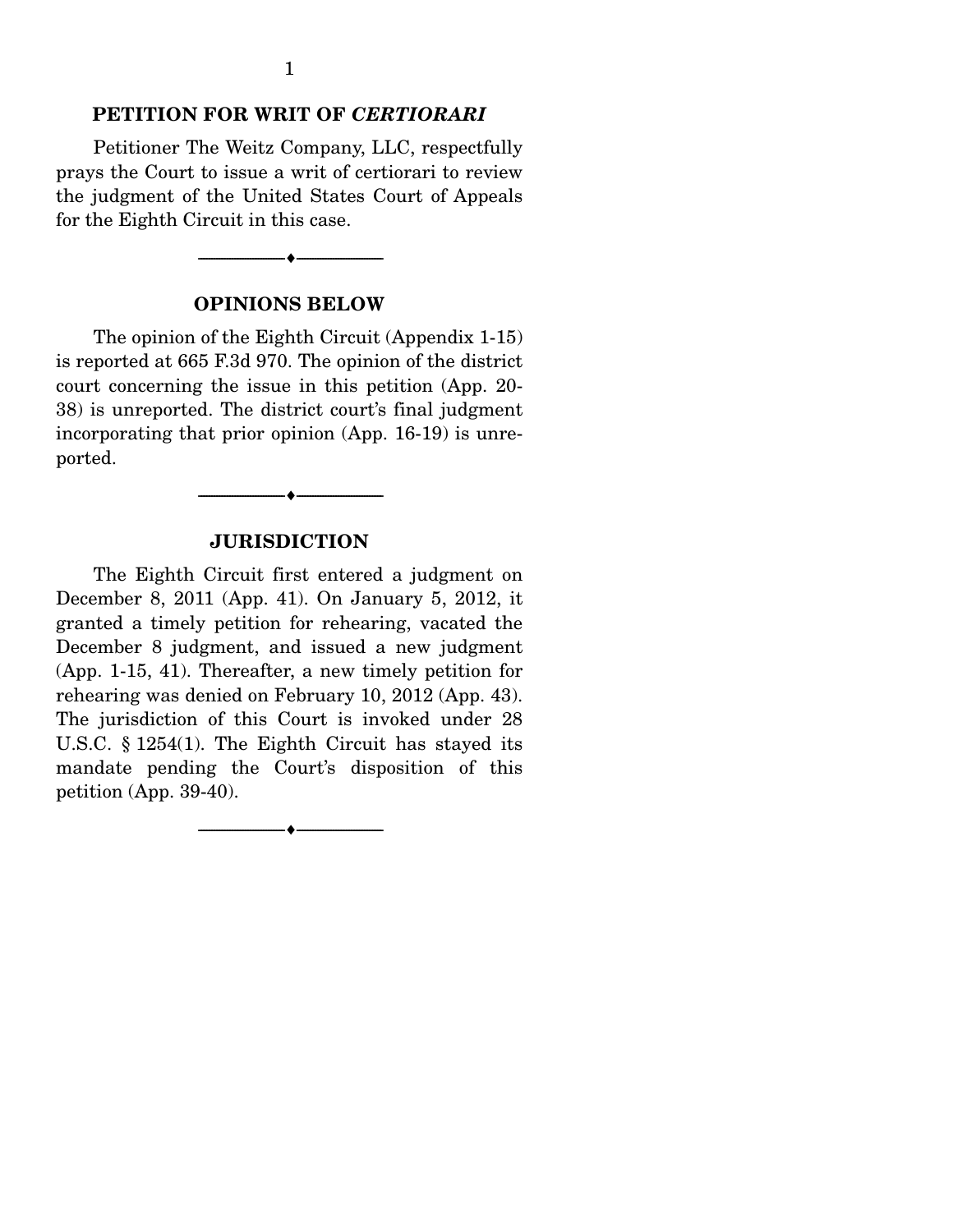#### **STATUTORY PROVISIONS INVOLVED**

 The Rules of Decision Act, 28 U.S.C. § 1652, provides, in relevant part, "The laws of the several states . . . shall be regarded as rules of decision in civil actions in the courts of the United States, in cases where they apply."



--------------------------------- ---------------------------------

 This case raises important questions of how federal courts sitting in diversity must treat state high courts' decisions on issues of state law under this Court's landmark decision in *Erie R.R. Co. v. Tompkins*, 304 U.S. 64 (1938), and its progeny, otherwise known as the *Erie* doctrine.

 Specifically, this case concerns whether, under *Erie*, federal courts are bound to apply state high court decisions on issues of state law that are old and rarely cited but nonetheless have never been overruled, superseded, criticized, or even questioned by any intervening judicial or legislative authority in that state. Does *Erie* require the federal court to follow the state decision, as every previous reported federal appellate and trial court faced with this situation faithfully has? Or, may the federal court instead criticize the state decision's logic and refuse to follow it, as the Eighth Circuit did in this case? Nationally important principles of federalism at the heart of these questions merit this Court's intervention.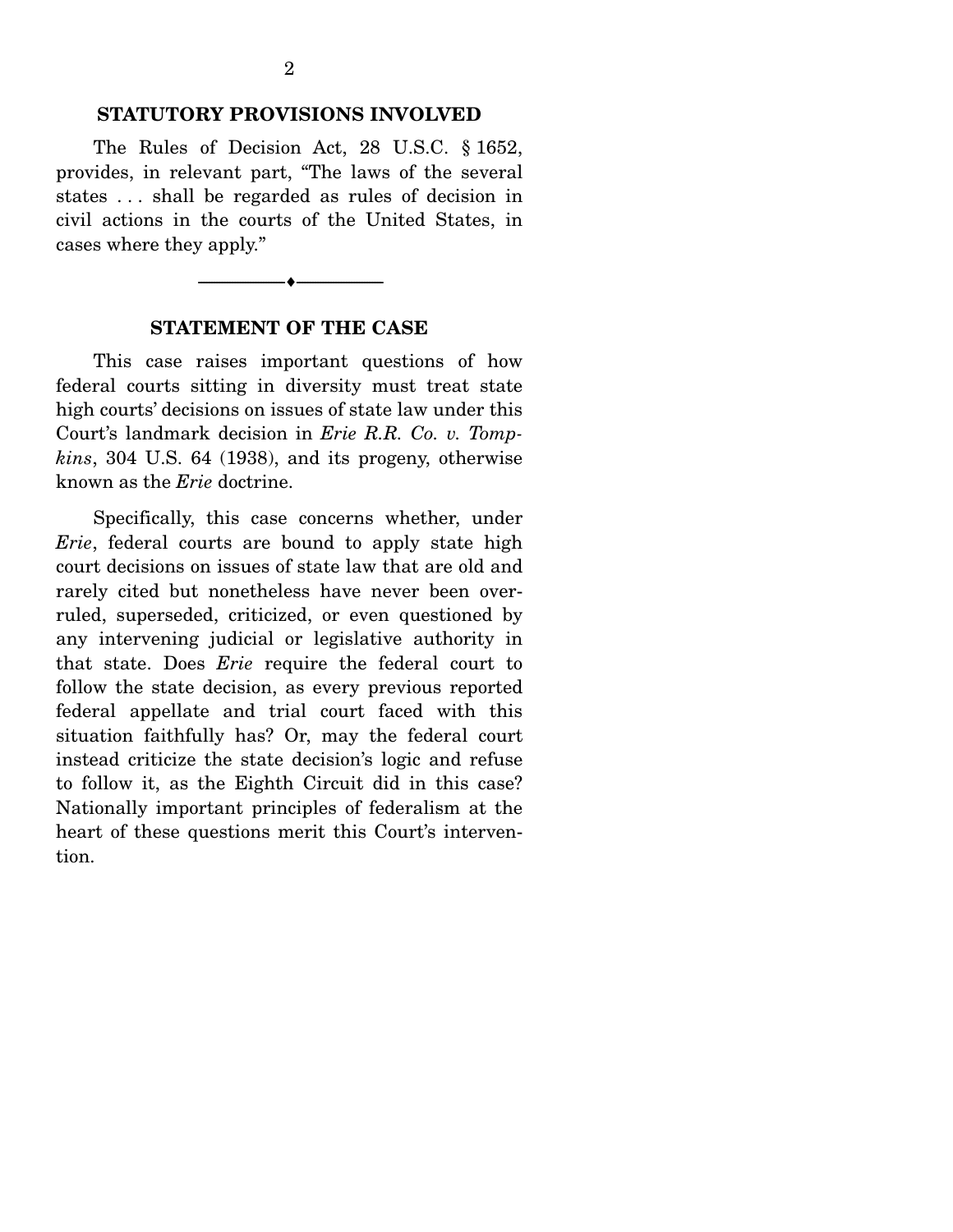#### **A. Procedural history**

 This case stems from a construction contract dispute under Missouri state law. The basic facts and procedural history are stated in the Eighth Circuit's opinion (App. 2-3).

 MacKenzie House, LLC, and MH Metropolitan, LLC (collectively "MH"), Colorado limited liability companies, were the respective developer and owner of the Metropolitan Apartments ("the Project"), a multi-building apartment project in Kansas City, Missouri (App. 2). MH hired The Weitz Company, LLC, an Iowa limited liability company, to be the Project's general construction contractor (App. 2). Weitz subcontracted with Arrowhead Contracting, Inc., a Kansas corporation, and Concorde Construction Co., a Missouri corporation (App. 2).

 The parties agreed Weitz would complete the project in 507 days with a maximum price of \$14,401,609 (App. 2). MH's contract with Weitz contained a liquidated damages provision for delays: "[Weitz] agrees that [it] shall pay to the Owner liquidated damages in accordance with the following schedule for each calendar day that Completion of a Building is delayed beyond the Scheduled Completion Date for such Building.  $\ldots$  " (App. 22-23).

 Weitz began work in the spring of 2005 (App. 2). Thereafter, the project was delayed (App. 2). Weitz blamed Arrowhead and Concorde for the delays, but MH blamed Weitz, asserting several breaches of their contract (App. 2-3). As a result, MH withheld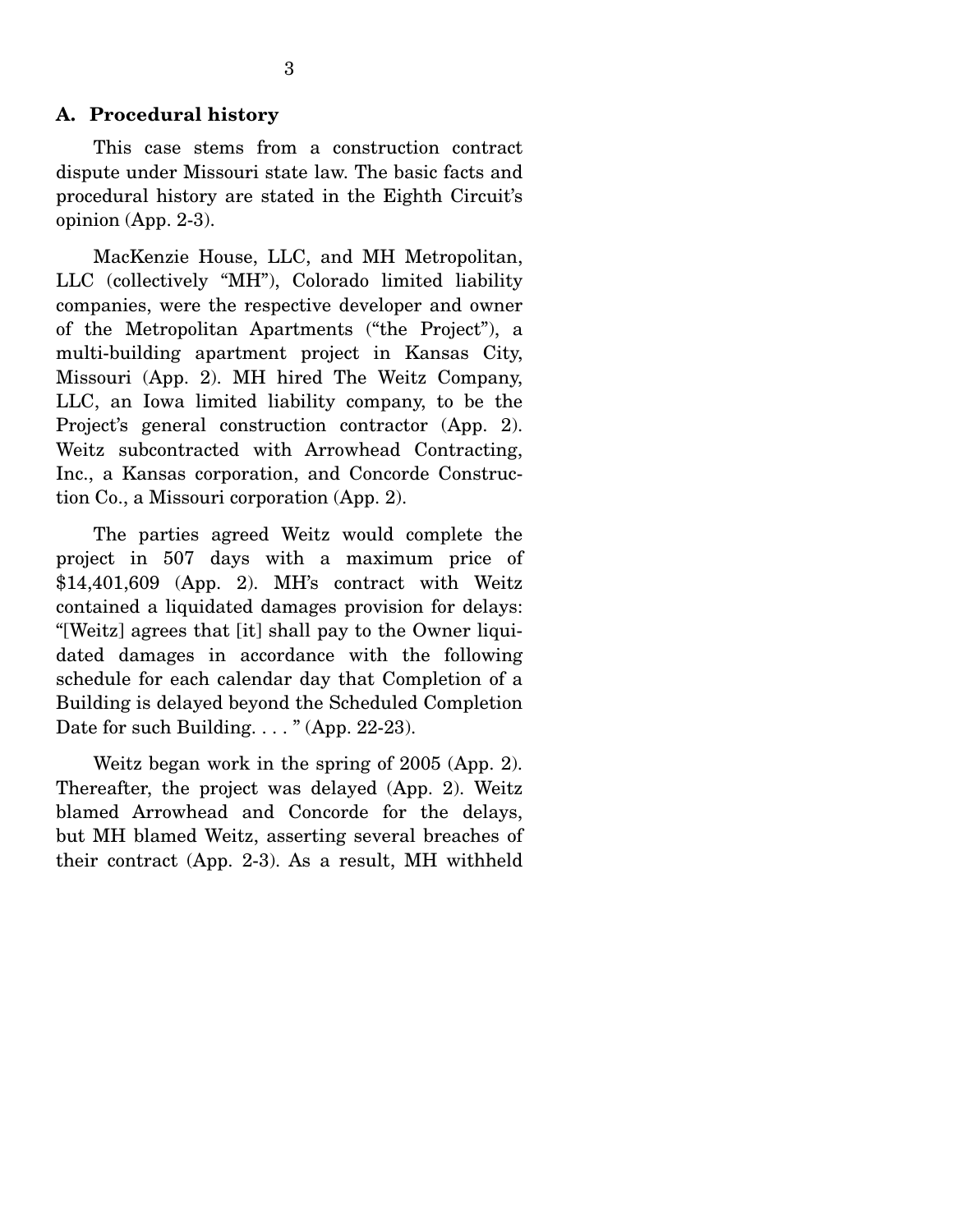payment on two of Weitz's applications (App. 3). In response, on December 26, 2006, Weitz stopped work on the Project (App. 3). At that point, the Project's first building was four months late and the entire Project was two months late (App. 3). On January 18, 2007, MH terminated its contract with Weitz (App. 3). Ultimately, MH finished the Project without Weitz between June and November 2007 (App. 3).

 In February 2007, Weitz sued MH in the United States District Court for the Western District of Missouri for the unpaid balance of its contract (App. 3). The district court had diversity jurisdiction substantively applying Missouri state law (App. 9-11). MH counterclaimed for breach of contract, in part seeking liquidated delay damages for the entire period from the August 2006 initial delay on the first building until the Project's eventual completion without Weitz in November 2007 (App. 3). Weitz made third-party claims against Arrowhead and Concorde (App. 3). Arrowhead counterclaimed for breach of its subcontract (App. 3).

 A jury awarded MH \$4,991,970.87 against Weitz, of which \$3,022,520 were liquidated delay damages (App. 3, 16-19). The majority of those liquidated delay damages – more than \$2 million – were for the elevenmonth period *after* MH had terminated its contract with Weitz in January 2007. Weitz timely appealed to the U.S. Court of Appeals for the Eighth Circuit (App. 1).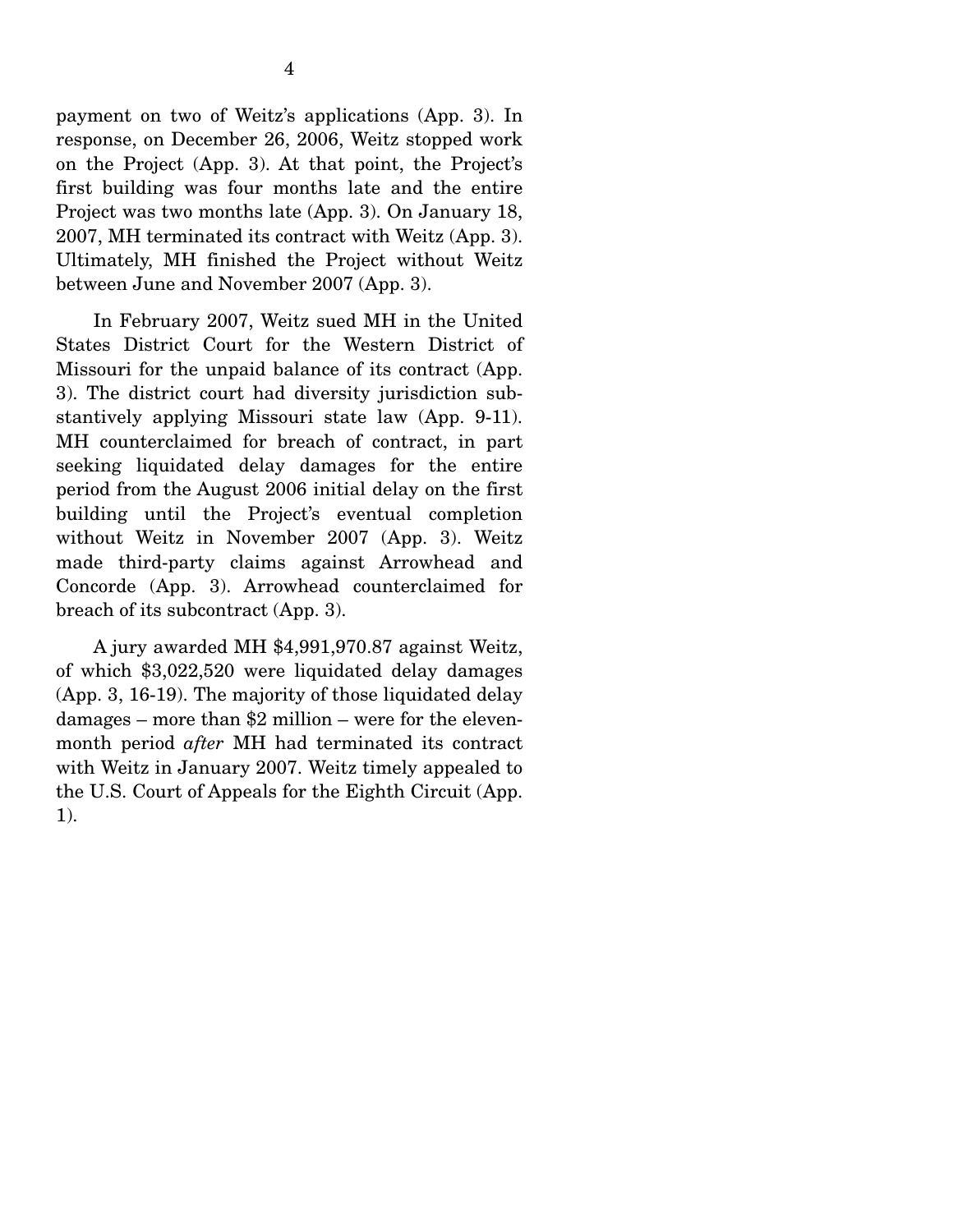## **B. The existing law of Missouri precludes liquidated delay damages in construction contracts from accruing during the period after the contract has terminated.**

 State courts throughout the United States long have been split on whether liquidated delay damages in a construction contract can accrue during the period after the contract is terminated. *See, generally*, 15 A.L.R.5th 376 (discussing the split back to the 19th century). On one hand, some hold they cannot accrue after the contractor has lost his ability to control the date of completion. *See, e.g.*, *City of Elmira v. Larry Walter, Inc.*, 546 N.Y.S.2d 183, 184-85 (App. Div. 1989), *aff 'd,* 564 N.E.2d 655 (N.Y. 1989). On the other, some hold they can accrue for a "reasonable" time after the contract is terminated. *See, e.g., Constr. Contracting & Mgmt., Inc. v. McConnell*, 815 P.2d 1161, 1167-69 (N.M. 1991).

 Both before the district court (App. 32-37) and again before the Eighth Circuit (App. 9-11), Weitz explained that the law of Missouri, as first announced in *Moore v. Bd. of Regents for Normal Sch. in Dist. No. 2*, 115 S.W. 6 (Mo. 1908), and later reapplied in *Twin River Constr. Co. v. Pub. Water Dist. No. 6*, 653 S.W.2d 682 (Mo. App. 1983), long had followed the first approach. Under these Missouri state authorities, the law of Missouri was that Weitz could not be held liable for liquidated delay damages for the period after January 2007.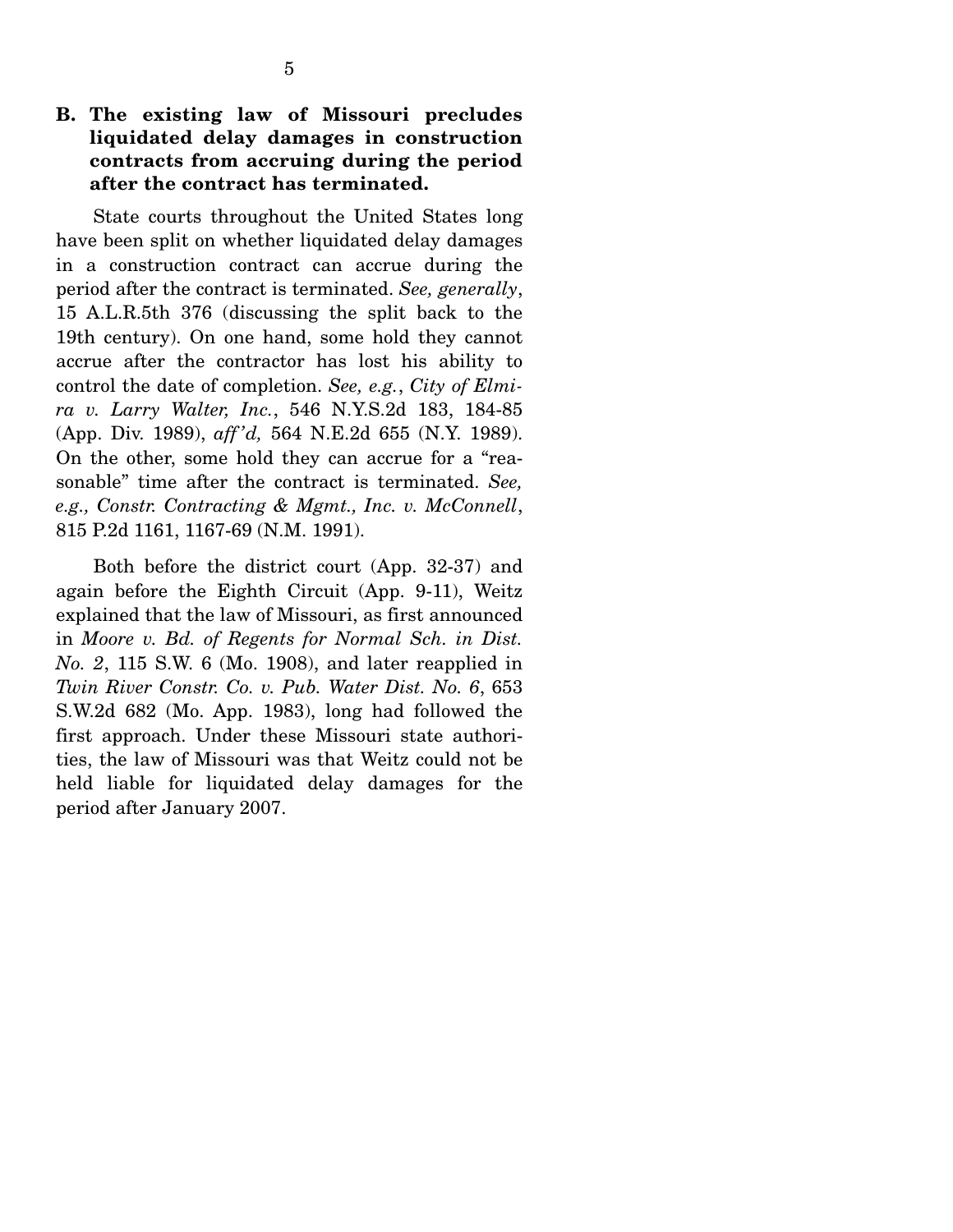#### **1.** *Moore v. Bd. of Regents***, 115 S.W. 6 (Mo. 1908)**

In *Moore*, a contractor agreed to construct a gymnasium building for a school. 115 S.W. at 6-7. The contract provided that, "upon [the contractor's] failure to so complete [the building] at the above mentioned time they shall pay [the school] the sum of [\$20.00] per day for each week day intervening after said date until the completion of the work." *Id.* at 7 and 12.

When the contractor delayed construction, $\frac{1}{1}$  the school terminated the contract and proceeded to complete the building itself. *Id.* The contractor sued, claiming the school had prevented it from completing the building and demanding a balance due. *Id.* at 6. In response, the school sought to set off from any liability \$20 per day for 313 days under the liquidated delay damages clause – that is, all the time from the date it terminated the contract until it completed the building. *Id.* at 7. The trial court instructed the jury it could not award the school any liquidated delay damages for the time after the scheduled contract completion date. *Id.*

<sup>&</sup>lt;sup>1</sup> The Eighth Circuit suggests "the facts in *Moore* were different from those here" because, in *Moore*, "the project was not yet late when the owner terminated the contract" (App. 9). This is incorrect: the *Moore* contractor admitted it did not "proceed with the construction of the building until the spring of 1904, thereby causing much delay," blaming this, like Weitz, on outside conditions. 115 S.W. at 7.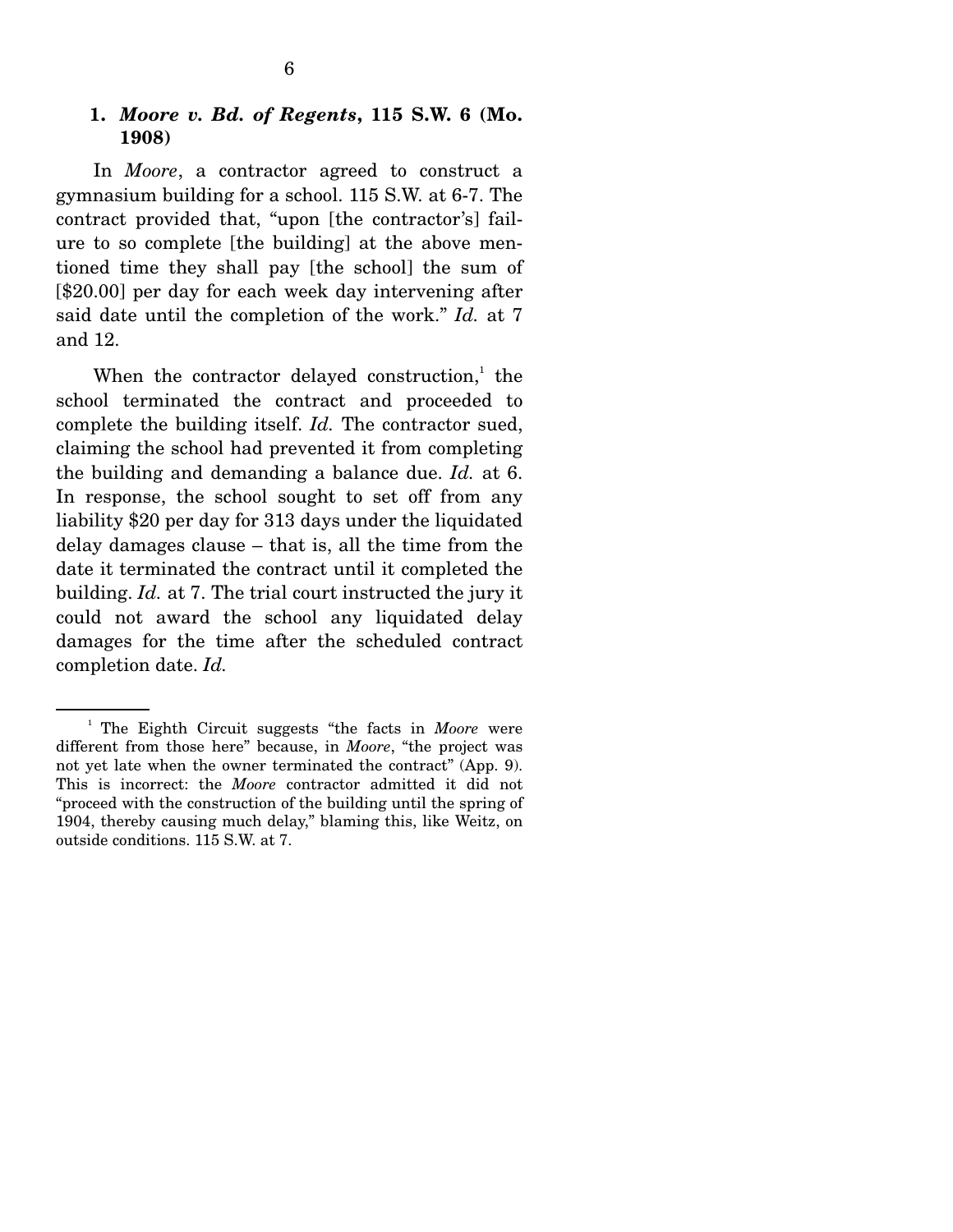The Supreme Court of Missouri approved. *Id.* at 12-13. It held the liquidated delay damages provision was to compensate the school "only on condition that [the contractor] completed the contract but failed to finish it in the time specified." *Id.* at 13. While the parties could have contracted specifically otherwise, absent such a provision it was "obvious" that the liquidated delay damages provision "was not the measure of damages" of the cost to complete the project. *Id.* Thus, the trial "court was unquestionably right in refusing the" school liquidated delay damages for the period after the contract terminated. *Id.*

### **2.** *Twin River Constr. Co. v. Pub. Water Dist.***, 653 S.W.2d 682 (Mo. App. 1983)**

 In the 104 years since *Moore*, the question whether a general liquidated delay damages clause in a construction contract allows for such damages to accrue after the contract has terminated has arisen in a reported Missouri appellate decision only one other time, in *Twin River*, 653 S.W.2d at 682. There, the Missouri Court of Appeals, Eastern District, expressly followed *Moore* to reverse exactly the same posttermination liquidated delay damages at issue in this case, holding it was "not disposed to depart from [*Moore*] until a contrary rule is declared by our Supreme Court." *Id.* at 694.

 In *Twin River*, a contractor agreed to construct a water main extension for a water district; the contract contained a nearly identical liquidated delay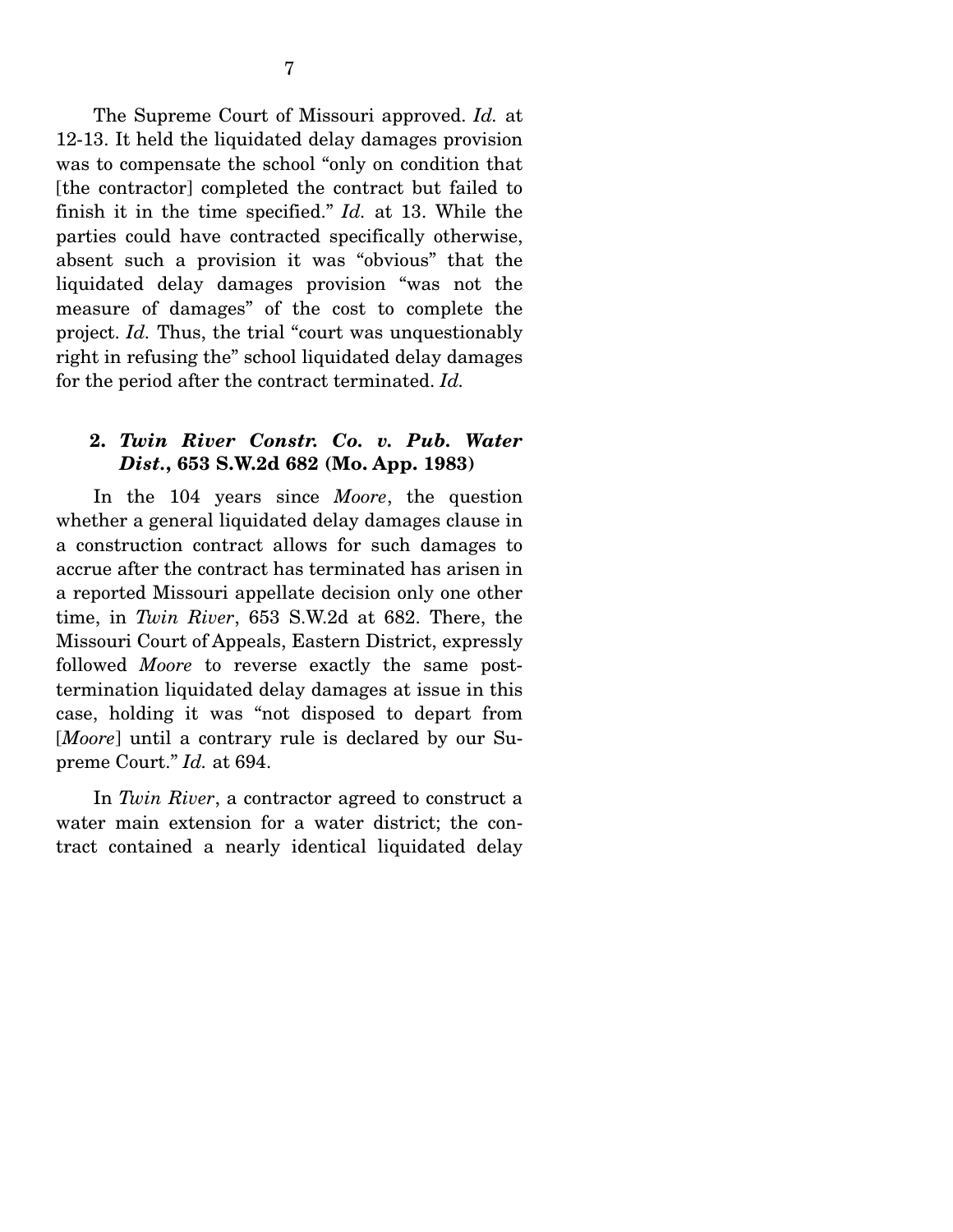damages clause to *Moore* and this case. *Id.* at 687. Construction was delayed. *Id.* at 688. Then, when the contractor informed the water district it had completed the project, the district disagreed and demanded the contractor perform 26 items it asserted were incomplete. *Id.* at 688. When the contractor refused, the water district terminated the contract. *Id.* By then, the project was past its agreed completion date. *Id.* The water district completed the project itself. *Id.* 

 The contractor sued, demanding a balance due. *Id.* at 684. The water district countered it was entitled to a set-off of liquidated delay damages for the 369 day period from the date the project should have been completed to the date it ultimately completed the work itself. *Id.* at 689. The trial court agreed. *Id.*

 Following *Moore*, the Missouri Court of Appeals reversed the portion of these damages attributable to the period after the date the water district terminated the contract. *Id.* at 693-94. It held *Moore* "appears to be the sole Missouri case addressing this question. That case refused to allow liquidated damages after the date on which the owner took charge of the work." *Id.* at 693. While the court observed the nationwide split over this question, it held that, for the time being, *Moore* had answered it for Missouri. *Id.* at 694.

### **3. The district court's treatment of** *Moore* **and** *Twin River*

 The district court immediately saw the facts of this case were "eerily similar" to those in *Moore* (App.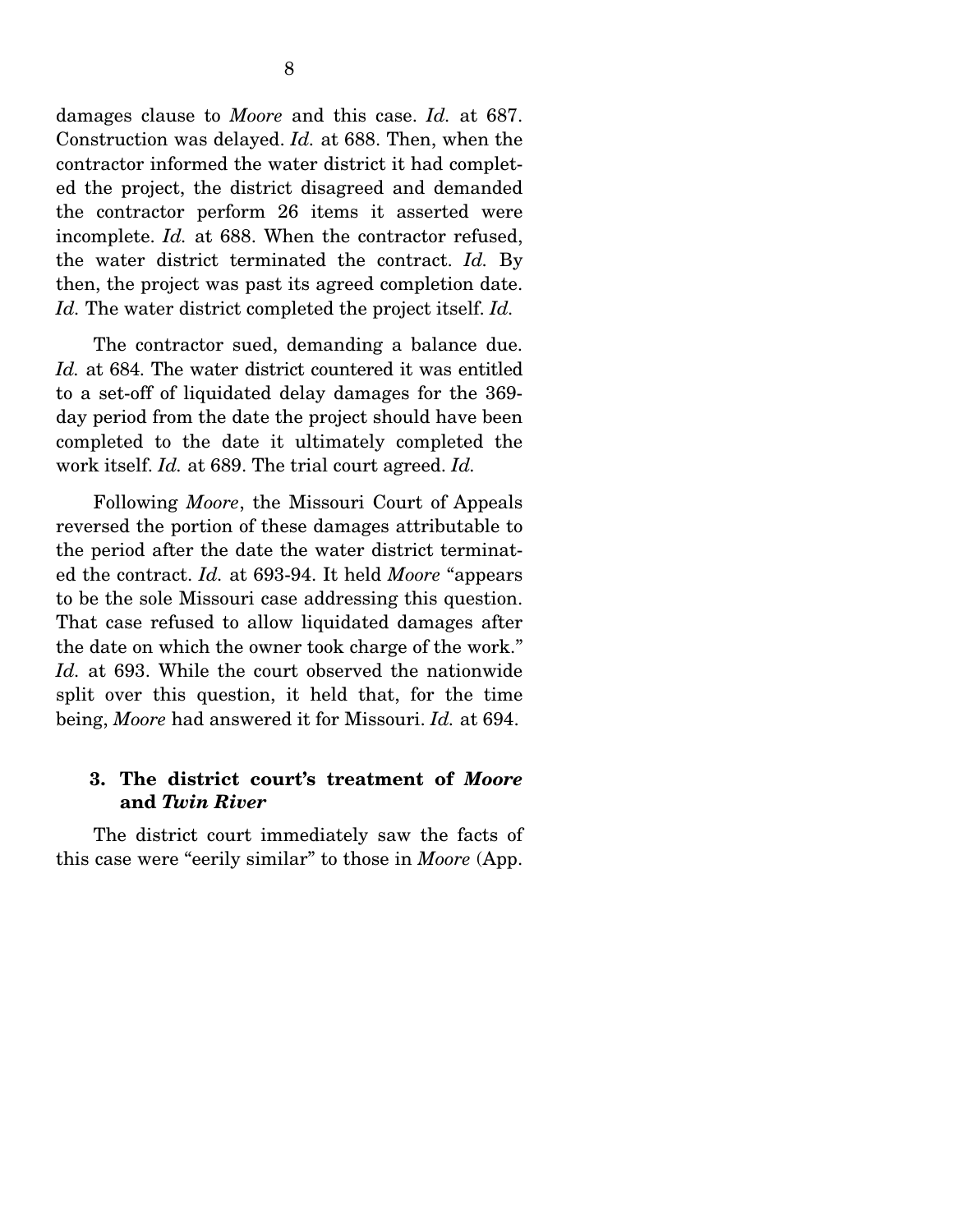33). The liquidated delay damages provision is nearly identical. *Cf.* App. 22 *with* 115 S.W. at 6-7. The timeline and procedure, too, mirror *Moore*. Both cases involve a contractor who stopped work on a project followed by the owner terminating the contract for cause. In both, the owner ultimately completed the project on its own. Also in both, the contractor sued the owner for a balance due, and the owner countered the contractor was responsible for the delay including liquidated delay damages all the way through the date it ultimately completed the project.

 Nonetheless, the district court held "the issue" the Supreme Court of Missouri decided in *Moore* "was the meaning of [the] particular contract [in that case] and not a broad principle of law" (App. 34). As a result, it believed "the Missouri Supreme Court has not ever (much less recently) addressed the issue" of whether liquidated delay damages can accrue during the period after the contract terminates (App. 34). It therefore concluded it was "obligated to divine how [the Supreme Court of Missouri] would resolve the issue if presented with the issue today" (App. 34). It disregarded *Twin River*, opining that decision "rests upon an interpretation of *Moore* that the undersigned finds wanting" (App. 34-35).

 Instead, after reviewing the history of liquidated delay damages clauses, the district court held "there is no principled reason for terminating . . . recovery" under one (App. 36). It believed a "contrary holding" would present the owner of a construction project "a Hobson's choice" (App. 36-37). As a result, it divined,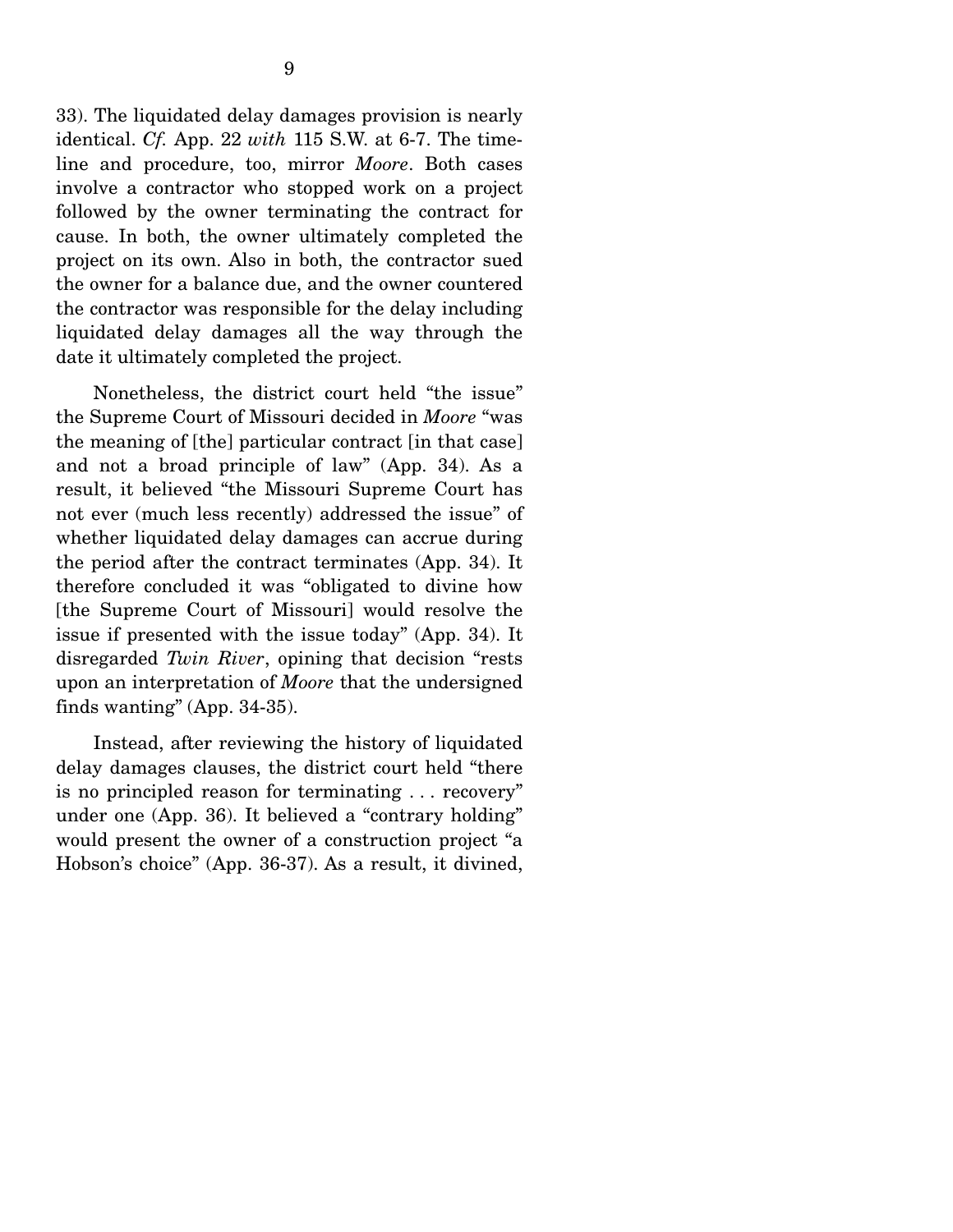"if the Missouri Supreme Court were to address the issue today, it would opt in favor of" allowing liquidated damages after the date of contract termination (App. 37).

#### **C. The Eighth Circuit's decision**

 Unlike the district court, the Eighth Circuit did not believe the Supreme Court of Missouri's decision in *Moore* was limited to the facts of that case and not a broad principle of law.2 It recognized that, in *Moore*, the "Missouri Supreme Court limit[ed] . . . liquidated damages for construction delay to the time *before* the owner removes the contractor from the project" (App. 9) (emphasis in the original).

 The court believed, though, that, today, "if faced with this case, the Missouri Supreme Court would not follow *Moore*" (App. 9). It stated, "[I]f we find clear evidence that the [state] Supreme Court would not uphold [the prior decision], we shall not apply it to this case" (App. 9) (quoting *Gilstrap v. Amtrak*, 998 F.2d 559, 561 (8th Cir. 1993)). It then proceeded to criticize the logic of *Moore*, questioning *Moore*'s reliance on an earlier New York case, *Gallagher v.* 

 $2^2$  The Eighth Circuit issued its first opinion on December 8, 2011 (App. 2 n.2, 41). That opinion can be found online at http://www.ca8.uscourts.gov/opndir/11/12/103713P.pdf. The court later vacated that decision, issuing a new opinion adding more content to the section addressing the issue this petition concerns (App. 2 n.2, 9-11, 41). *Cf.* App. 9-11 *with* http://www.ca8. uscourts.gov/opndir/11/12/103713P.pdf at pp. 7-8.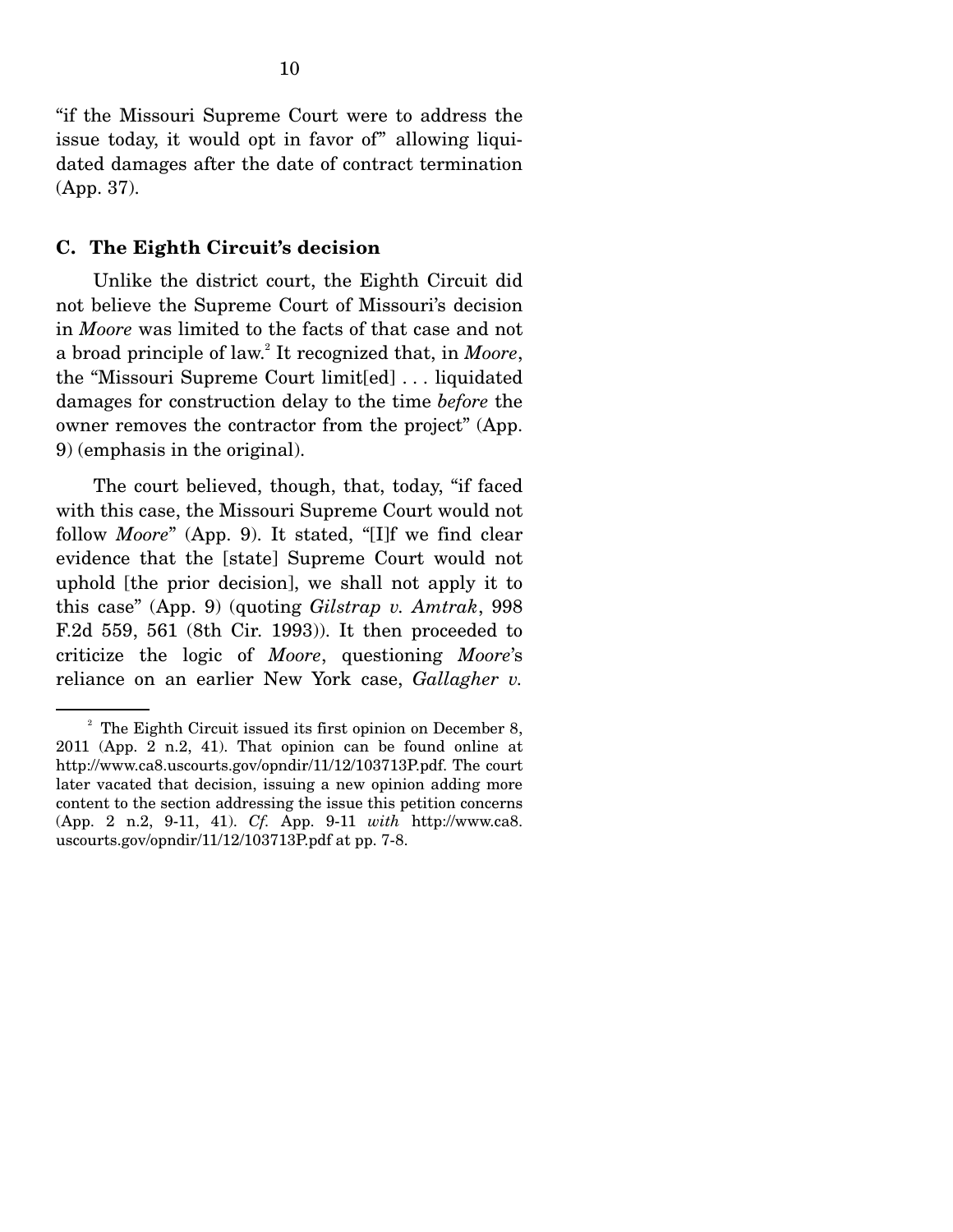*Baird*, 66 N.Y.S. 759 (App. Div. 1900), which it believed was misplaced (App. 9-10).

 The Eighth Circuit noted that, in *Twin River*, "a Missouri intermediate appellate" court "acknowledge[d] the divided authorities [on the issue in this case] but follow[ed] *Moore*" (App. 10). Holding that "Intermediate court decisions, however, are not dispositive as to how a state's highest court would resolve a matter," it declined to address *Twin River* (App. 10). Then, without citing any Missouri state authorities at all, the court held:

In the absence of guidance from the highest state court (or a statute on point), the federal court's task is to predict how the Missouri Supreme Court would rule if confronted with the issue today. . . . If the Missouri Supreme Court were to address the issue today, it would allow liquidated damages for a reasonable time after abandonment by the contractor or termination by the owner.

(App. 10-11). The Eighth Circuit affirmed the district court (App. 2).



#### **REASONS FOR GRANTING THE WRIT**

 The Eighth Circuit's decision below refuses to follow an on-point state high court decision on an issue of state law that no intervening state judicial or legislative authority ever has overruled, superseded, criticized, or even questioned. If its decision is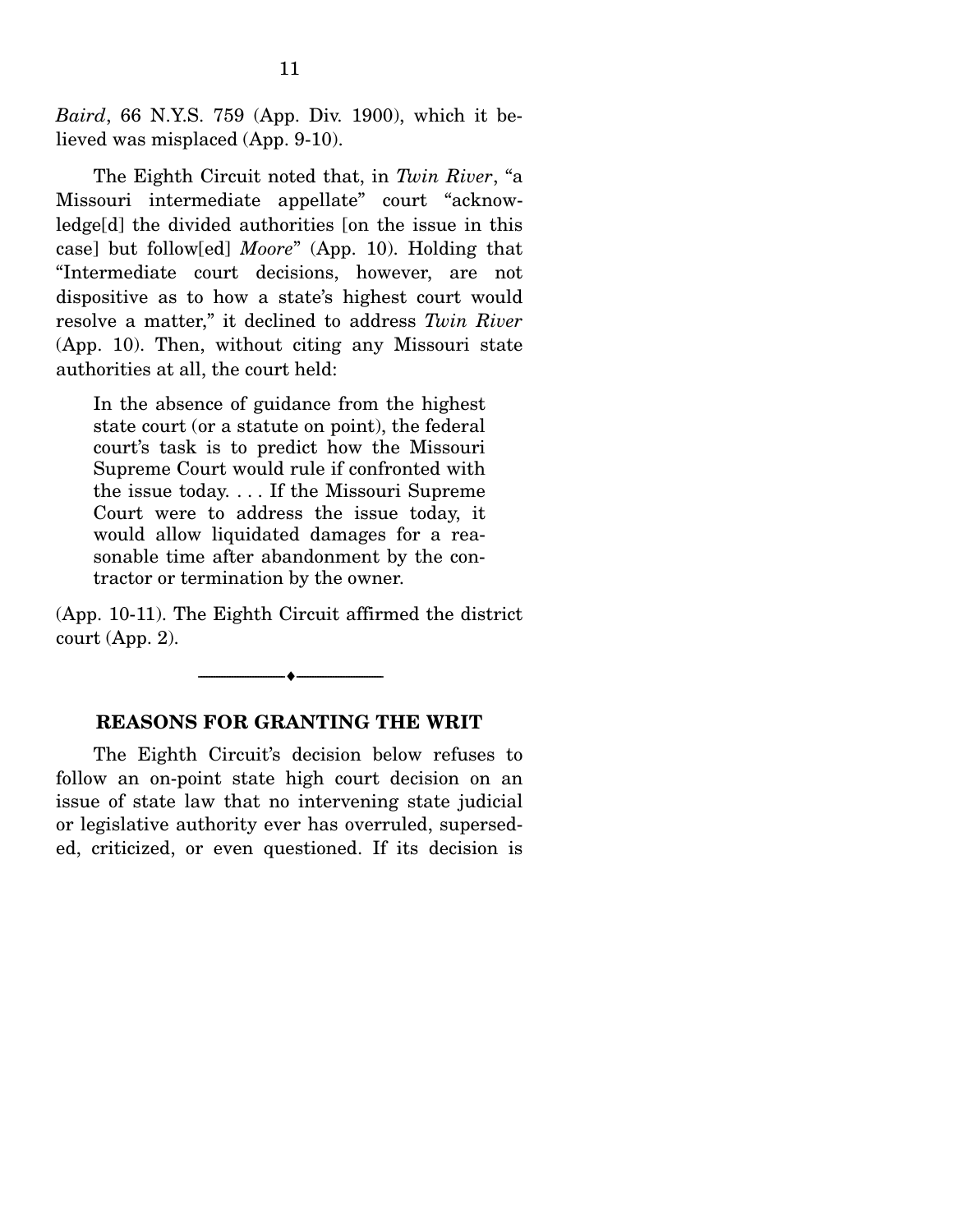allowed to stand, the Eighth Circuit will become the first federal court successfully to have done this in living memory. For, in a string of seminal *Erie* doctrine decisions between  $1940$  and  $1972$ ,<sup>3</sup> this Court made plain that basic principles of federalism preclude a federal court sitting in diversity from acting as a state's highest court when unquestioned, applicable state law already exists.

 Except for the decision below, every post-*Erie* federal court faced with an on-point and unquestioned state high court decision on an issue of state law that is old or rarely cited has followed it, even if reluctantly so. It thus has become well-accepted that, "Even if, in the considered judgment of the federal court or that of the courts of other states, the rule of law that was announced by the forum state's highest court is anomalous, antiquated, or simply unwise, it must be followed by the federal court nonetheless. . . ." 19 Charles A. Wright, Arthur R. Miller & Edward H. Cooper, FED. PRACTICE AND PROCEDURE § 4507 (2d ed. 2001).

 Indeed, the only "exceptional circumstances" in which federal courts ever justifiably have disregarded an on-point state high court decision without a later decision expressly overruling it are: (1) "when the

<sup>3</sup> *Gooding v. Wilson*, 405 U.S. 518, 525-26 (1972); *Comm'r v. Estate of Bosch*, 387 U.S. 456, 465 (1967); *Bernhardt v. Polygraphic Co. of Am., Inc.,* 350 U.S. 198, 205 (1956); *Stoner v. N.Y. Life Ins. Co.*, 311 U.S. 464, 467 (1940); *West v. Am. Tel. & Tel. Co.*, 311 U.S. 223, 236 (1940); *Six Cos. of Cal. v. Jt. Highway Dist. No. 13*, 311 U.S. 180, 187-88 (1940).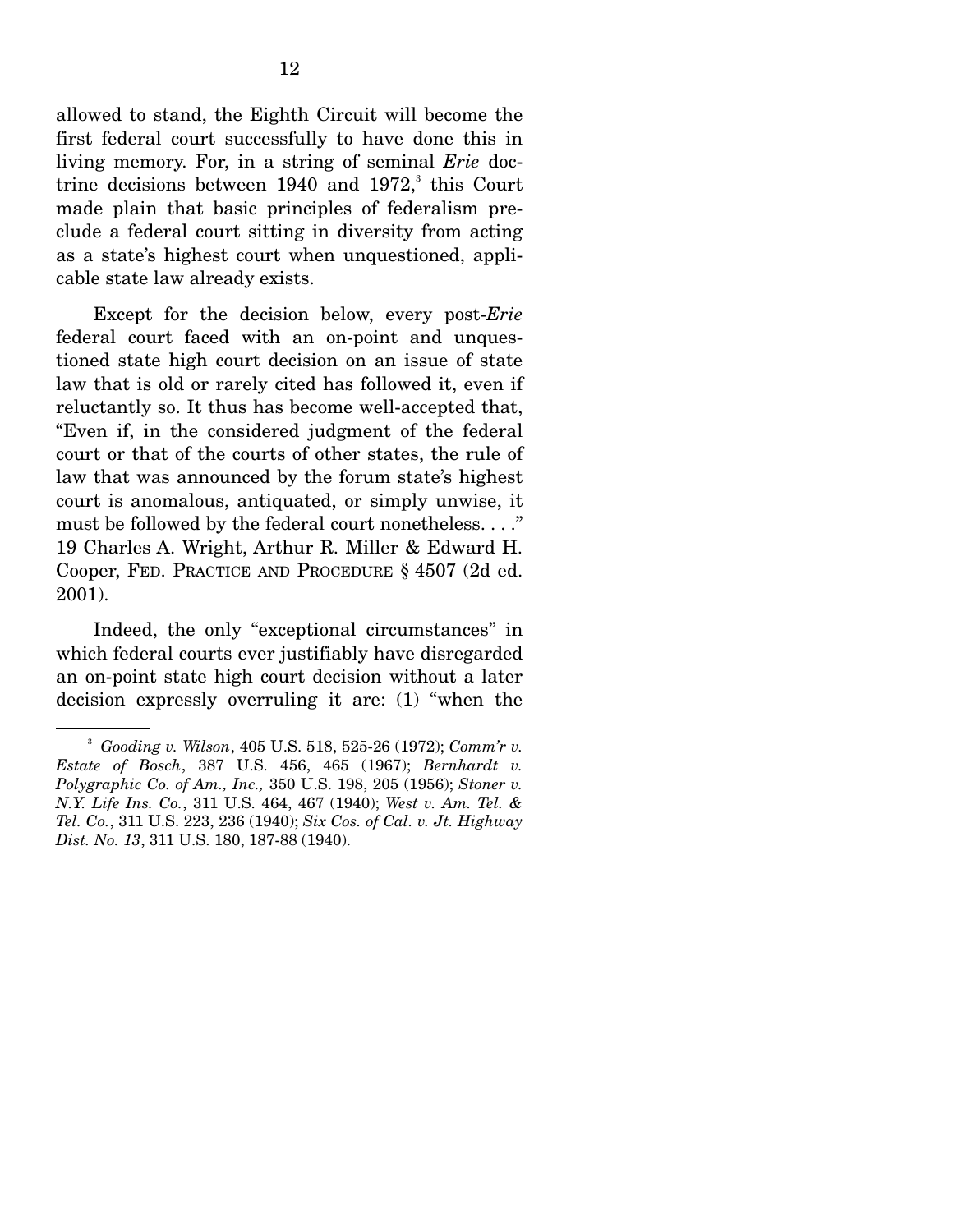state court itself has ignored the decision in later cases but without expressly overruling it;" (2) "when a recent dictum from [the state court] discredits an outdated holding;" and (3) when the state legislature changes positive law "in an apparent effort to change the principle of law declared in that decision." *Id.*  (citations omitted).

 None of those exceptional circumstances are present here. Instead, citing no Missouri state judicial decisions or legislative changes in support, the opinion below overrules an on-point decision of the Supreme Court of Missouri on an issue of Missouri state law solely because it disliked the decision's logic and purely speculated Missouri's highest court today would turn 180 degrees around.

In so holding, the Eighth Circuit's decision creates a direct conflict with the First Circuit, a direct conflict with one of its own prior opinions, and numerous direct conflicts with longstanding *Erie* doctrine decisions of this Court. These conflicts impair the otherwise stable and uniform federal judicial approach to already-decided issues of state law. Indeed, if the Eighth Circuit's mechanisms in this case are correct, *Erie* must be turned on its head. So, too, must fundamental concepts of federalism and states' sovereignty over their own laws.

 This case offers the Court a rare and muchneeded opportunity to clarify its increasingly aging opinions confirming the binding effect on all federal courts of on-point and unquestioned state high court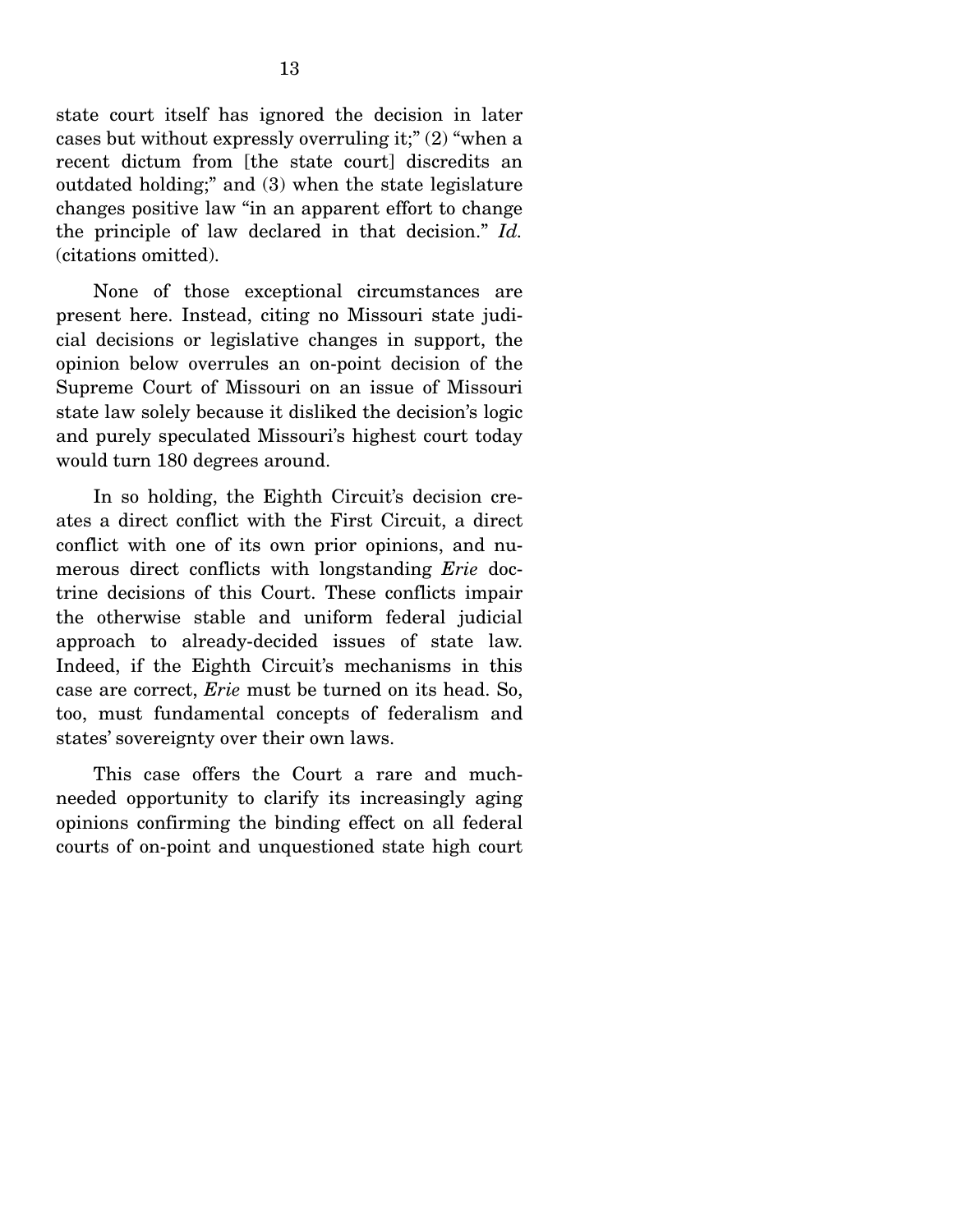decisions on issues of state law. The Court should not let it go to waste.

- **I. The opinion below fundamentally contradicts this Court's longstanding** *Erie* **jurisprudence.** 
	- **A. This Court repeatedly has confirmed federal courts may not refuse to follow state high court decisions on issues of state law without any intervening, contrary state authority.**

 "Under the *Erie* doctrine, federal courts sitting in diversity apply state substantive law and federal procedural law." *Gasperini v. Ctr. for Humanities, Inc.*, 518 U.S. 415, 427 (1996).

 In recent years, most of this Court's *Erie* decisions have concerned whether an issue requires application of state substantive law or federal procedural law. *See, e.g., Shady Grove Orthopedic Assocs. v. Allstate Ins. Co.*, 130 S. Ct. 1431, 1442-44 (2010). When, as here, however, all parties agree an issue requires application of state substantive law,

the highest court of the state is the final arbiter of what is state law. When it has spoken, its pronouncement is to be accepted by federal courts as defining state law unless it has later given clear and persuasive indication that its pronouncement will be modified, limited, or restricted.

*West*, 311 U.S. at 236 (citing *Erie*, 304 U.S. at 78).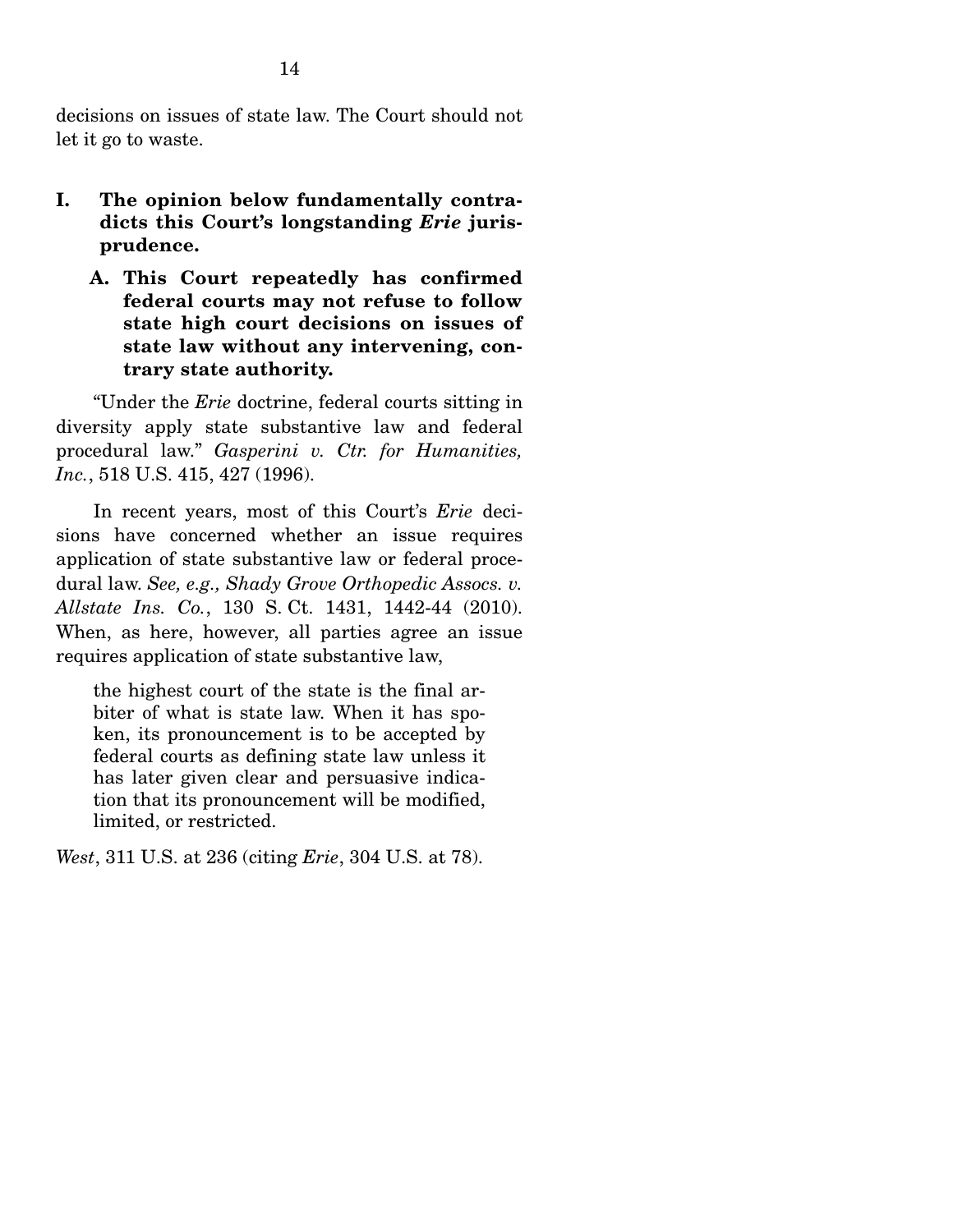This binding effect "is basic to the federalism system developed for diversity cases. . . ." Childress & Davies, FED. STANDARDS OF REVIEW § 2.15 (3d ed. 1999). Early on in its *Erie* jurisprudence, this Court explained this principle is necessary to preserve the States' natural right to determine their own laws. "[T]he obvious purpose of " holding federal courts to state high court decisions on issues of state law "is to avoid the maintenance within a state of two divergent or conflicting systems of law, one to be applied in the state courts, the other to be availed of in the federal courts, only in case of diversity of citizenship." *West*, 311 U.S. at 223.

 Generally, the operation of this part of *Erie* is simple: "The latest and most authoritative expression of state law applicable to the facts of the case controls." *Id.* "[S]tate law as announced by the highest court of the State is to be followed" by all federal courts. *Bosch*, 387 U.S. at 465. This is because "the State's highest court is the best authority on its own law." *Id.* Conversely, *only* "[i]f there be *no decision* by that court" may "federal authorities" then "apply what they find to be the state law after giving 'proper regard' to relevant rulings of other courts of the State." *Id.* (emphasis added).<sup>4</sup>

<sup>4</sup> Even then, "the mortality rate may be high" on federal decisions attempting to guess what a state high court would do on an undecided issue of state law. *Ford Motor Co. v. Mathis*, 322 F.2d 267, 269 n.1 (5th Cir. 1963). "Such are the perils of diversity jurisdiction." *Id.* at 269. Conversely, in this case, these (Continued on following page)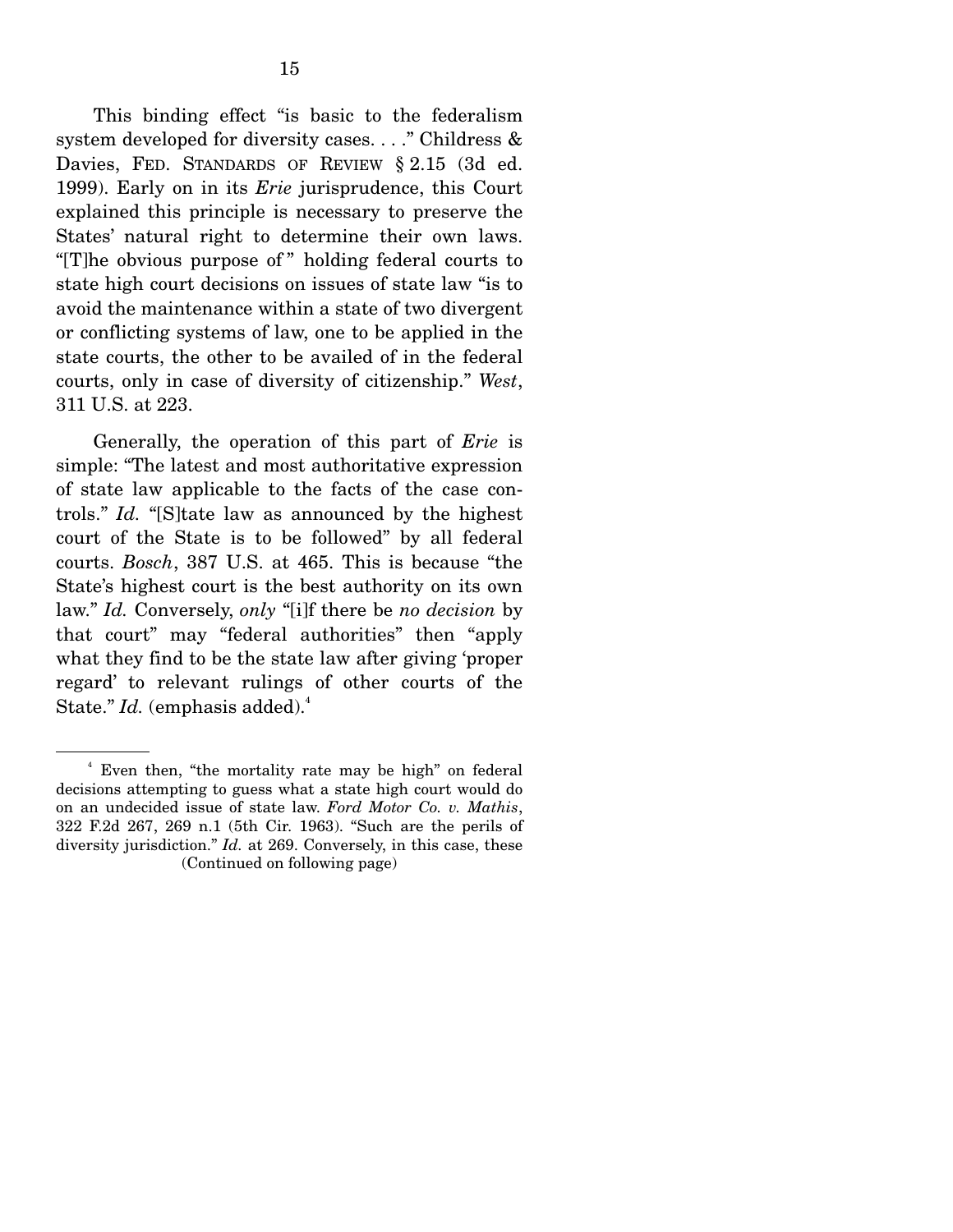As the Fifth Circuit once concisely summed it up, federal courts

are bound to follow state law, whether or not we agree with the reasoning upon which it is based or the outcome which it dictates. This is the ultimate significance of the *Erie* decision. [If there are no] subsequent [state] decisions criticizing, distinguishing, or modifying [a given state decision, it] remains the latest, most authoritative expression of [state] law ... [and] is controlling for our purposes.

*Delta Air Lines v. McDonnell Douglas Corp.*, 503 F.2d 239, 245 (5th Cir. 1974).

 With this rubric in mind, federal courts at all levels unanimously have refused to lessen the binding effect of existing, unquestioned state high court decisions simply because they may be old or rarely cited. Instead, as long as the decision has not been overruled, superseded, criticized, or at least questioned by a state judicial or legislative authority in the interim, it always has been followed, no matter how old it may be. *See, e.g.*, *Gooding*, 405 U.S. at 525- 26 (applying 60-year-old Georgia decisions to set aside criminal conviction); *Bernhardt*, 350 U.S. at 205 (following 45-year-old Vermont decision to reverse lower court); *Gilstrap v. Amtrak*, 998 F.2d 559, 560-61

perils are entirely avoidable: no guessing is needed, as the Supreme Court of Missouri has decided the state law question at issue.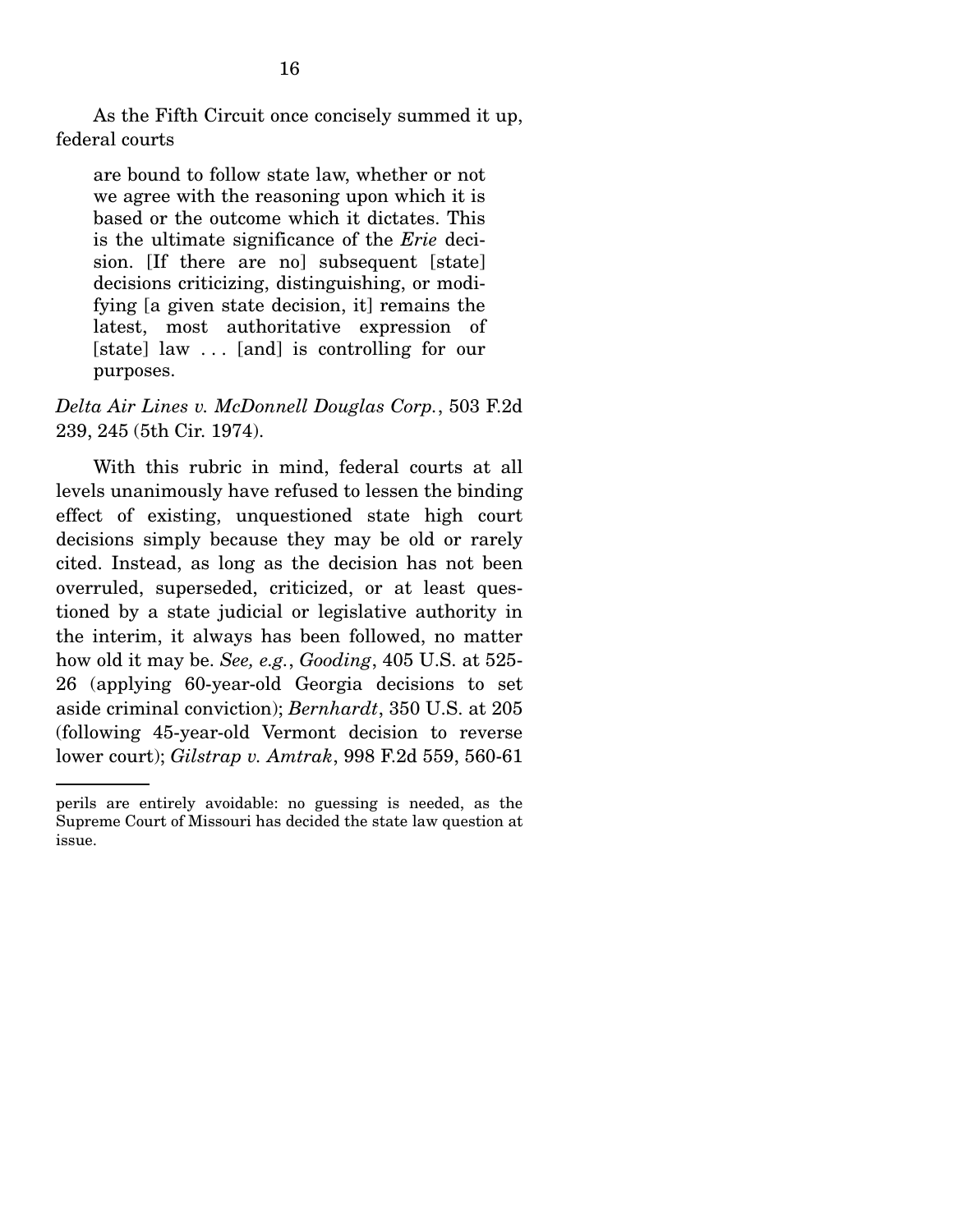(8th Cir. 1993) (following never-cited, 80-year-old Washington decision to reverse district court); *In re Ryan*, 851 F.2d 502, 509 (1st Cir. 1988) (following never-cited, 120-year-old Vermont decision to reverse bankruptcy court); *Simmons v. Hartford Ins. Co.*, 786 F.Supp. 574, 580 (E.D.La. 1992) ("the Louisiana Supreme Court has spoken, albeit over one hundred years ago. Since the Louisiana Court has spoken, this Court need not speculate as to whether it might rule differently today").

 The Supreme Court of Missouri's decision in *Moore v. Bd. of Regents*, 115 S.W. 6 (Mo. 1908), "limiting liquidated damages for construction delay to the time *before* the owner removes the contractor from the project" (App. 9), is a decision of the highest court in the State of Missouri, "the final arbiter of what is [Missouri] law." *West*, 311 U.S. at 236. As the Eighth Circuit recognized in its opinion by not citing any contrary, subsequent Missouri state authority, the Supreme Court of Missouri never has "given clear and persuasive indication that its pronouncement" in *Moore* "will be modified, limited or restricted." *West*, 311 U.S. at 236. Thus, following *Erie* and its progeny, for the time being *Moore* must be "accepted as defining state law. . . ." *Id*. As the "latest and most authoritative expression of state law applicable to the facts of th[is] case," it "controls." Childress & Davies at § 2.15.

 In refusing to apply *Moore* below, the Eighth Circuit cited two of its own decisions, *Pa. Nat'l Mut. Cas. Ins. Co. v. City of Pine Bluff*, 354 F.3d 945, 952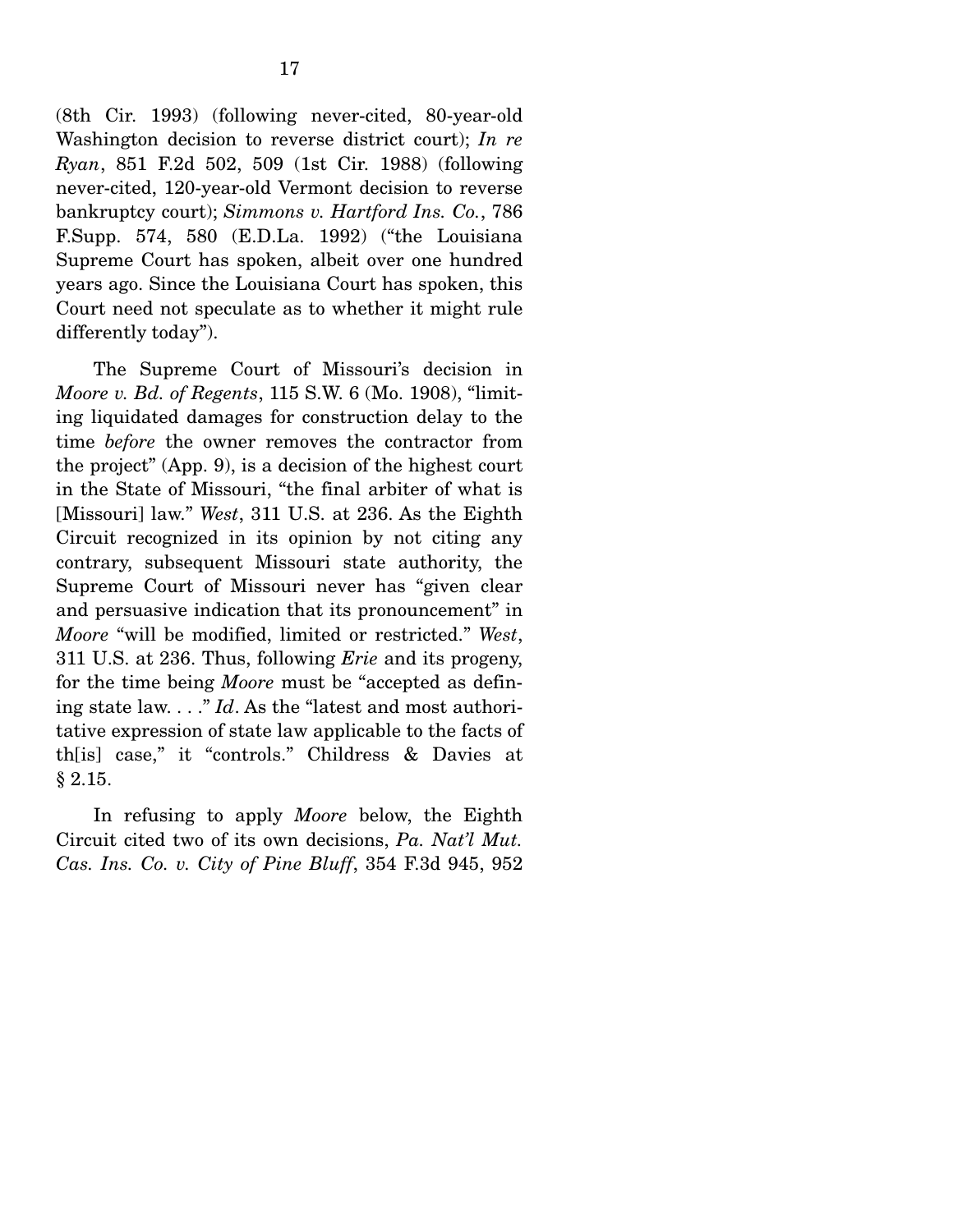(8th Cir. 2004), and *Maschka v. Genuine Parts Co.*, 122 F.3d 566, 573 (8th Cir. 1997), for the proposition that, "In the absence of guidance from the highest state court (or a statute on point), the federal court's task is to predict how the Missouri Supreme Court would rule if confronted with the issue today" (App. 10-11). As a general principal echoing this Court's decisions in *West* and *Bosch*, *supra*, this would be well-taken.

 Here, however, *Pa. Nat'l* and *Maschka* are inapposite: in both, *no* state court decision addressed the question at issue. *Pa. Nat'l*, 354 F.3d at 952 ("no Arkansas decision covers these precise facts"); *Maschka*, 122 F.3d at 573 (the "Nebraska Supreme Court has not ruled one way or the other on the issue"). Plainly, in those situations, the federal court must "apply what [it] find[s] to be the state law after giving 'proper regard' to relevant rulings of other courts of the State." *Bosch*, 387 U.S. at 46. As the Eighth Circuit paraphrased, the federal court "predict[s] what [the state's highest court] would rule if confronted with the issue today" (App.  $10-11$ ).<sup>5</sup>

<sup>&</sup>lt;sup>5</sup> Generally, a federal court also can certify an unclear question of state law to the state's highest court. *Lehman Bros. v. Schein*, 416 U.S. 386, 389 (1974). This is not so in Missouri: the Supreme Court of Missouri long "has held it lacks jurisdiction to render opinions on questions of law certified by federal courts." *Nanninga v. Three Rivers Elec. Coop.*, 203 F.3d 529, 531 n.2 (8th Cir. 2000) (citing *Zeman v. V.F. Factory Outlet, Inc.*, 911 F.2d 107, 108-09 (8th Cir. 1990)).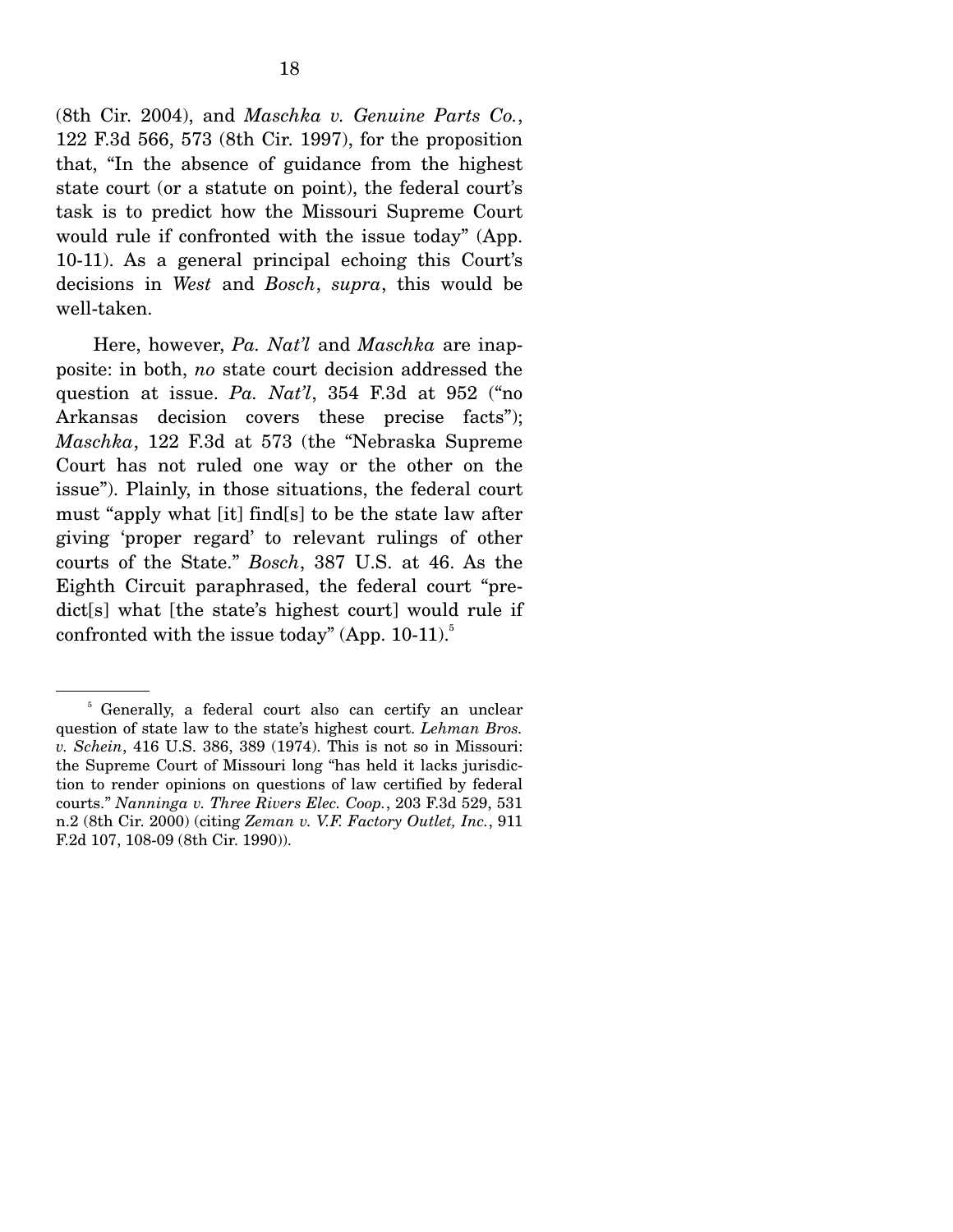But that is not so here, because, as the Eighth Circuit noted, the Supreme Court of Missouri *has*  decided the issue (App. 9), just not to the Eighth Circuit's liking (App. 10-11). As this Court long has confirmed, however, a federal court's intellectual disagreement with the logic of a state court's existing authority is insufficient cause for the federal court to act *as* the state court and overrule that existing authority. Here, the "highest court of the state" "has spoken;" "unless it has later given clear and persuasive indication that its pronouncement will be modified, limited or restricted" – and it has not (App. 9-11) – "its pronouncement *is to be accepted by federal courts as defining state law. . . .*" *West*, 311 U.S. at 236 (emphasis added).

 The opinion below directly contravenes this mandate. Without any contrary Missouri authority even questioning *Moore*, let alone overruling or superseding it, the Eighth Circuit nonetheless refused to accept *Moore* as defining Missouri state law. And it did so merely because it baldly speculated that, "If the Missouri Supreme Court were to address the issue today, it would allow liquidated damages for a reasonable time after abandonment by the contractor or termination by the owner" (App. 11). *Erie* does not allow for this result.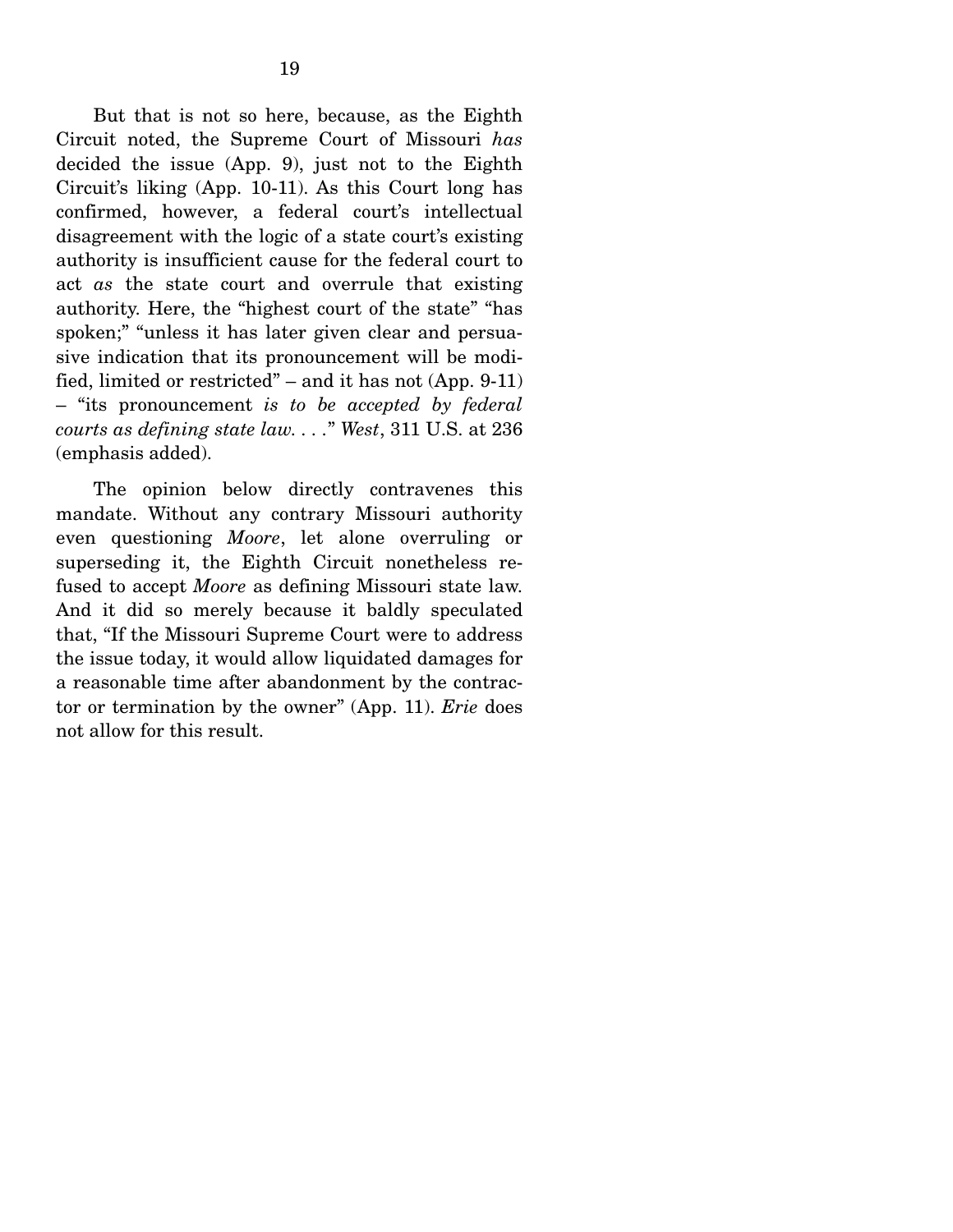**B. This Court consistently has held a more recent intermediate state appellate court decision following an unquestioned older state high court decision means federal courts should follow the older decision.** 

 As the Eighth Circuit recognized below, the only Missouri state authority addressing the issue in this case subsequent to *Moore*, *Twin River Constr. Co. v. Pub. Water Dist. No. 6*, 653 S.W.2d 682 (Mo. App. 1983), "follow[ed] *Moore*" (App. 10). Thus, the Eighth Circuit was confronted not only with the Supreme Court of Missouri's 104-year-old opinion in *Moore* ruling the issue in Weitz's favor, but also with a far more recent Missouri state appellate court decision holding *Moore* was good law and doing the same.

 Nonetheless, the opinion below disparaged and refused to follow *Twin River* because it was "a Missouri intermediate appellate case" (App. 10). The court stated, "Intermediate court decisions . . . are not dispositive as to how a state's highest court would resolve a matter" (App. 10). As a result, it did not consider *Twin River* any further (App. 10).

 For the proposition that intermediate state appellate court decisions have no binding effect on federal courts, the Eighth Circuit cited its own decision in *Bogan v. Gen. Motors Corp.*, 500 F.3d 828, 831 (8th Cir. 2007), and this Court's seminal *Erie* doctrine decision in *Six Cos. of Cal.*, 311 U.S. at 188 (Opinion 8). But neither case holds intermediate state appellate court decisions are meaningless and of no effect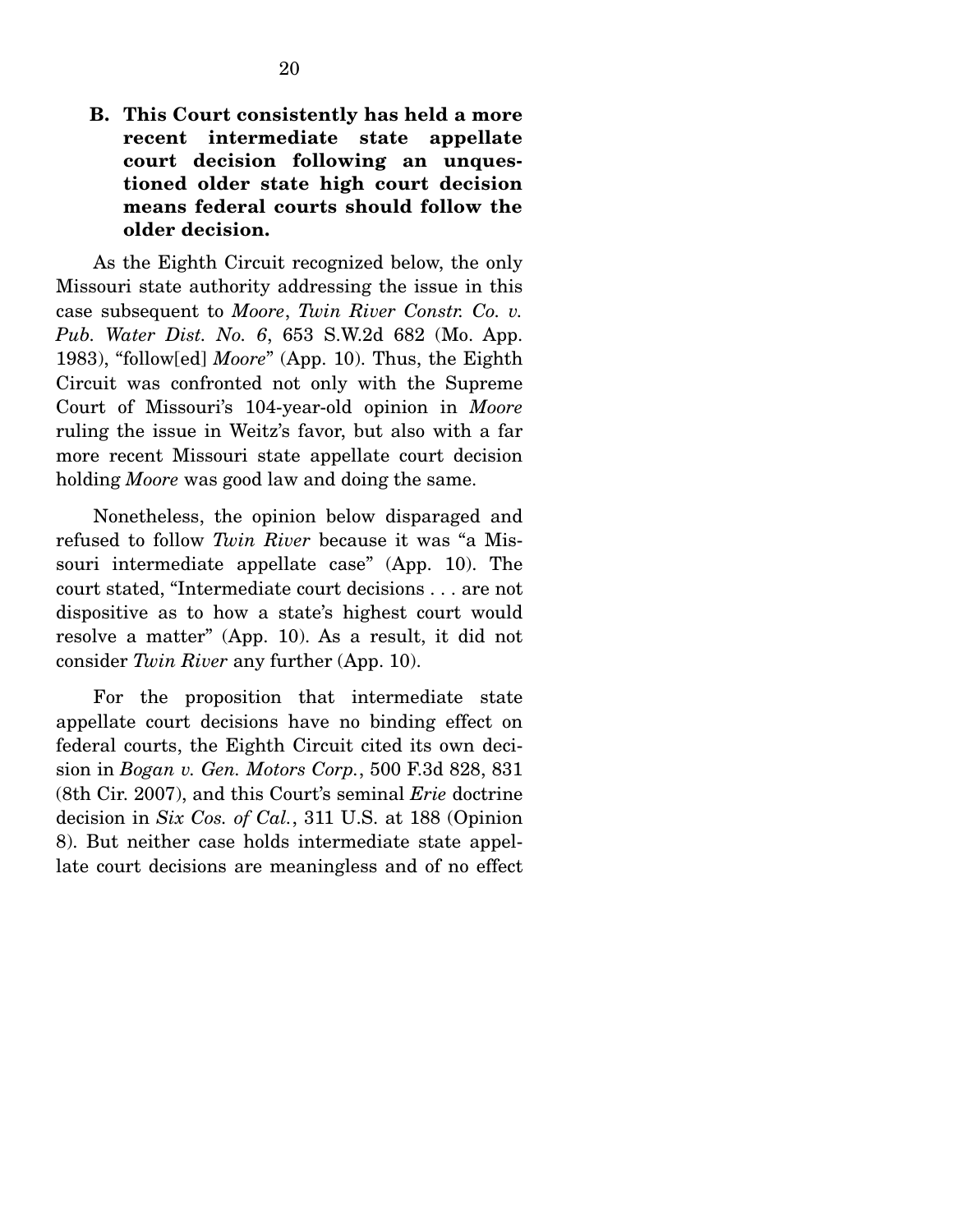on federal courts. In *Bogan*, the Eighth Circuit refused to follow a string of Missouri Court of Appeals decisions that the Supreme Court of Missouri later had criticized. 500 F.3d at 830-32. And *Six Cos.* holds the opposite of the Eighth Circuit's conclusion, as the opinion's parenthetical summary of it seems to acknowledge (App. 10). In *Six Cos.*, this Court held that, where the Supreme Court of California had not overruled or disapproved of a California Court of Appeal decision, that intermediate decision binds federal appellate courts, directing the Ninth Circuit to follow it. 311 U.S. at 187-88.

 Indeed, this Court repeatedly has confirmed that an unquestioned, on-point decision of an intermediate state appellate court has equally binding effect unless and until the state's highest court has said otherwise. And when an intermediate state appellate court decision expressly follows an earlier high court decision, as *Twin River* did for *Moore*, it is proof the earlier decision remains good law. *Bosch*, 387 U.S. at 465. This is especially true when a state intermediate appellate court is one "of statewide jurisdiction, the decisions of which are binding on all trial courts in the absence of a conflicting decision of the [state high court]. . . ." *Gooding*, 405 U.S. at 525 n.3. In such a case, "federal courts follow these holdings. . . ." *Id.* That the intermediate court opinion may be "more than 50 years" old does not make it any less "authoritative" as to state law. *Id.* at 526 n.4.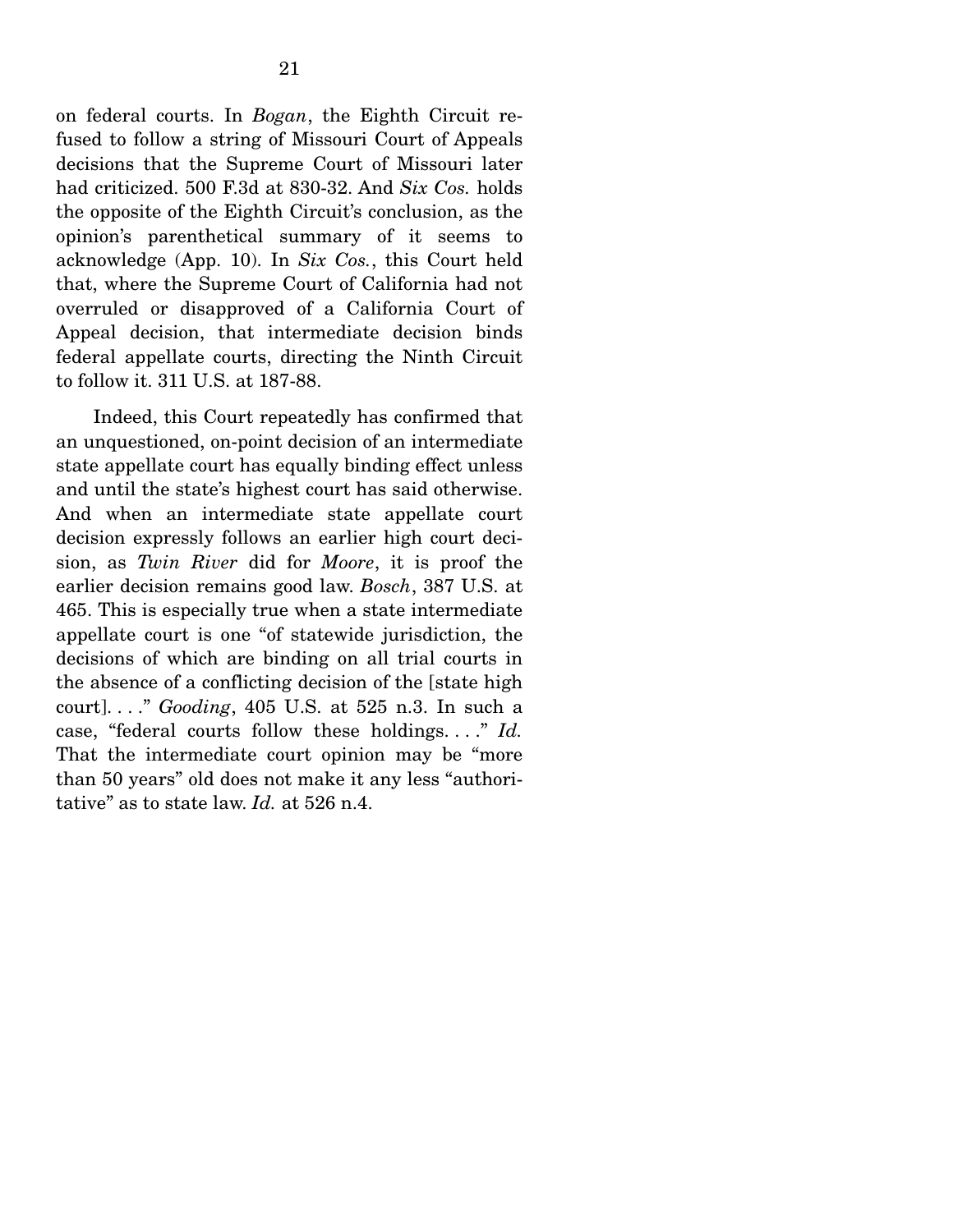When a federal court must decide whether a state high court decision remains good law, a subsequent intermediate appellate court decision following it "is a datum for ascertaining" so. *Bosch*, 387 U.S. at 465. The intermediate decision cannot "be disregarded by a federal court unless it is convinced by other persuasive data that the highest court of the state would decide otherwise." *Bosch*, 387 U.S. at 465. Federal courts "must follow" intermediate state appellate court decisions "in the absence of convincing evidence that the highest court of the state would decide differently." *Stoner*, 311 U.S. at 467.

 Thus, following this Court's *Erie* jurisprudence, *Twin River* must be accepted as a datum showing *Moore* remains good law. It cannot be disregarded unless more "persuasive" data shows the Supreme Court of Missouri would overrule it. *Bosch*, 387 U.S. at 465; *Stoner*, 311 U.S. at 467; *Six Cos.*, 311 U.S. at 187-88. The Supreme Court of Missouri recently reconfirmed that, though sitting in three districts, the Missouri Court of Appeals comprises one court of statewide jurisdiction whose decisions bind all lower courts unless overruled by the state Supreme Court itself. *Akins v. Dir. of Revenue*, 303 S.W.3d 563, 567 n.3 (Mo. banc 2010). As such, federal courts must follow its as-yet unquestioned rulings on issues of Missouri law. *Gooding*, 405 U.S. at 525 n.3; *Six Cos.*, 311 U.S. at 187-88.

 For, "whether or not" a federal court "agree[s] with the reasoning upon which" *Moore* and *Twin River* are "based or the outcome" they dictate, it "is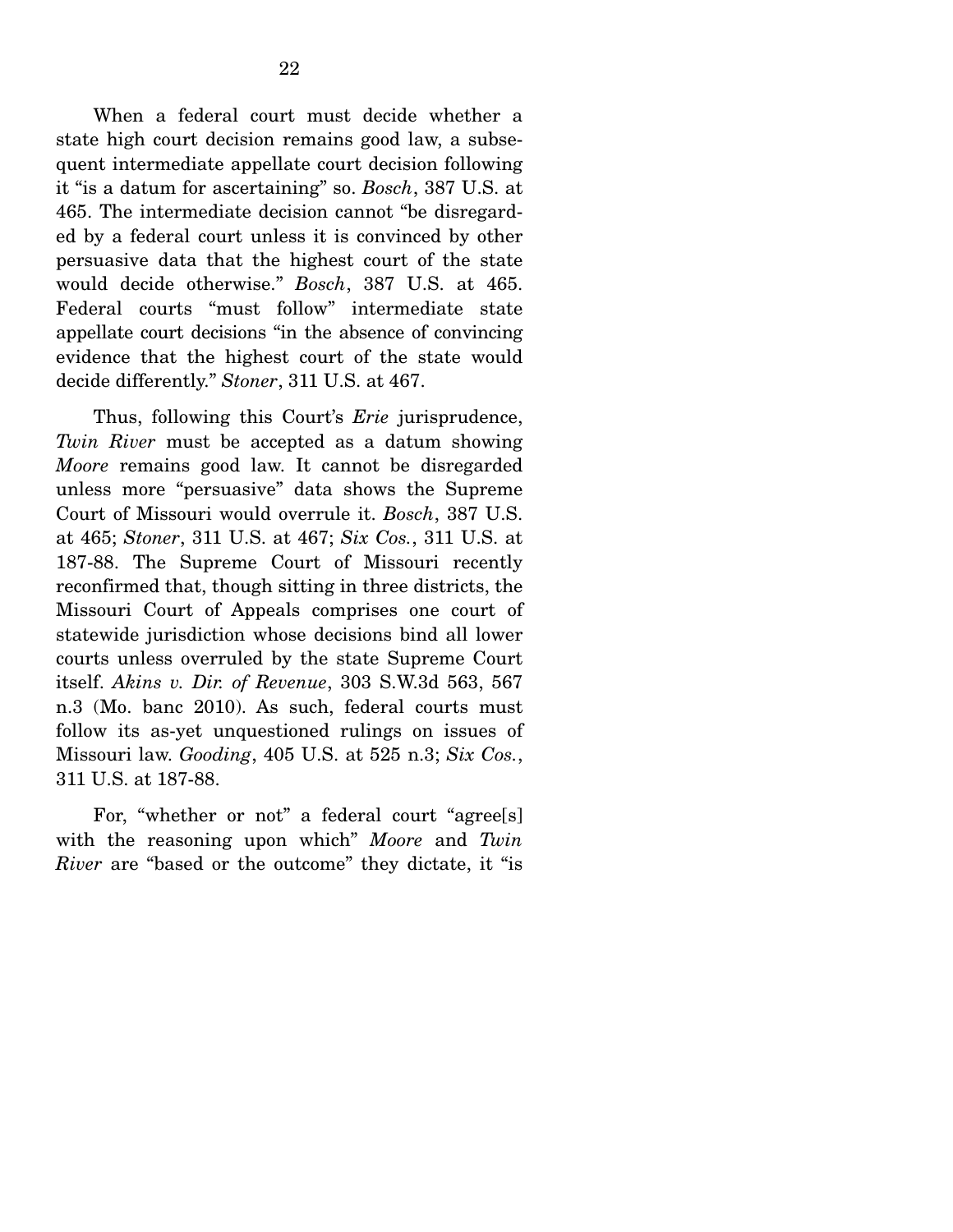bound to follow" them. *Delta*, 503 F.2d at 245. "This is the ultimate significance of " *Erie. Id.* There is no "subsequent" Missouri "decision criticizing, distinguishing, or modifying" *Moore* or *Twin River*. *Id.* Thus, they remain "the latest, most authoritative expression of" Missouri law, and are "controlling" in all federal courts. *Id.*

 In refusing to do anything other than wave *Moore* and *Twin River* away, the opinion below expressly contravenes this Court's direction. It parrots the requirements this Court has held necessary to reject a state high court opinion: "clear evidence" and "other persuasive data" showing "the highest court of the state would [now] decide otherwise" (Opinion 7-8). But it offers no such "evidence" or "persuasive data" – e.g., other, later, contrary Missouri judicial or legislative decisions, *Bernhardt*, 350 U.S. at 205; *Stoner*, 311 U.S. at 467, 19 Wright & Miller at  $\S$  4507 – showing *Moore* and *Twin River* no longer are the law of Missouri.

 Instead, the opinion merely assumes from its own intuition that, today, both *Moore* and *Twin River*  would be overruled (Opinion 7-8). This conflicts with all this Court's pronouncements of this facet of the *Erie* doctrine. In *Moore*, Missouri chose one side of the existing jurisdictional split over the substantive legal question at issue. The Eighth Circuit's unsupported surmising is not evidence Missouri now would switch to the other.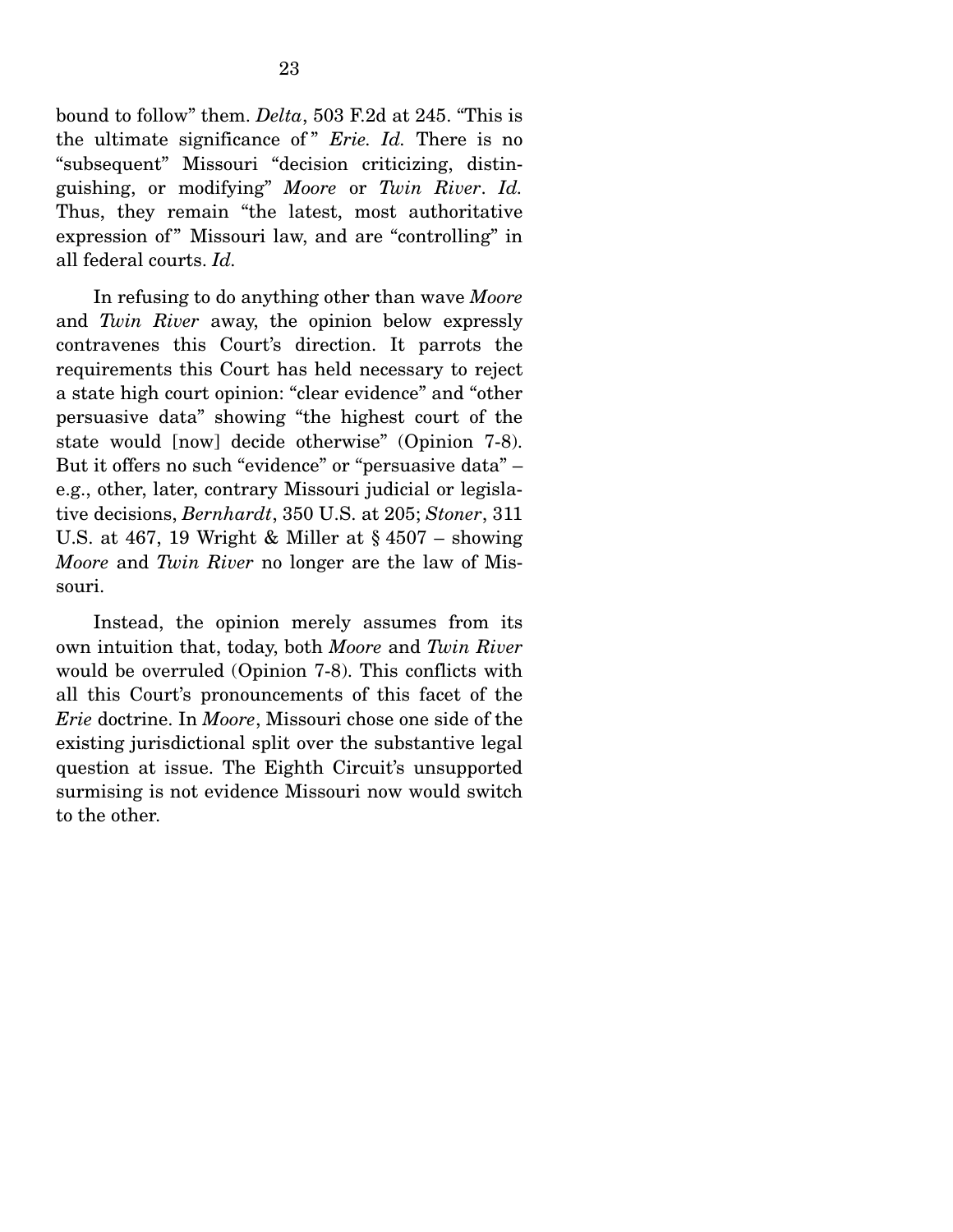## **II. The opinion below creates a direct circuit split over whether an on-point state court decision on an issue of state law unquestioned by any subsequent state authority binds a federal court hearing that issue.**

 The opinion below cites no other case in which a federal court refused to follow a state high court decision otherwise unquestioned in that state (App. 9- 11). This is because none exists. As explained above, the obvious reason is that the *Erie* doctrine does not allow for such a result. *West*, 311 U.S. at 236. Indeed, the Eighth Circuit's refusal not only contravenes this Court's *Erie* decisions, but also directly conflicts with the few other federal appellate decisions that have encountered this situation. *See Ryan*, 851 F.2d at 502; *Gilstrap*, 998 F.2d at 559.

In *Ryan*, the First Circuit, reviewing a bankruptcy court decision, had to determine whether, under Vermont law, an otherwise properly recorded mortgage deed that lacked the signature of one of two statutorily required witnesses could serve as constructive notice to a future purchaser. 851 F.2d at 507-10. Apparently, the Vermont Supreme Court had decided the issue only once, in *Day v. Adams*, 42 Vt. 510 (1869), which held "that a mortgage deed which lacked the signatures of two witnesses was 'defective' under the Vermont recording statute, . . . [e]ven though physically registered with the town clerk,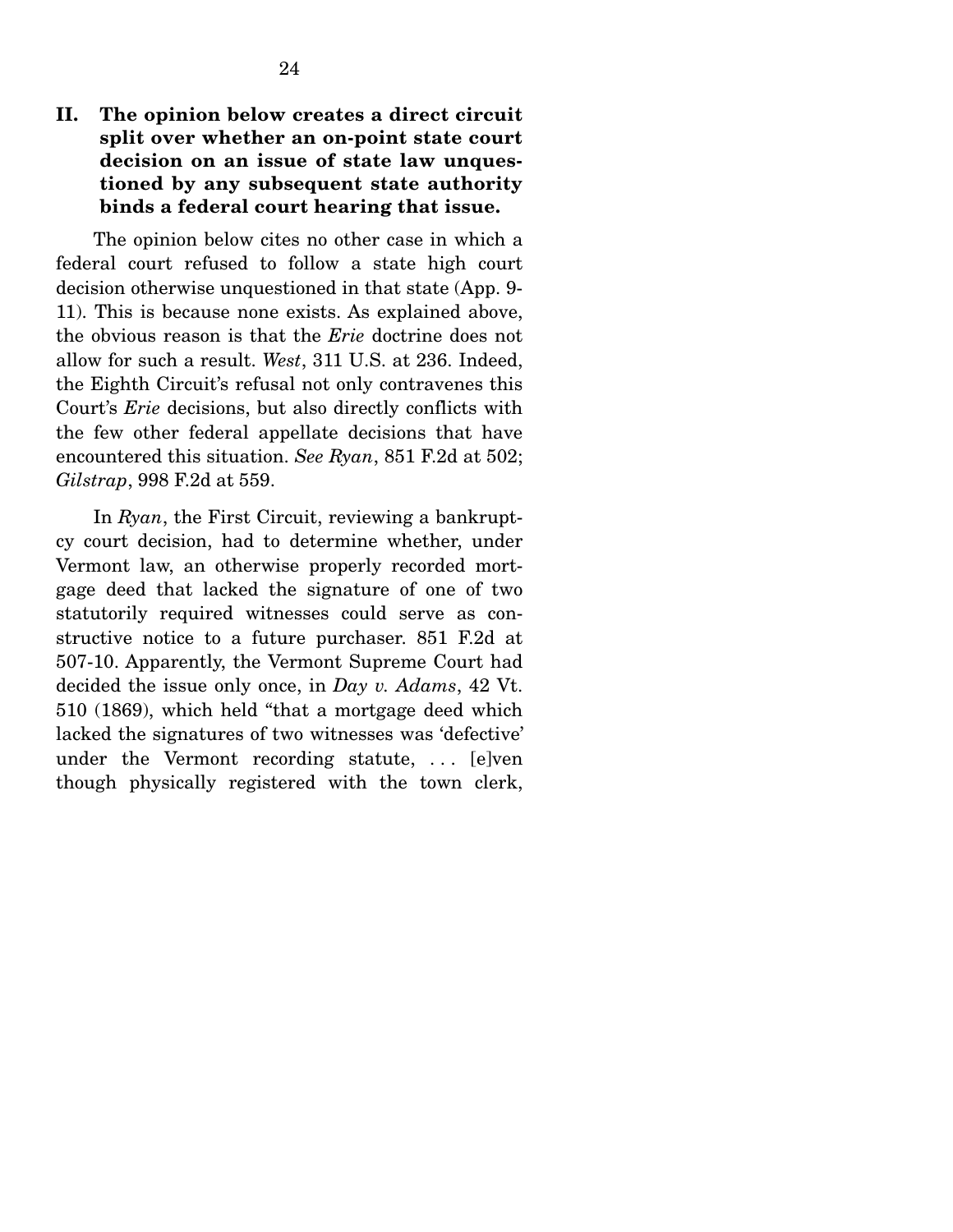[and] could not serve as constructive notice...." *Ryan*, 851 F.2d at 502. No Vermont case ever had overruled or questioned *Day*. *Id.* at 507-08.

 Though confronted with *Day*, the bankruptcy court held, as the Eighth Circuit did here, that *Day* "was no longer good law, having been decided in 1869 and being a precedent that the current Vermont Supreme Court – in the bankruptcy court's view – would no longer follow . . . [as] modern courts 'are more willing to disregard a minor error in form if ignoring the error will not prejudice other parties' rights.'" *Id.* at 508 (citation omitted). Instead, the bankruptcy court "replaced the rule of *Day v. Adams* with one of its own creation. . . . "Id.

 The First Circuit reversed. It recognized that, "in an appropriate case, a federal court 'must not consider itself bound by old state court decisions if it is convinced by other persuasive data that the highest court of the state would [now] decide otherwise.'" *Id.* at 509 (citations omitted). But it observed "the 'data' needed to convince a federal court to ignore old state decisions must be more 'persuasive' than exists here." *Id.* It held this Court's *Erie* jurisprudence discussed above commanded this result:

In *Bernhardt*[, 350 U.S. at 198], the United States Supreme Court was presented with the issue of whether a federal court, sitting in diversity, should follow a 1910 decision of the Vermont Supreme Court. The Court ruled that, notwithstanding its age, the Vermont Supreme Court decision clearly established the law of Vermont: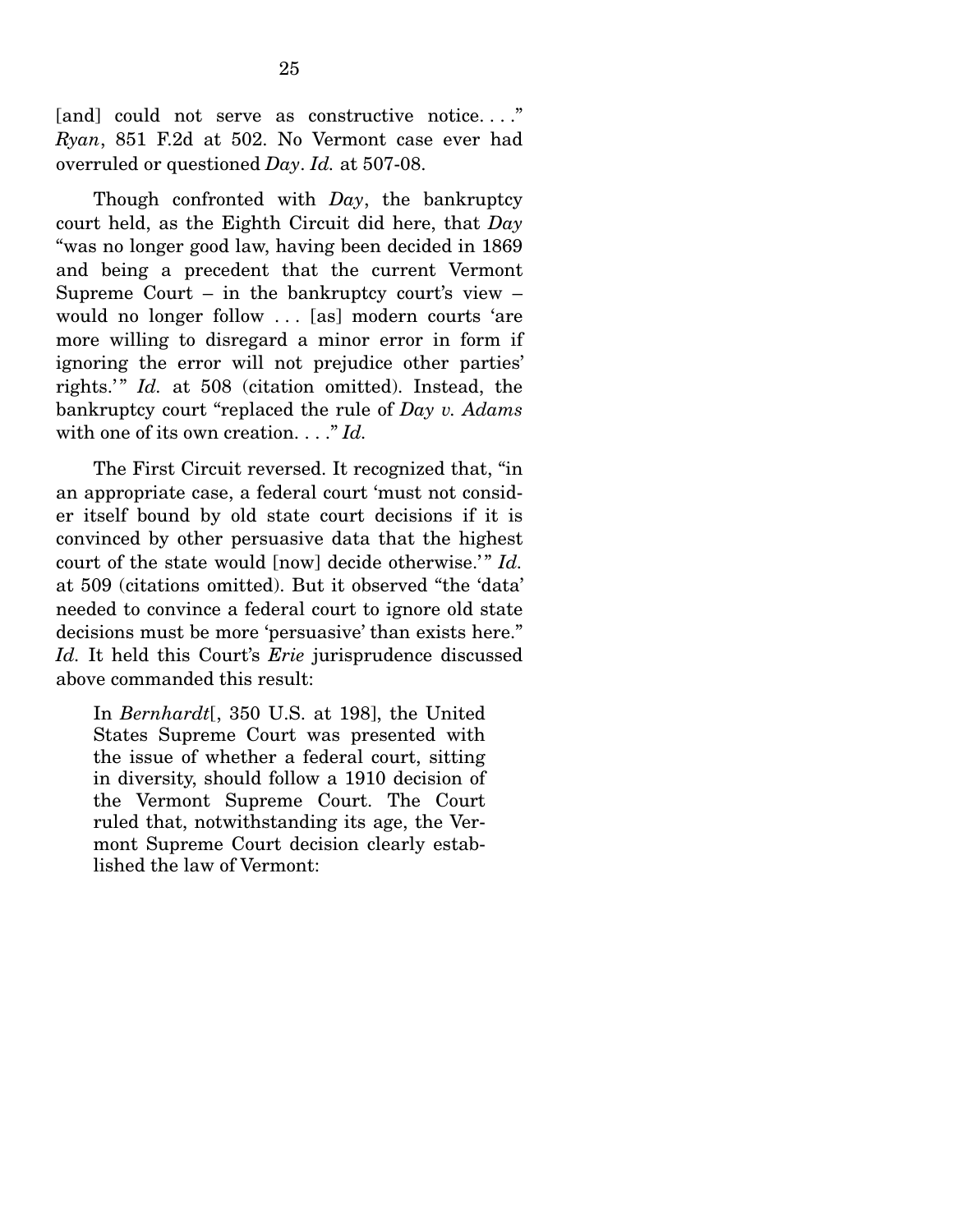[A]s we have indicated, there appears to be no confusion in the Vermont decisions, no developing line of authorities that casts a shadow over the established ones, no dicta, doubts or ambiguities in the opinions of Vermont judges on the question, no legislative development that promises to undermine the judicial rule.

350 U.S. at 205 . . . The same, we think, is basically true in respect to *Day v. Adams.*

851 F.2d at 509 (footnotes omitted). Furthermore, some other jurisdictions used the same rule as *Day.*  Id. at 509-10. Thus, there was no "'persuasive data' that the Vermont Supreme Court would no longer follow the *Day v. Adams* rule. . . ." *Id.* at 510.

 The opinion below directly conflicts with *Ryan*. As with the First Circuit's observations about *Day*, there is no confusion in the Missouri decisions in *Moore* and *Twin River*, no developing line of Missouri authorities casting a shadow over *Moore* and *Twin River*, and no dicta, doubts, or ambiguities in the opinions of Missouri judges on the substantive question of Missouri law at issue that promises to undermine the rule of *Moore* and *Twin River*. Thus, despite the age of *Moore*, it "clearly established the law of " Missouri. *Ryan*, 851 F.2d at 509. Moreover, other jurisdictions continue to employ the rule in *Moore* today (App. 9-10). The Eighth Circuit's opinion gives no "persuasive data" that would warrant not following these unquestioned Missouri decisions. *Id.* at 509- 10.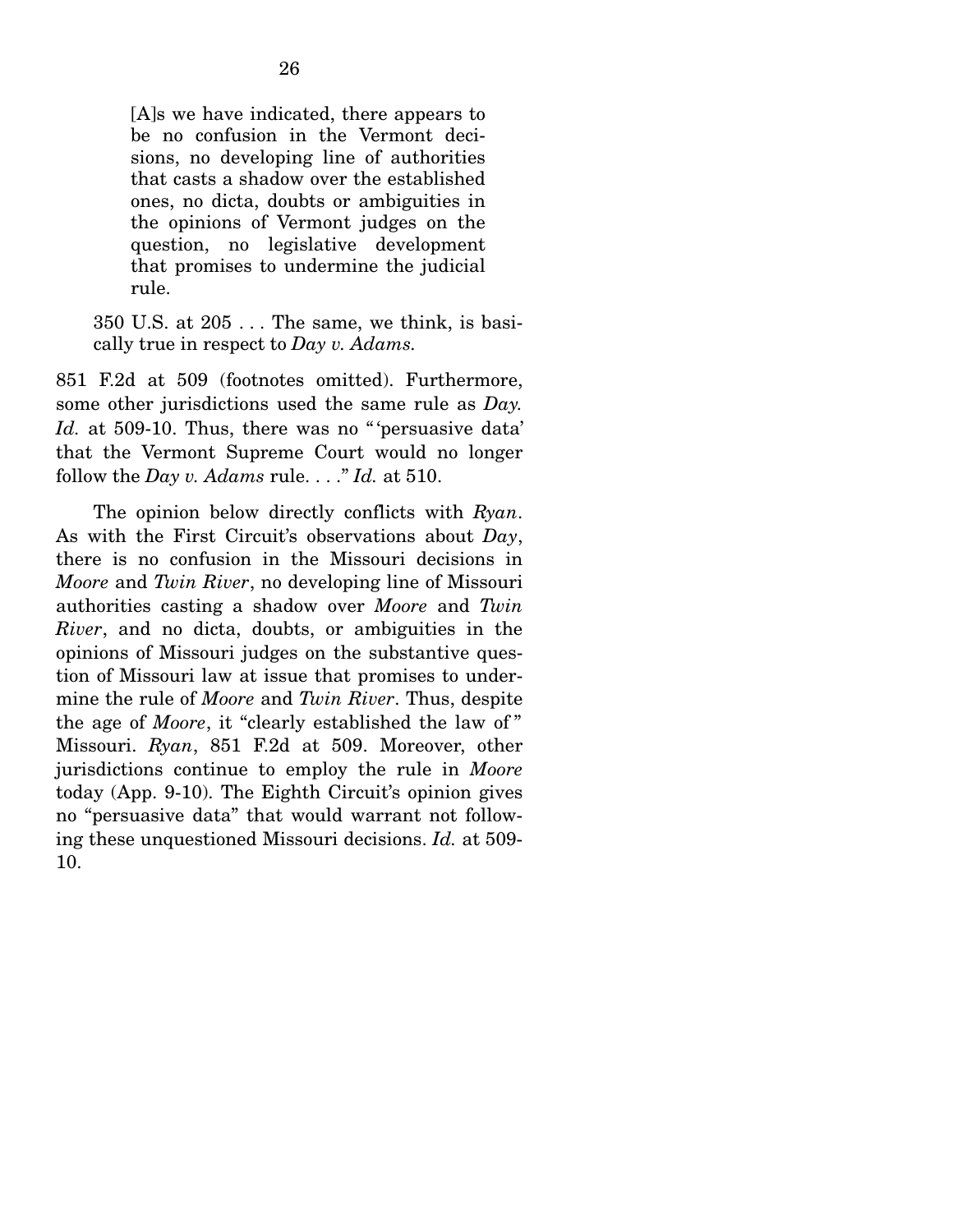Indeed, the Eighth Circuit itself previously had followed the same rule of action and decision as the First Circuit in *Ryan*. The opinion below cites the Eighth Circuit's previous decision in *Gilstrap*, *supra*, restating the rule in *West* that if a federal court finds "persuasive data" constituting "clear evidence that the [state] Supreme Court would not uphold [a prior decision], we shall not apply it to this case" (App. 9, 11). But the *Gilstrap* court applied these principles to reach exactly the opposite conclusion of the opinion below.

*Gilstrap* involved "a narrow question of Washington state law: is a common carrier liable for tortious acts committed by its employee against a passenger when the employee acts outside the scope of his or her employment?" 998 F.2d at 560. The district court held it was not and dismissed the plaintiff's claims. *Id.* Apparently, the Washington Supreme Court had decided this issue only once, in *Marks v. Alaska S.S. Co.*, 127 P. 1101 (Wash. 1912), holding a steamship company owed its passengers an "absolute duty of protection from the assaults and aggressions of its servants." *Gilstrap*, 998 F.2d at 561. Because *Marks*  was "an eighty-year-old case that has been rarely cited (not at all by the Washington appellate courts)" and was "out of step with modern tort law," the Eighth Circuit was urged to reject it. *Id.*

Following the same reasoning as *Ryan*, however, the Eighth Circuit disagreed and reversed the district court. *Id.* at 561-62. It held it only could disregard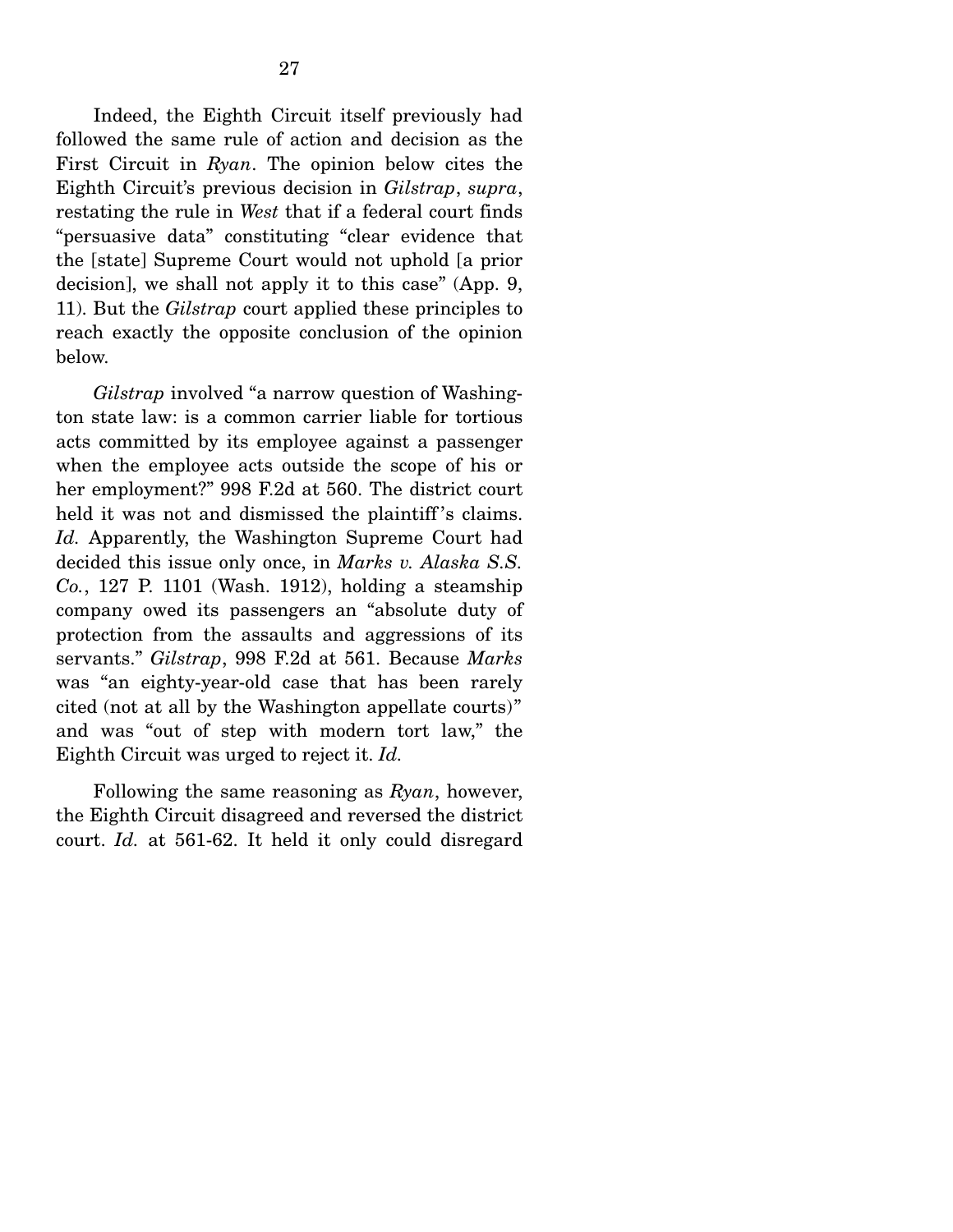*Marks* if there were "clear evidence that the Washington Supreme Court would not uphold" the 1912 decision. *Id.* at 561. But the *Erie* doctrine commanded there could not be "real doubt on the current validity of " *Marks*. *Id.*

For, as in this case, a Washington intermediate appellate court had recognized a similar principle as *Marks* in the 1980s and some other jurisdictions agreed with the holding *Marks* announced. *Id.* at 561- 62. Thus, just like in *Ryan*, there was no "clear evidence that the Washington Supreme Court would overrule *Marks* if given the opportunity," and *Marks*  had to remain "good law" in federal court. *Id.* at 562.

 While "the age of the decision and the absence of recent citation to it suggest that the Washington Supreme Court might well reconsider" *Marks* if given the opportunity, it was not *clear* this would happen. Id. A federal court is not bound by an old state decision "if it 'is convinced by other persuasive data that the highest court of the state would [now] decide otherwise," but "'the "data" needed ... must be more "persuasive" than exists here.'" *Id.* (quoting *Ryan*, 851 F.2d at 509).

 The Eighth Circuit's opinion below holding otherwise conflicts with its own prior ruling in *Gilstrap* following the First Circuit in *Ryan*. There is no clear evidence – let alone identifiable, persuasive evidence – that the Supreme Court of Missouri would not uphold *Moore* if faced with it today. The opinion below "fails to cast any real doubt on the current validity of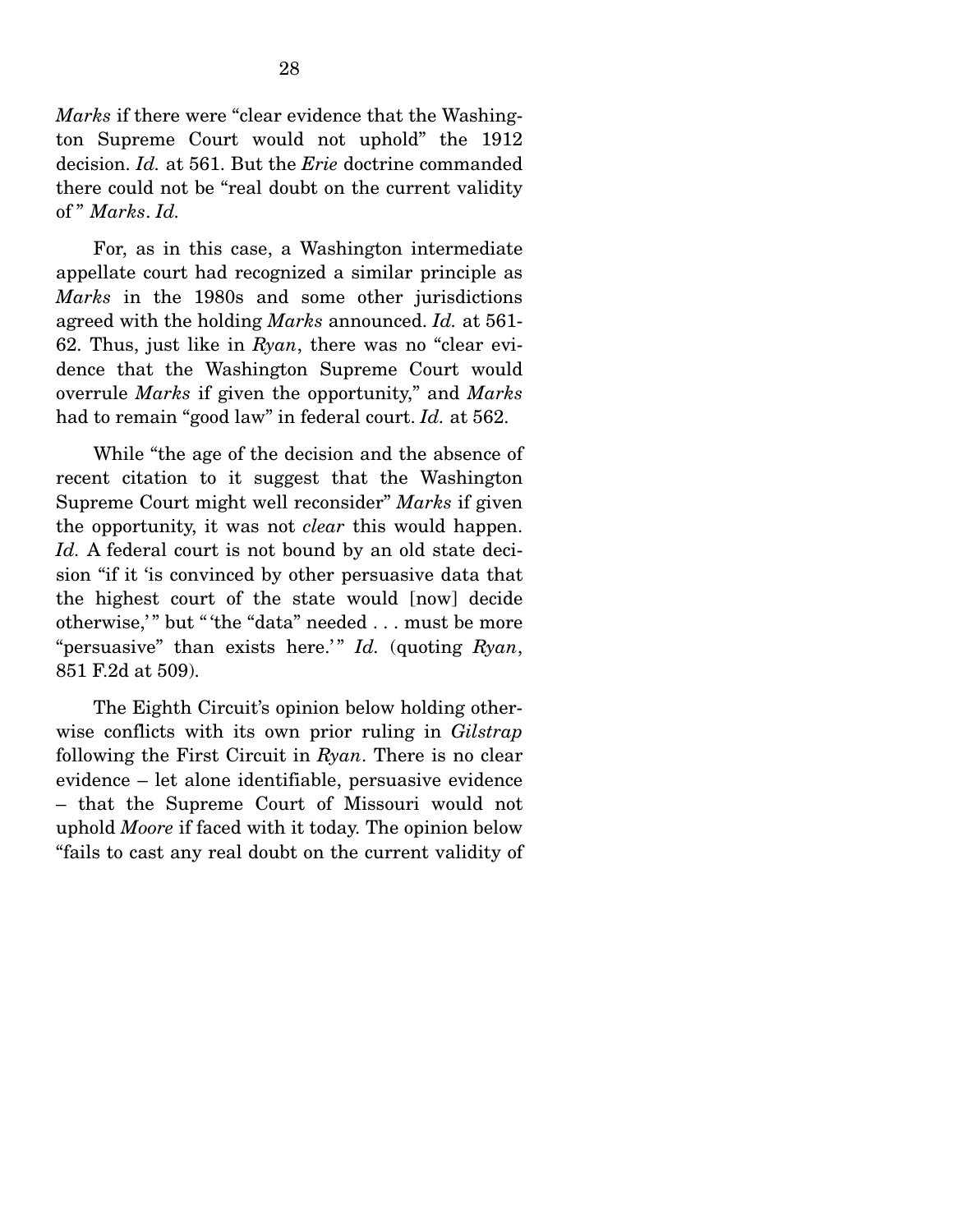the [*Moore*] holding." *Gilstrap*, 998 F.2d at 561. Just as in *Gilstrap*, an intermediate Missouri appellate court has followed *Moore* in more recent years and other jurisdictions agree with *Moore* in their law. No single Missouri authority has indicated in any way that the rule in *Moore* no longer is the law of Missouri.

This Court should quell these conflicts.

# **III. This case presents a rare opportunity for this Court to clarify the "persuasive data" that constitutes "convincing evidence" needed to show that a state court would not follow an earlier decision today.**

 As explained above, this Court has held that a state high court decision may not "be disregarded by a federal court unless [the federal court] is convinced by *other persuasive data* that the highest court of the state would decide otherwise." *Bosch*, 387 U.S. at 465 (emphasis added). A state high court decision must be followed "in the absence of *convincing evidence* that the [state court] would decide differently." *Stoner*, 311 U.S. at 467 (emphasis added).

 The Eighth Circuit's refusal in this case to follow the Supreme Court of Missouri's decision in *Moore* confuses what constitutes "persuasive data" and "convincing evidence" in this context. The opinion below uses these terms several times as passwords allowing it to disregard an on-point, unquestioned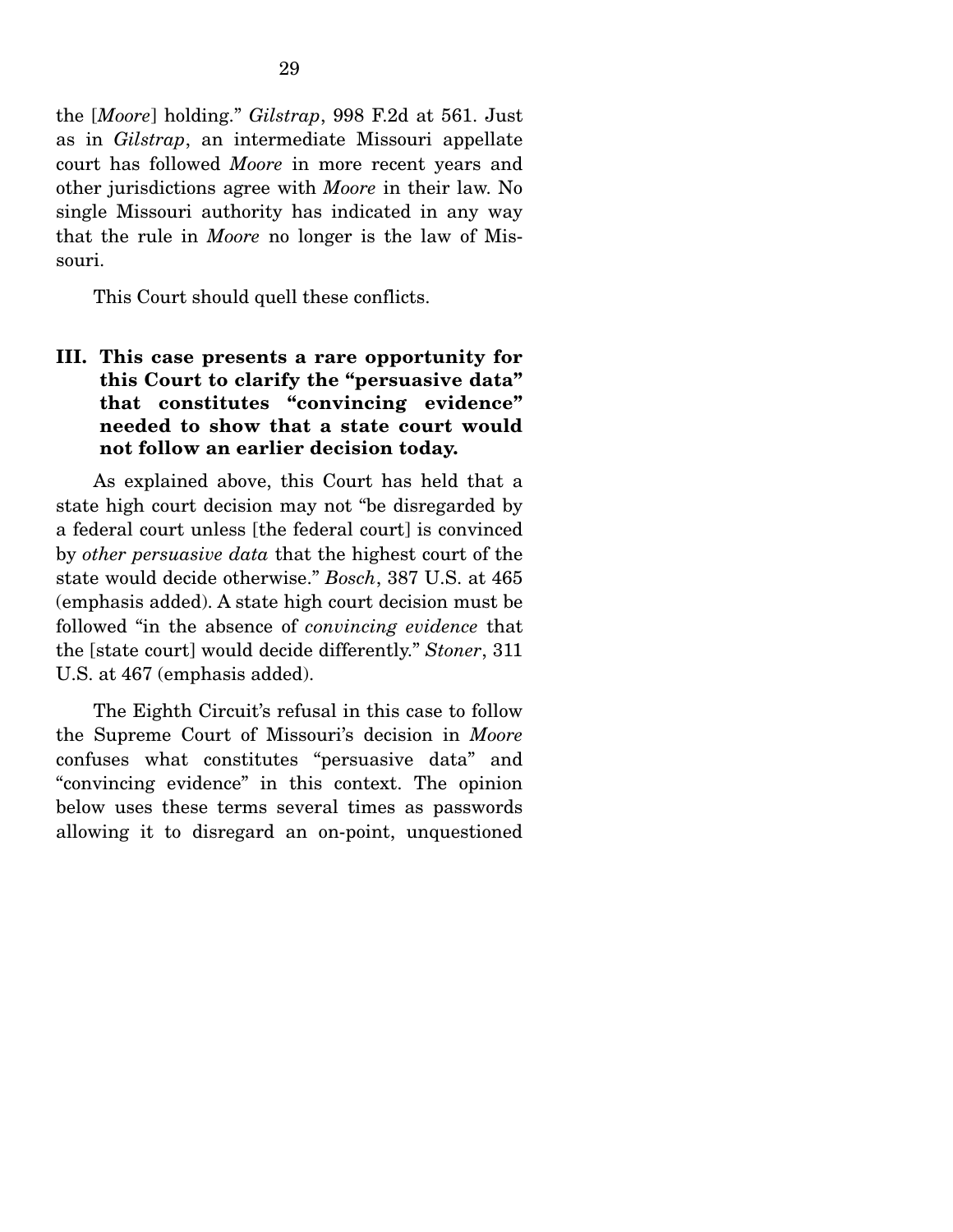decision of Missouri's highest court and an intermediate decision following the high court (App. 9-11).

 Until the opinion below, however, the only federal courts to have encountered this issue unanimously have held the only data and evidence sufficiently "persuasive" and "convincing" enough to warrant refusing to follow a state high court decision on an issue of state law are intervening state judicial or legislative authorities overruling, superseding, criticizing, or at least questioning the prior state high court decision. *Bernhardt,* 350 U.S. at 205; *Ryan*, 851 F.2d at 509-10; *Gilstrap*, 998 F.2d at 561-62; *Delta*, 503 F.2d at 245; *see also* 19 Wright & Miller at § 4507.

 Indeed, the "persuasive" and "convincing" rubric itself originates in this Court's directive in *West* that a state court's "pronouncement is to be accepted by federal courts as defining state law unless *it* has later given *clear* and *persuasive* indication that *its* pronouncement will be modified, limited, or restricted." 311 U.S. at 236 (emphasis added). Plainly, given the federalism concerns involved in a federal court deciding what is or is not state law, this Court expressly contemplated in *West* that the *only* "persuasive data" and "convincing evidence" sufficient to show that a state high court's decision should be disregarded must be from the legal instrumentalities of the state itself. And until the opinion below, that always is how this rubric has been applied. 19 Wright & Miller at § 4507.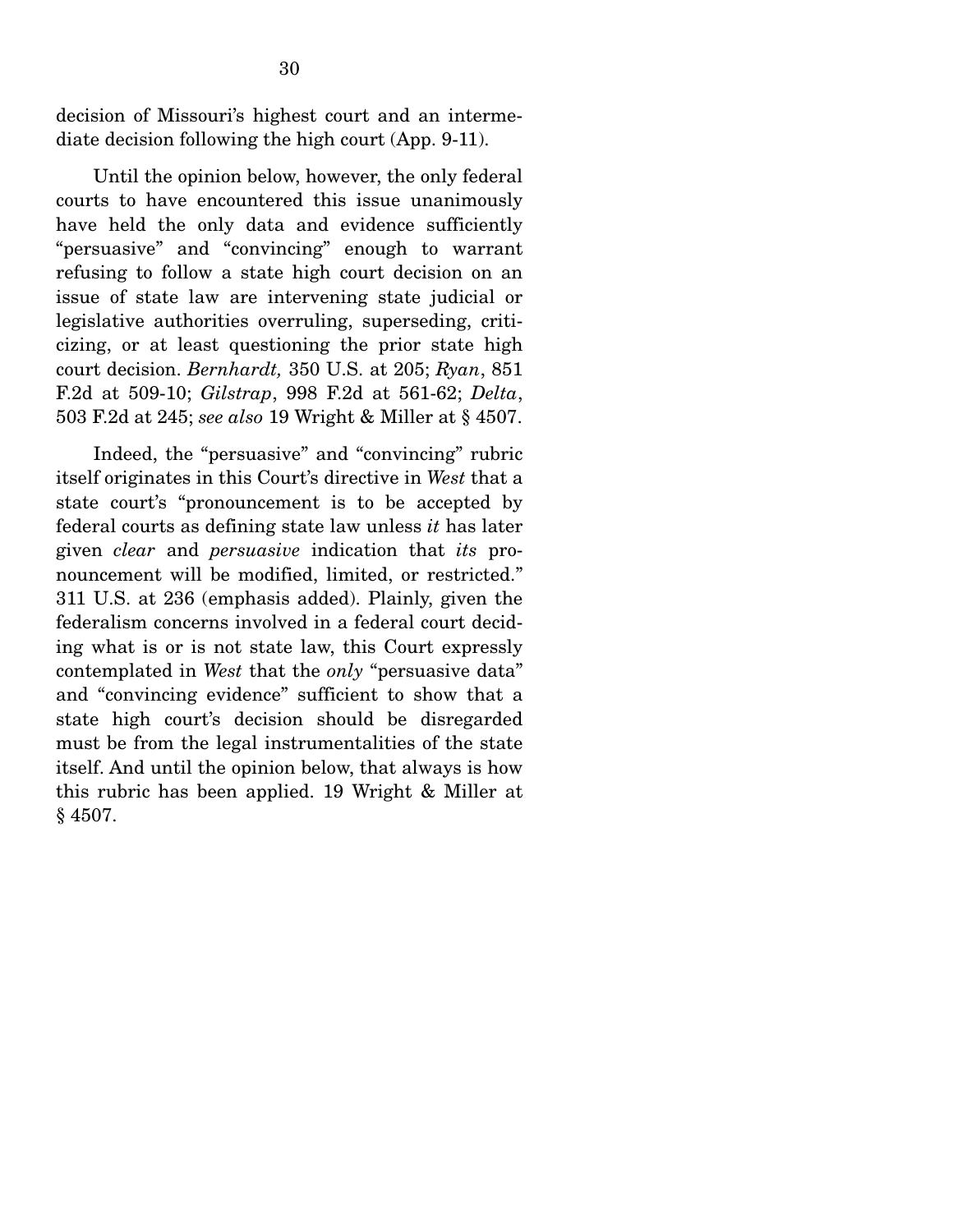This Court, however, has not approached this issue since its 1972 decision in *Gooding*, 405 U.S. at 525-26. As a result, the Court's opinions on this particular facet of the *Erie* doctrine are increasingly aging. The Court should take this rare opportunity to re-clarify the importance of letting state courts make decisions on issues of state law and requiring federal courts faithfully to follow those decisions unless and until the state itself has decreed otherwise.

#### **CONCLUSION**

--------------------------------- ---------------------------------

 The petition for a writ of certiorari should be granted.

Respectfully submitted,

JONATHAN STERNBERG  *Counsel of Record*  JONATHAN STERNBERG, ATTORNEY, P.C. 1111 Main Street 7th Floor, Harzfeld's Building Kansas City, Missouri 64105 Telephone: (816) 474-3000 Facsimile: (816) 474-5533 jonathan@sternberg-law.com

*Counsel for the Petitioner* 

May, 2012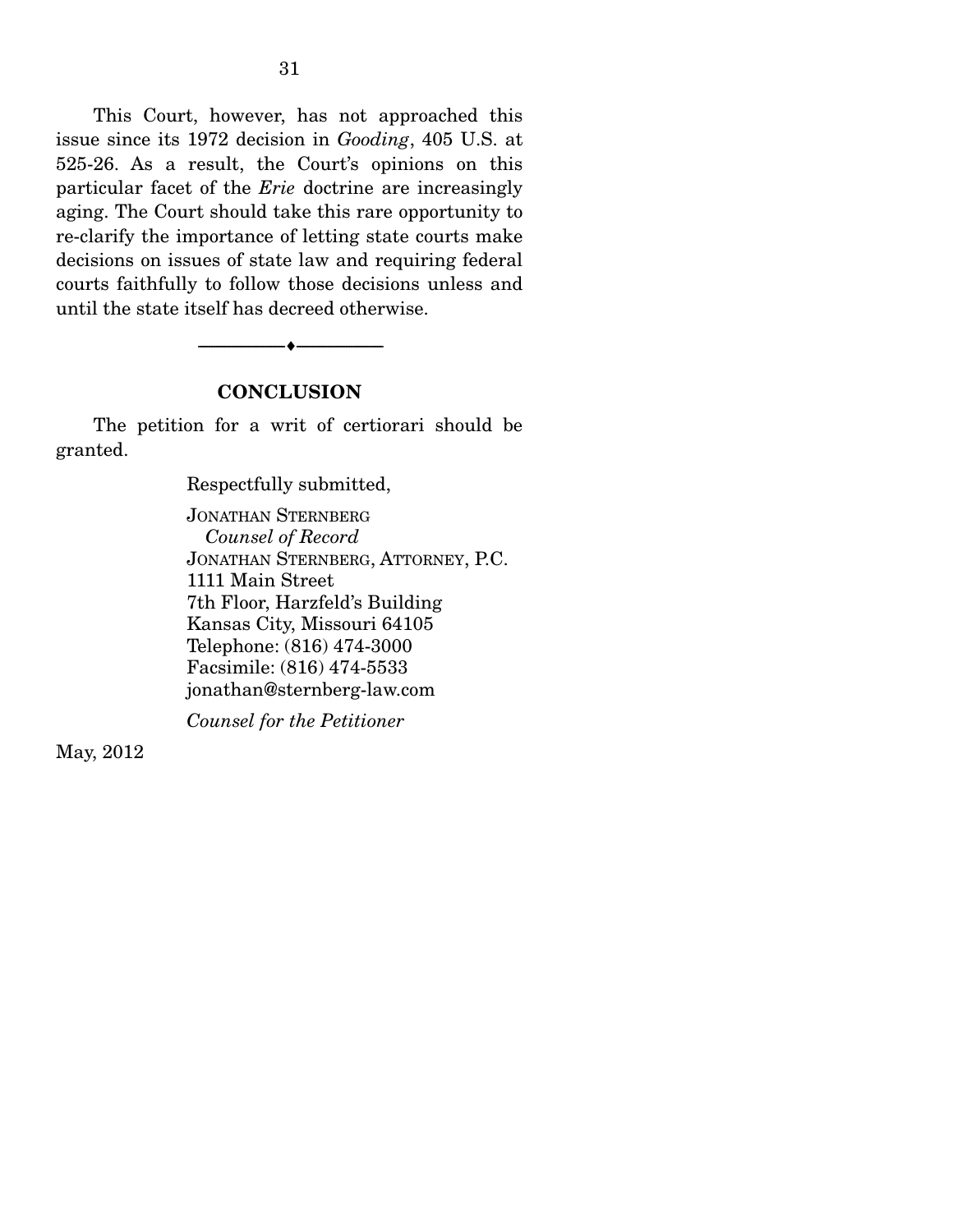## **United States Court of Appeals FOR THE EIGHTH CIRCUIT**

---------------------------------------------

No. 10-3713

---------------------------------------------

| The Weitz Company LLC,        | $\ast$ |                                         |
|-------------------------------|--------|-----------------------------------------|
| Appellant,                    | $\ast$ |                                         |
| V.                            | ∗<br>∗ | Appeal from the<br><b>United States</b> |
| MacKenzie House, LLC; MH      | $\ast$ | District Court                          |
| Metropolitan, LLC; Arrowhead* |        | for the Western                         |
| Contracting, Inc.; Concorde   | $\ast$ | District of Missouri.                   |
| Construction Co., Inc.,       | $\ast$ |                                         |
| Appellees.                    | ∗      |                                         |

 Submitted: September 20, 2011 Filed: January 5, 2012

Before MELLOY, SMITH, and BENTON, Circuit Judges.

-------------------------------------------

-------------------------------------------

-------------------------------------------

BENTON, Circuit Judge.

 The Weitz Company, LLC sued MacKenzie House, LLC and MH Metropolitan, LLC for breach of a construction contract. Arrowhead Contracting, Inc. and Concorde Co., Inc. are third-party defendants. MH Metropolitan counterclaimed for breach of the same contract, seeking liquidated damages and the cost to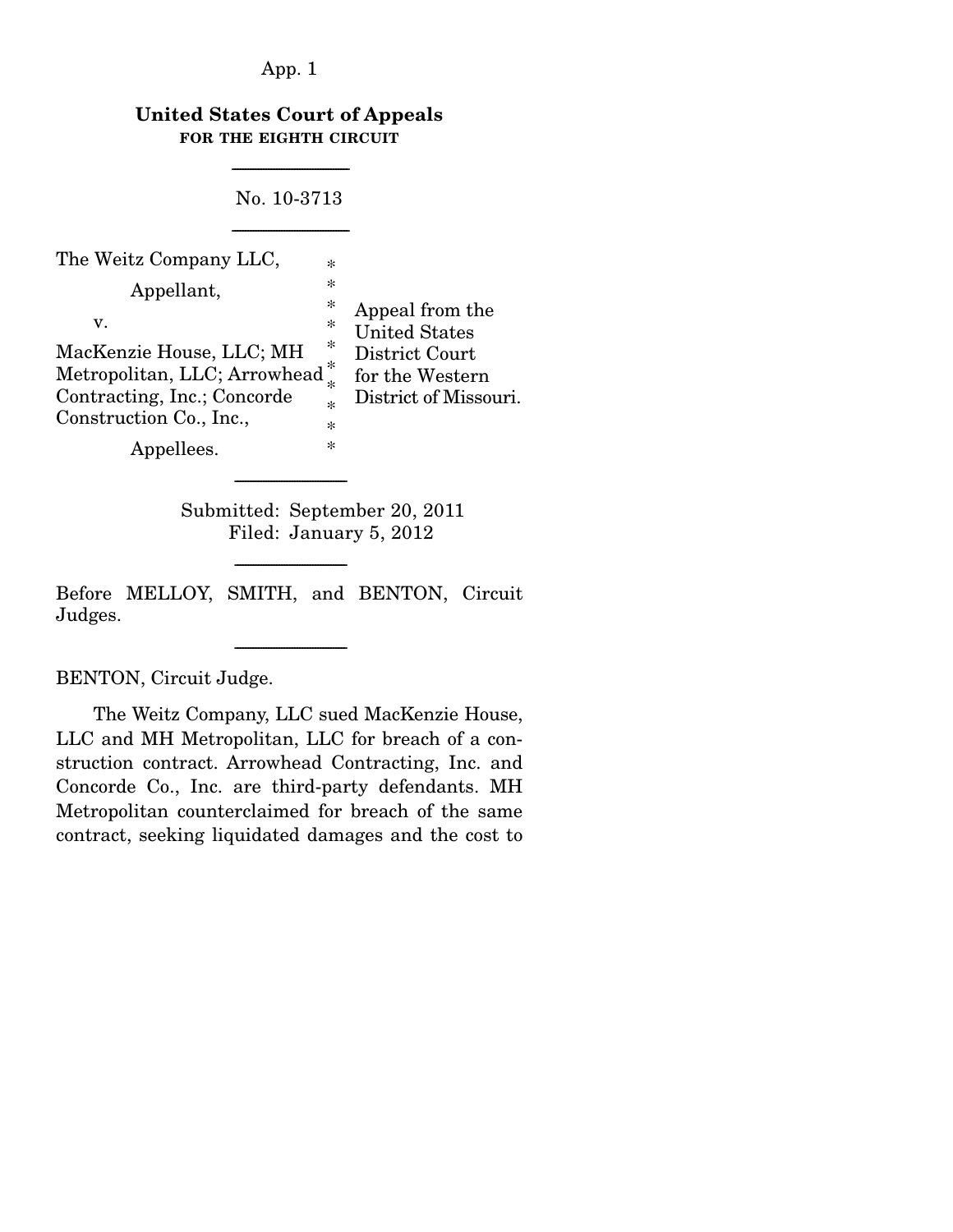complete the project. Arrowhead also counterclaimed. The jury returned a verdict of \$4,991,970.87 for MH Metropolitan, of \$556,110 for Arrowhead, and for Concorde on Weitz's claim. The district court<sup>1</sup> denied post-judgment motions. Weitz appeals. Jurisdiction being proper under  $28$  U.S.C.  $\S$  1291, this court affirms.<sup>2</sup>

# I.

 MacKenzie House was the developer of a multibuilding apartment project known as the Metropolitan Apartments. MacKenzie was also the managing member of MH Metropolitan, the owner of the Apartments. MH Metropolitan hired Weitz as the general contractor. Weitz initially agreed to complete the project within 458 days for a maximum price of \$13,498,006. The time for completion was ultimately extended to 507 days, with the maximum price increased to \$14,401,609. Weitz subcontracted with Arrowhead and Concorde, among others.

 Work on the Apartments was delayed. Weitz attributes the delays to its subcontractors. MH Metropolitan blames Weitz, asserting several material breaches, including failing to provide required lien waivers, allowing liens to be filed against the project, providing poor quality construction, and falsifying a

<sup>&</sup>lt;sup>1</sup> The Honorable Ortrie D. Smith, United States District Judge for the Western District of Missouri.

<sup>&</sup>lt;sup>2</sup> This opinion supercedes the opinion filed on December 8, 2011.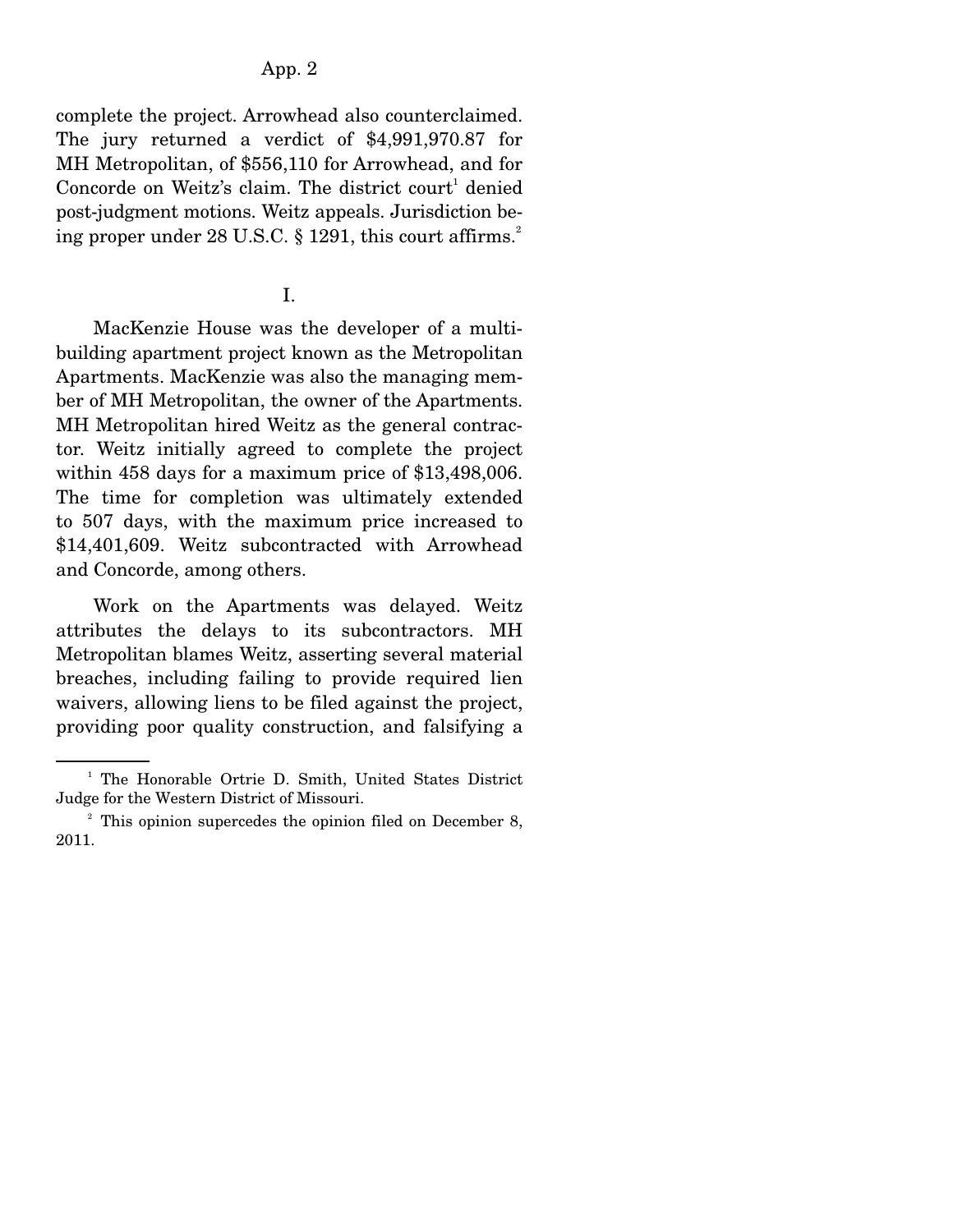pay application. MH Metropolitan contends it exercised its contractual right to withhold payment on two of Weitz's applications. Weitz stopped work on December 26, 2006. By then, the first Building of the project was four months late, and the entire project two months late. On January 18, 2007, MH Metropolitan terminated Weitz for cause, finishing the project without Weitz.

 The next month, Weitz sued MacKenzie House and MH Metropolitan for the unpaid contract balances. MH Metropolitan counterclaimed for breach of contract, seeking liquidated damages and the cost to complete. According to MH Metropolitan, Weitz's mismanagement was cause to stop payment and cancel the contract. Weitz made third-party claims against Arrowhead and Concorde for their allegedly defective work, the cost to complete their work, and the delays they allegedly caused. Arrowhead counterclaimed for amounts due under its subcontract, arguing Weitz terminated it improperly.

 The jury awarded MH Metropolitan liquidated damages of \$3,022,520 due to project delay, and \$1,969,450.87 for the cost of completion. The jury also awarded Arrowhead \$556,110, and found for Concorde. The district court denied post-judgment motions, entering judgment on the jury's verdict. Weitz appeals.

II.

 Weitz contends that the district court erred as a matter of law in six ways by: not granting judgment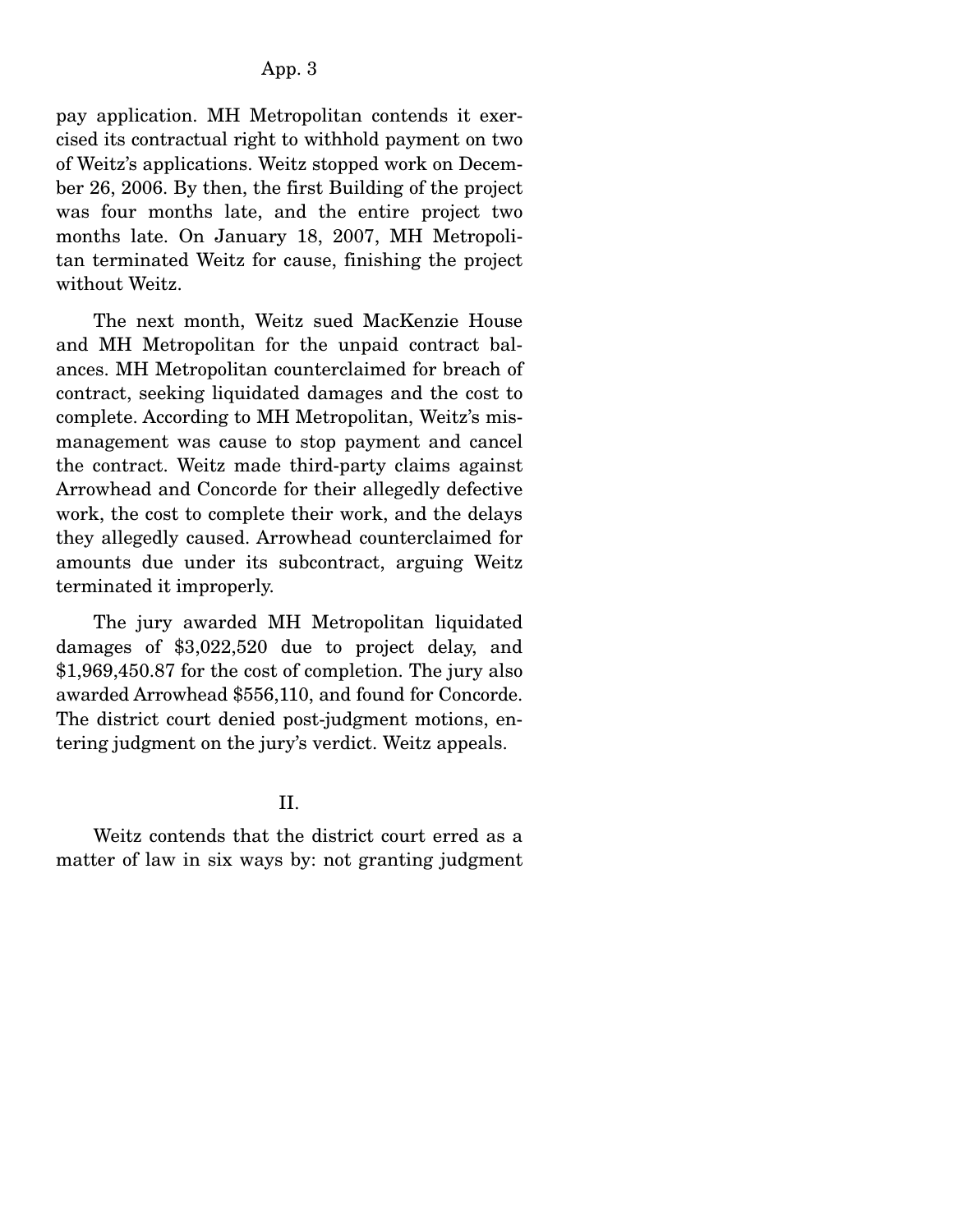as a matter of law against MH Metropolitan; excluding evidence of two other construction projects involving the parties; miscalculating the liquidated damages and completion costs; declining to enter judgment on Weitz's breach-of-contract claims against Arrowhead; not entering a default judgment against Concorde for failing to appear at trial; and ruling that MacKenzie House could not be vicariously liable for the acts of MH Metropolitan.

A.

 Weitz argues that the district court erred in failing to grant it judgment as a matter of law on MH Metropolitan's breach-of-contract claim.

 This court reviews de novo a denial of a motion for judgment as a matter of law. *Chalfant v. Titan Distrib., Inc.*, 475 F.3d 982, 988 (8th Cir. 2007). Judgment as a matter of law is granted if "a party has been fully heard on an issue and there is no legally sufficient evidentiary basis for a reasonable jury to find for that party on that issue." **Fed. R. Civ. P. 50(a)(1)**. This court makes all reasonable inferences in favor of the nonmoving party and views the facts most favorably to that party. *Chalfant*, 475 F.3d at 988.

 During the twelve-day trial, MH Metropolitan presented evidence that Weitz committed several material breaches – failing to provide the required lien waivers, allowing liens to be filed against the project, causing substantial delays in the project,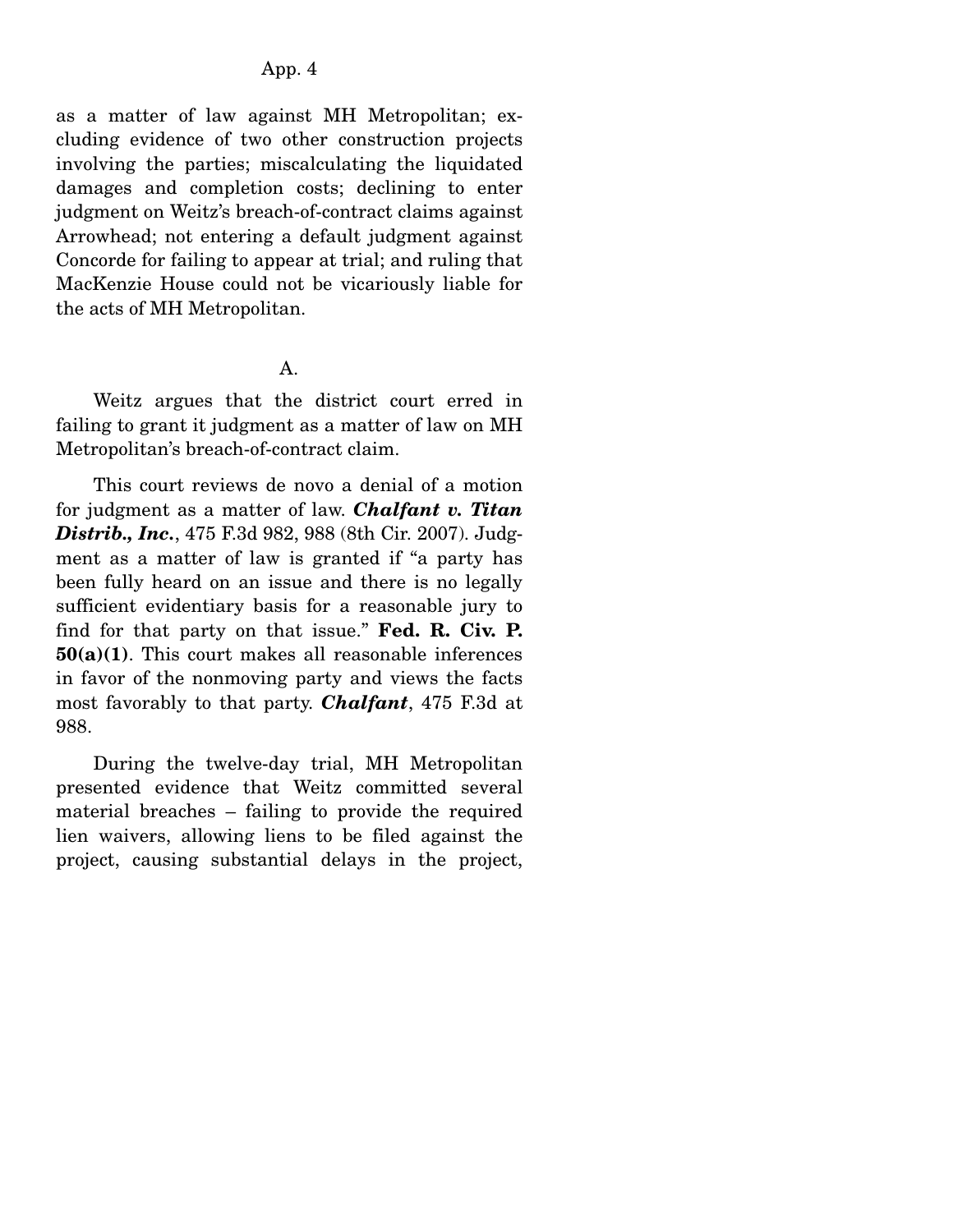completing poor quality construction, and falsifying a pay application. MH Metropolitan submitted testimony and videos showing Weitz's poor quality construction. The jury also heard that Weitz could not properly prepare, update, or follow its schedules, which contributed to delaying the project. The project architect concluded that Weitz breached the contract in at least these respects. The evidence at trial also established other breaches. As a result, MH Metropolitan exercised the contractual right to withhold payment and terminate Weitz for cause. As the jury instructions noted, to recover for breach of contract, a party must show its own substantial compliance with the contract. *Brockman v. Soltysiak*, 49 S.W.3d 740, 745 (Mo. App. 2001). Weitz alleges that it complied with the contract, but whether a contract has been substantially performed depends on the facts and circumstances of the particular case. *In re Estate of English*, 691 S.W.2d 485, 489 (Mo. App. 1985). The jury as fact finder resolved this issue against Weitz. *See Browning v. President River Boat Casino-Missouri, Inc.*, 139 F.3d 631, 634 (8th Cir. 1998) ("Appellate review of a jury verdict is extremely deferential"). There was a legally sufficient evidentiary basis for the jury's verdict. *See* **8th Cir. R. 47B**.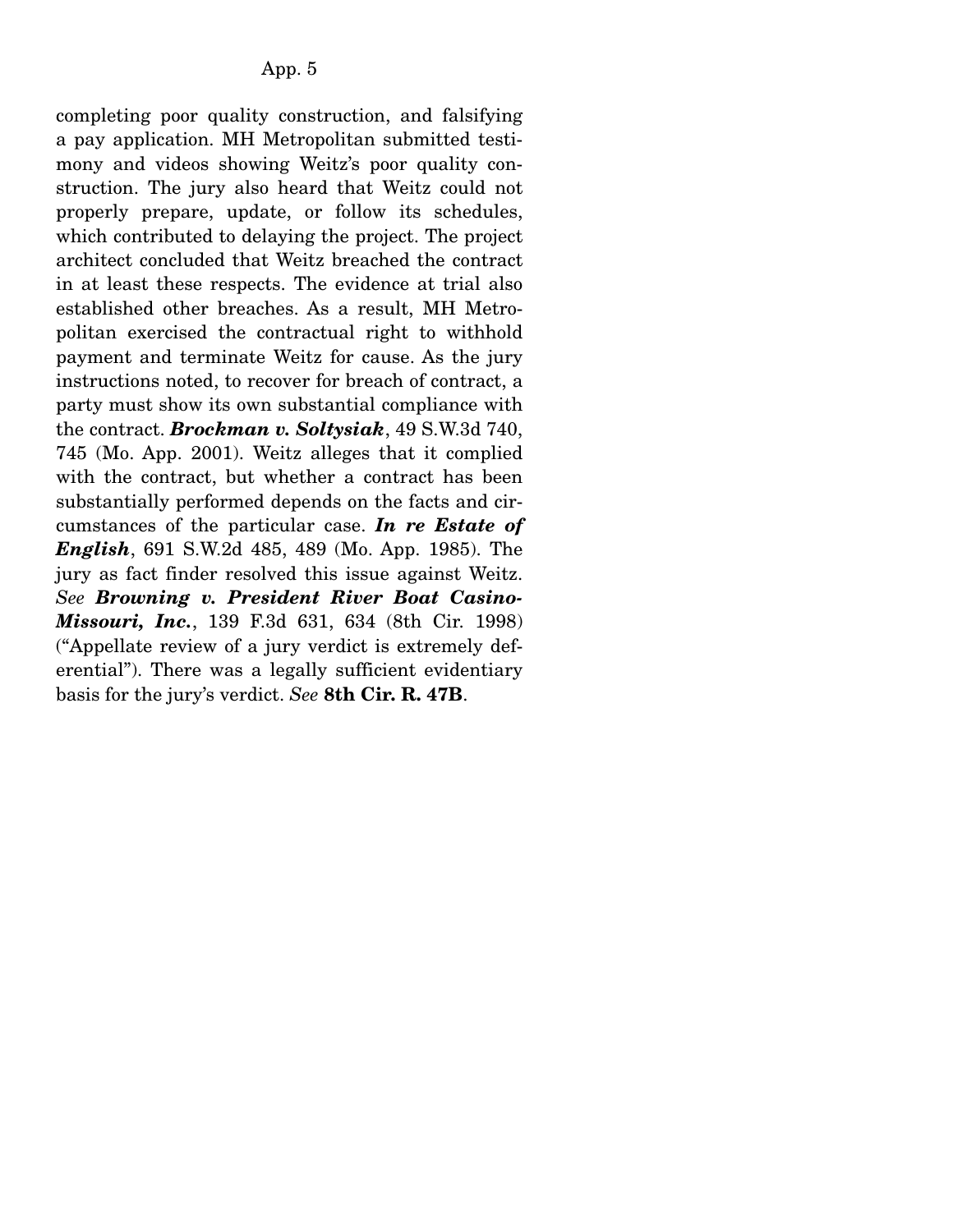B.

 Weitz maintains that the district court incorrectly excluded evidence of two other construction projects – one ending in litigation<sup>3</sup> – involving the parties.

 This court respects the district court's " 'wide discretion in admitting and excluding evidence, and its decision will not be disturbed unless there is a clear and prejudicial abuse of discretion.'" *McPheeters v. Black & Veatch Corp.*, 427 F.3d 1095, 1101 (8th Cir. 2005) (citation omitted). To warrant reversal, such a prejudicial abuse of discretion must also affect the substantial rights of a party. Id. Likewise, the denial of a motion for a new trial is reviewed for an abuse of discretion. *Chalfant*, 475 F.3d at 992. "The crucial determination 'is whether a new trial should have been granted to avoid a miscarriage of justice.'" **PFS Distrib. Co. v. Raduechel**, 574 F.3d 580, 589 (8th Cir. 2009) (citation omitted).

 MacKenzie House was the developer on the two other projects Weitz references (other corporate entities MacKenzie House managed owned the projects). Even assuming that MH Metropolitan and MacKenzie House are one entity, however, evidence of prior or other acts "is not admissible to prove the character of a person in order to show conformity therewith." **Fed. R. Evid. 404(b)**. "[P]rior acts include prior lawsuits." *Batiste-Davis v. Lincare, Inc.*, 526 F.3d 377, 380

<sup>3</sup> *Weitz Co. v. MH Washington*, 631 F.3d 510 (8th Cir. 2011).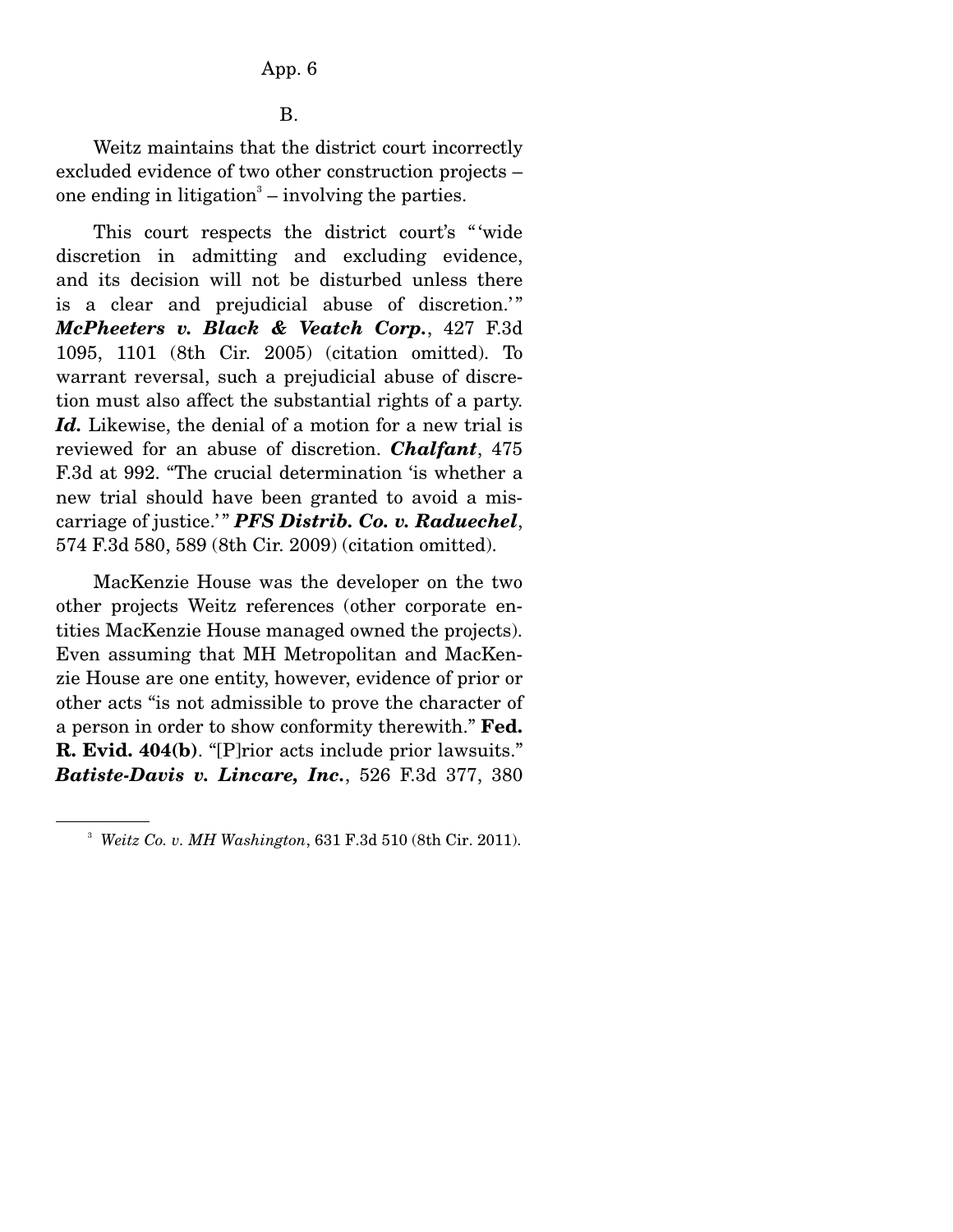(8th Cir. 2008). Evidence of prior or other acts "may, however, be admissible for other purposes, such as proof of motive, opportunity, intent, preparation, plan, knowledge, identity, or absence of mistake or accident." **Fed. R. Evid. 404(b).** This type of evidence is admitted only when one of these legitimate purposes is at issue in the case. *King v. Arens*, 16 F.3d 265, 268 (8th Cir. 1994); *Donald v. Rast*, 927 F.2d 379, 381 (8th Cir. 1991).

 The only claims in this case are for breach of contract. The issue at trial was whether the parties complied with the contract. Proving a breach here does not put motive, intent, plan, or knowledge at issue. *See Unit Drilling Co. v. Enron Oil & Gas Co.*, 108 F.3d 1186, 1194 (10th Cir. 1997). Weitz argues that MH Metropolitan "opened the door" to the evidence, but points to no instance where MH Metropolitan focused on the other projects. In addition, the district court instructed the jury not to speculate about the previous projects and to decide the case solely on the law and the evidence in this trial. In light of the instruction, the few instances where MH Metropolitan alluded to another project do not affect Weitz's substantial rights. The district court properly exercised its discretion in excluding the evidence of other projects.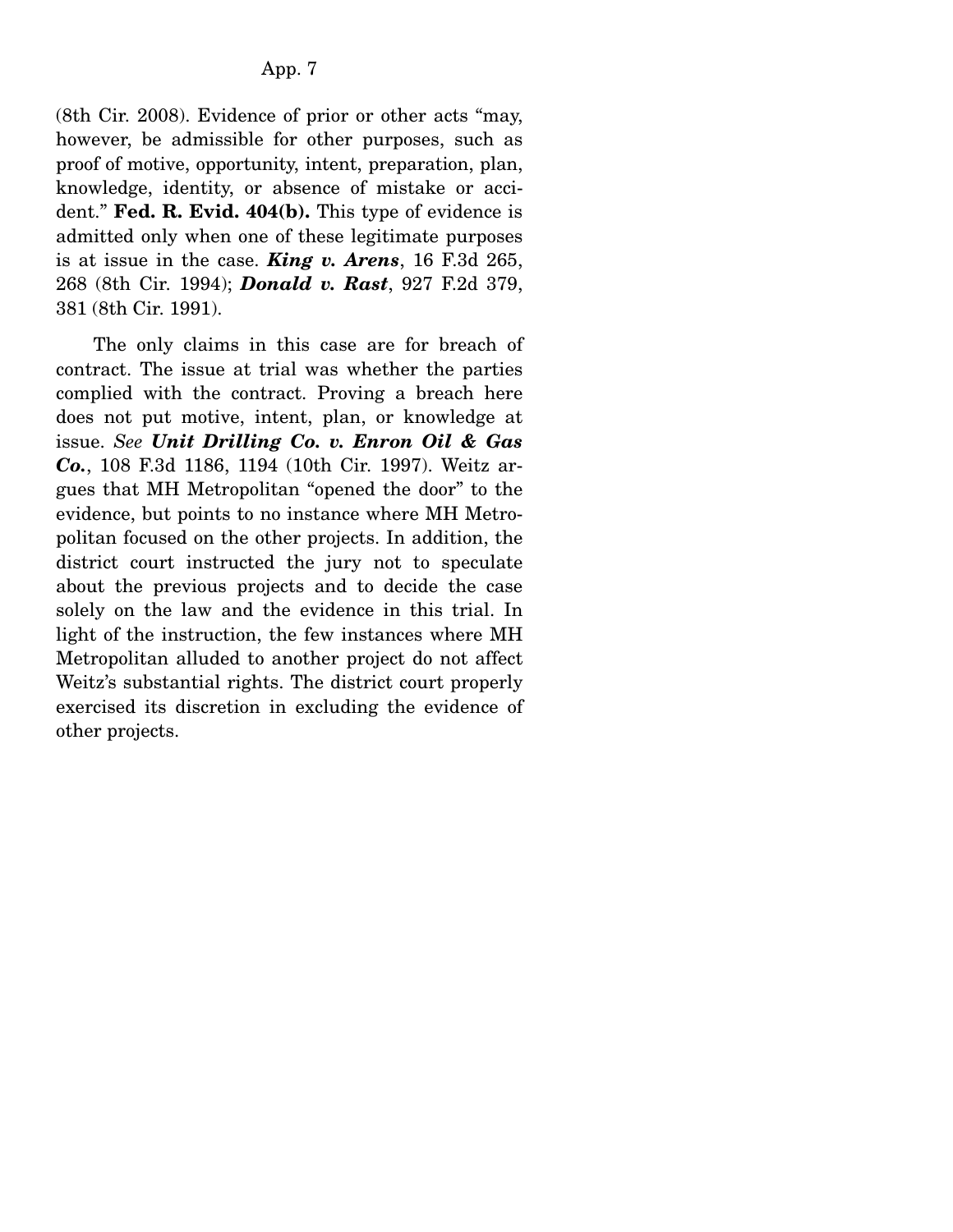According to Weitz, the district court erred in miscalculating the liquidated damages and completion costs.

 Weitz asserts that the liquidated damages clause is a penalty. The interpretation of a contract is a question of law, reviewed de novo. *Simeone v. First Bank N.A.*, 971 F.2d 103 (8th Cir. 1992). Here, the liquidated damages clause was a reasonable forecast of delay damages – as the parties agreed at the time of contracting – and is thus enforceable. *See Diffley v. Royal Papers, Inc.*, 948 S.W.2d 244, 246 (Mo. App. 1997); *Information Sys. & Networks Corp. v. City of Kansas City*, 147 F.3d 711, 714 (8th Cir. 1998) (applying Missouri law).

 Weitz argues that the liquidated damages are overstated because they were measured based on the wrong number of buildings. The district court properly ruled that the parties' agreement is unclear about how many buildings should be used. Because of this ambiguity, the issue was properly submitted to the jury, and this court will not overturn their reasoned verdict. *See Graham v. Goodman*, 850 S.W.2d 351, 354 (Mo. banc 1993) ("The trial court must then determine from the evidence whether the surrounding circumstances are such that a fact issue exists for the jury to resolve."); *Fitch v. Doke*, 532 F.2d 115, 117 (8th Cir. 1976) ("Where, however, the contract is ambiguous, the meaning of its terms is to be determined by the jury in the light of the evidence of the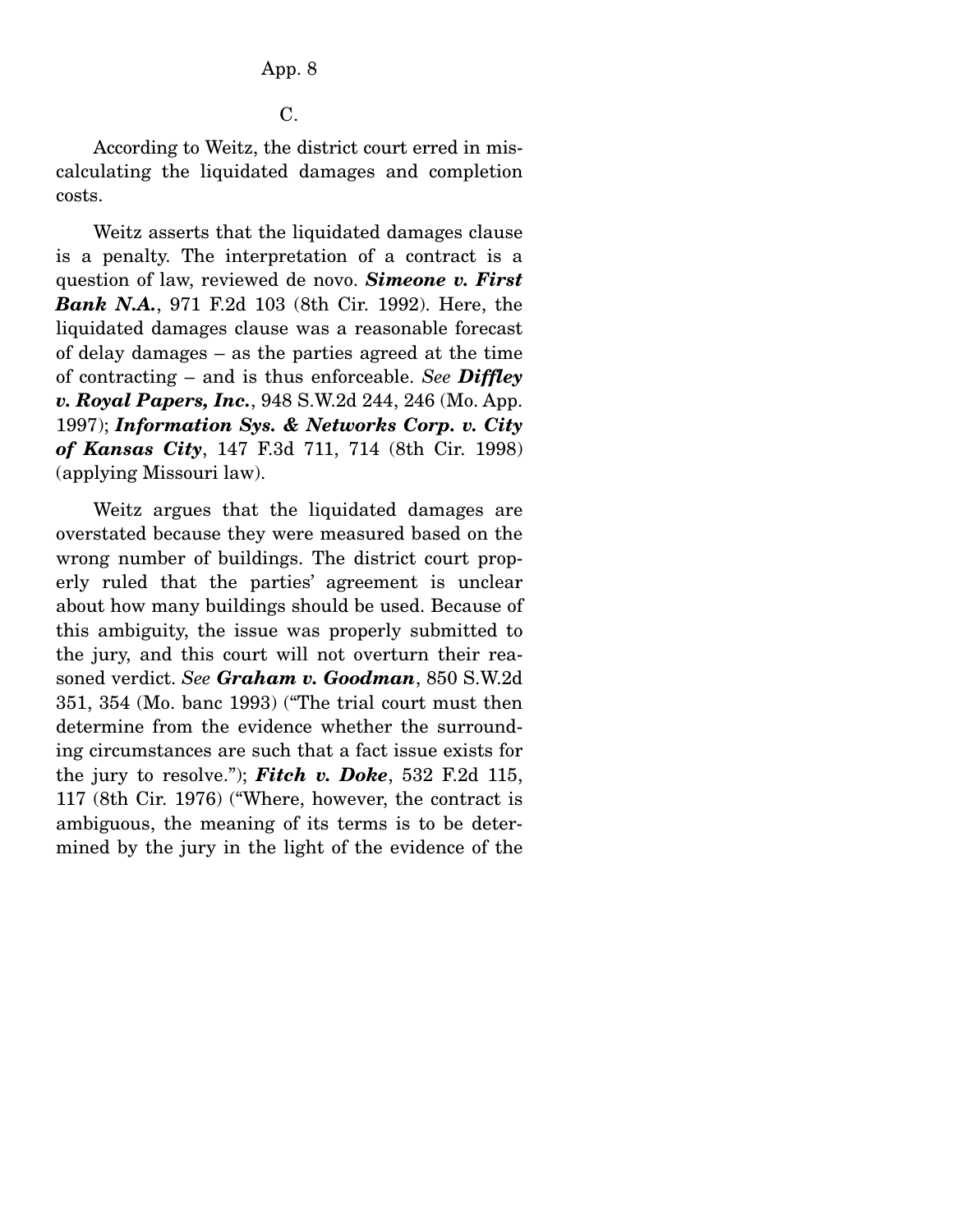surrounding circumstances and the practical construction of the parties."). *See generally Browning*, 139 F.3d at 634 ("Appellate review of a jury verdict is extremely deferential").

 Weitz seeks to apply a Missouri Supreme Court decision limiting liquidated damages for construction delay to the time *before* the owner removes the contractor from the project. *Moore v. Board of Regents*, 115 S.W. 6, 12-13 (Mo. 1908). The facts in *Moore* were different from those here: there, the project was not yet late when the owner terminated the contract. *Id.*  at 12-13. More importantly, if faced with this case, the Missouri Supreme Court would not follow *Moore*. *See Gilstrap v. Amtrak*, 998 F.2d 559, 561 (8th Cir. 1993) ("Our task is fairly simple: if we find clear evidence that the [state] Supreme Court would not uphold [the prior decision], we shall not apply it to this case"). *Moore* relied on a New York case for the principle that liquidated damages are not the correct measure of damages when the contractor does not complete the project. *Gallagher v. Baird*, 66 N.Y.S. 759, 763 (App. Div. 1900). *Gallagher* actually stands for the proposition that the cost to complete is a better measure of damages when a contractor abandons the project before the contracted completion date. *Id.*  at 762-63 ("There was no completion or attempt to complete, but an utter abandonment, and such [liquidated damages] clause was not intended to cover such a case, nor was provision made in the contract for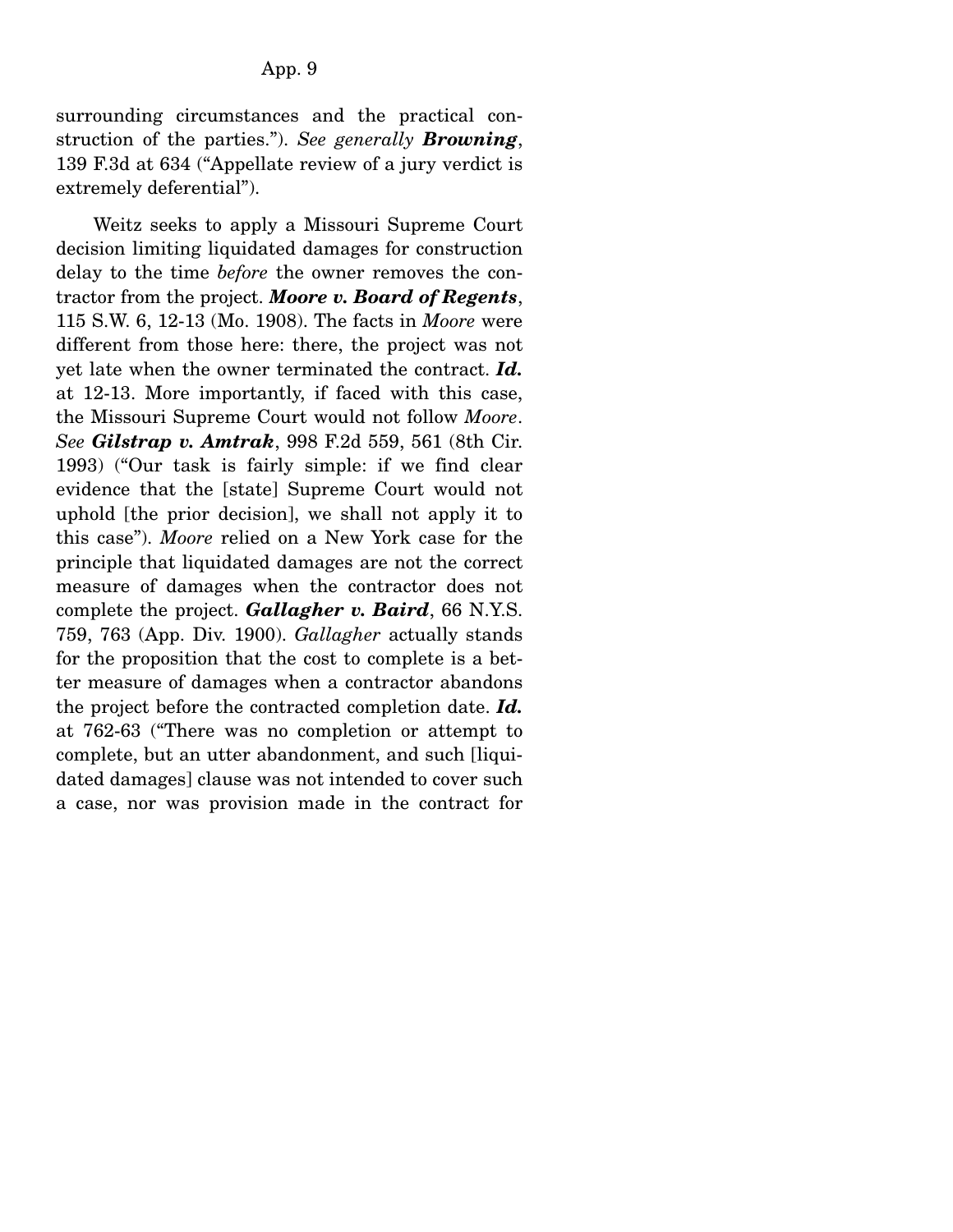such a contingency."). $4$  That conclusion does not resolve the calculation of liquidated damages in this case where the project is late when the owner terminates the contract.

 Weitz also invokes a Missouri intermediate appellate case that acknowledges the divided authorities, but follows *Moore*. *Twin River Const. Co. v. Public Water Dist. No. 6*, 653 S.W.2d 682, 693-94 (Mo. App. 1983). Intermediate court decisions, however, are not dispositive as to how a state's highest court would resolve a matter. *E.g.*, *Bogan v. General Motors Corp.*, 500 F.3d 828, 831 (8th Cir. 2007); *cf. Six Companies of California v. Joint Highway Dist. No. 13*, 311 U.S. 180, 188 (1940) (instructing federal appellate courts to follow intermediate state appellate court decisions when "there is no convincing evidence that the law of the State is otherwise."); *Washington v. Countrywide Home Loans, Inc.*, 2011 WL 3962831, \*3 (8th Cir. 2011) (noting intermediate appellate court decisions must be followed if they are the best evidence of the law). In the absence of guidance from the highest state court (or a statute on point), the federal court's task is to predict how the Missouri Supreme

<sup>4</sup> At any rate, other cases in New York allow liquidated damages against a contractor who abandons a project. *See generally* Jay M. Zitter, Annotation, *Liability of Contractor who Abandons Building Project Before Completion for Liquidated Damages for Delay*, 15 **A.L.R. 5th** 376, §§ 4-5 (1993) (compiling two contrary lines of New York cases about whether the abandoning contractor can or cannot be held liable for liquidated damages for period of time reasonably necessary to complete project).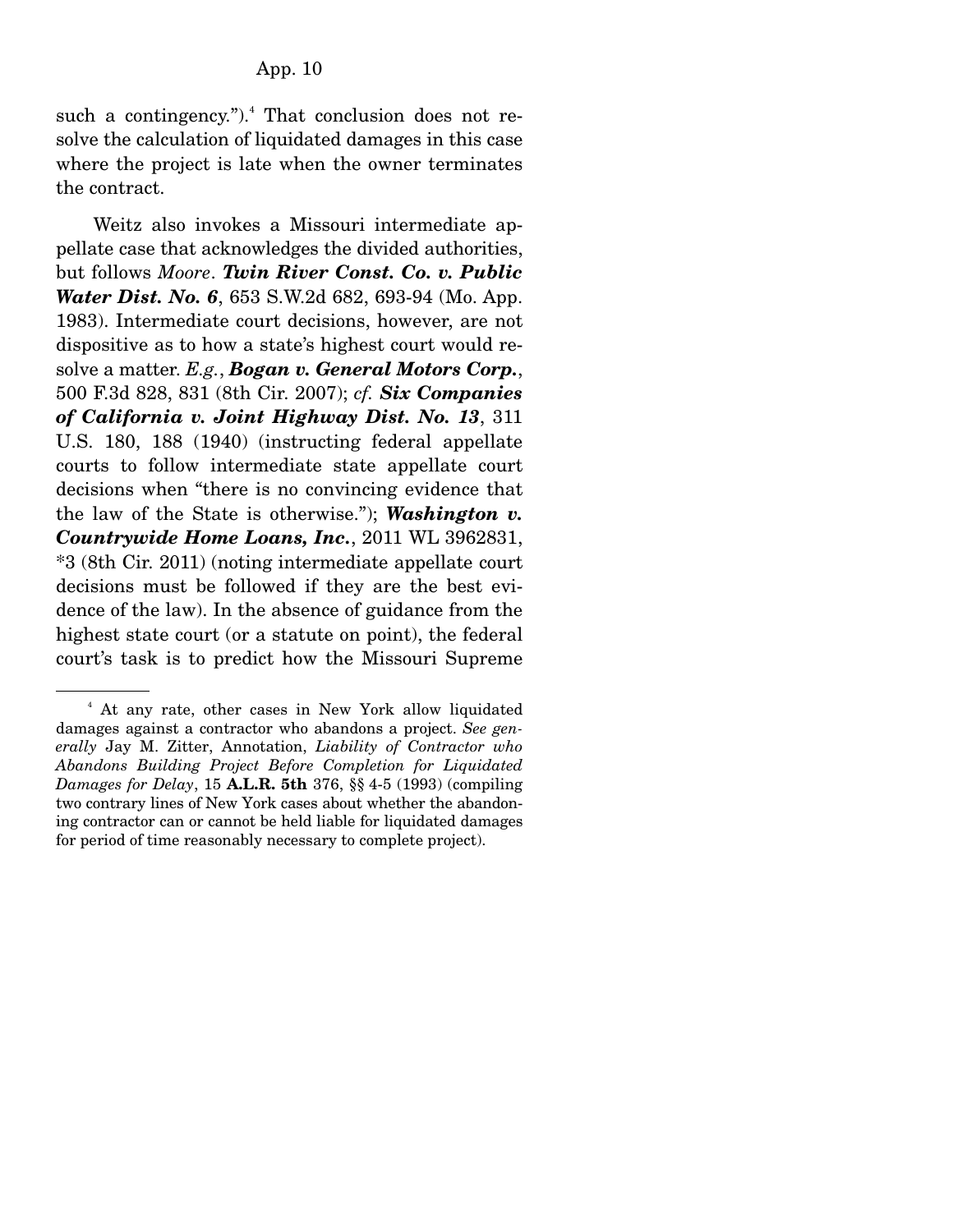Court would rule if confronted with the issue today. *E.g.*, *Pennsylvania Nat'l Mut. Cas. Ins. Co. v. City of Pine Bluff*, 354 F.3d 945, 952 (8th Cir. 2004); *Maschka v. Genuine Parts Co.*, 122 F.3d 566, 573 (8th Cir. 1997). If the Missouri Supreme Court were to address the issue today, it would allow liquidated damages for a reasonable time after abandonment by the contractor or termination by the owner. *See Gilstrap*, 998 F.2d at 562 ("*II*]n an appropriate case, a federal court must not consider itself bound by old state court decisions if it is convinced by other persuasive data that the highest court of the state would [now] decide otherwise." (alteration in original) (citation and internal quotation marks omitted)).

 Weitz contends that the contract precluded MH Metropolitan from claiming certain damages as part of the completion costs. "When a breach [in a construction contract] results from a combination of defective construction and a failure to complete the work, the owners' damages are calculated using the reasonable cost of reconstruction, repair, and completion in accordance with the contract." *Ernery v. Freeman*, 84 S.W.3d 529, 536 (Mo. App. 2002); *see also Information Systems*, 147 F.3d at 713 (applying Missouri law). Weitz would categorize some of MH Metropolitan's damages as "delay damages" and "theft and property damages" that the contract bars MH Metropolitan from recovering. MH Metropolitan responds that the damages are in fact costs to complete incurred when it became the contractor on the project. The district court correctly decided that these are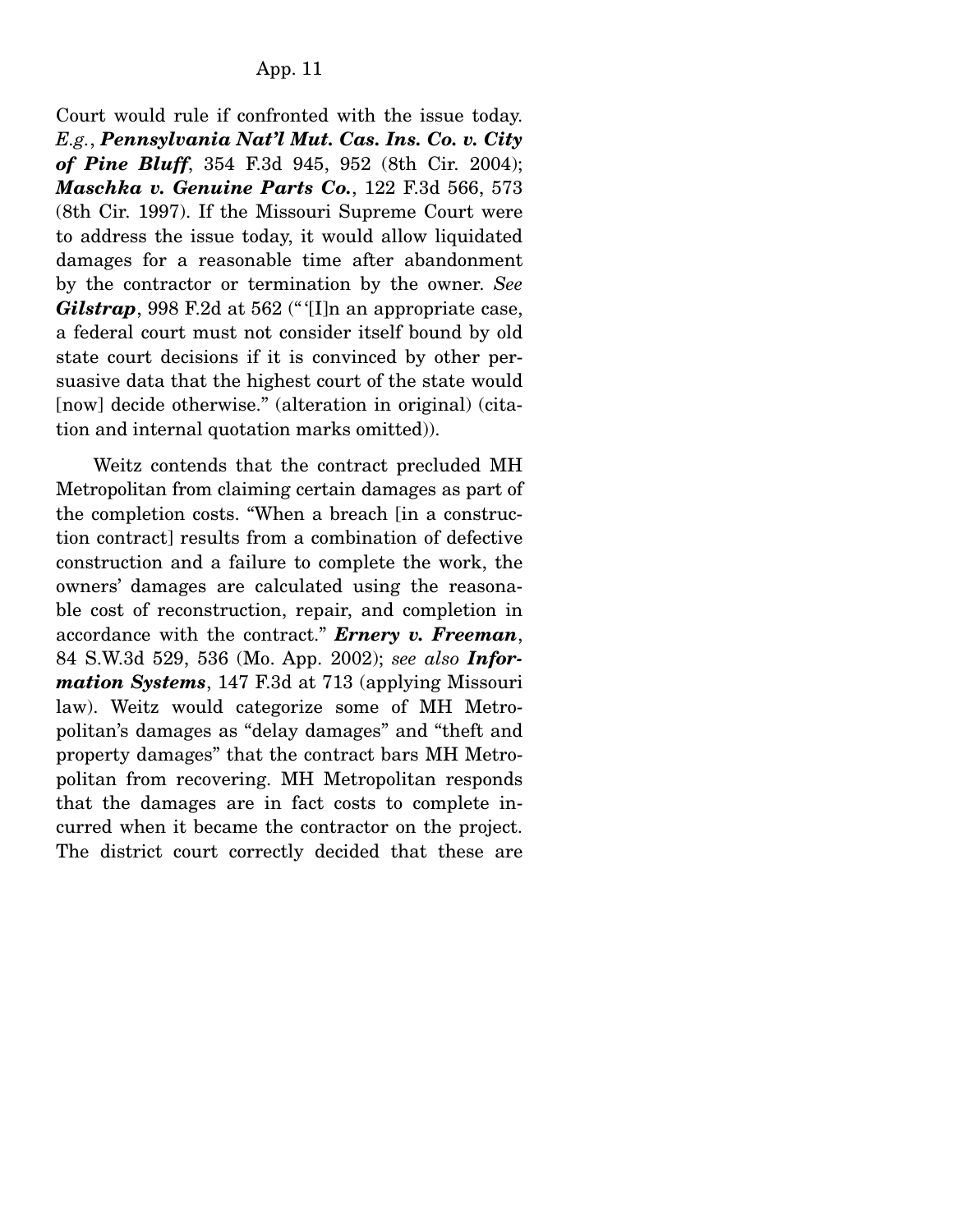issues of fact for the jury. The jury rejected Weitz's damages arguments, and this court will not overturn its reasoned verdict. *See Browning*, 139 F.3d at 634 ("Appellate review of a jury verdict is extremely deferential").

#### D.

 Weitz claims that the district court should have entered judgment as a matter of law for it on the breach-of-contract claims against Arrowhead.

 This court reviews de novo a denial of a motion for judgment as a matter of law and grants it if "a party has been fully heard on an issue and there is no legally sufficient evidentiary basis for a reasonable jury to find for that party on that issue." *Chalfant*, 475 F.3d at 988; **Fed. R. Civ. P. 50(a)(1)**. This court makes all reasonable inferences in favor of the nonmoving party and views the facts most favorably to that party. *Chalfant*, 475 F.3d at 988.

 Weitz largely reargues its version of the facts. On each point, there was sufficient evidence to reject Weitz's position. The jury was entitled to credit Arrowhead's evidence that Weitz committed the first material breach and did not substantially perform its agreement with Arrowhead, excusing Arrowhead from performance. After receiving the evidence, the jury chose – as it was entitled to do – to reject Weitz's evidence. This court finds a legally sufficient evidentiary basis for that choice. *See* **8th Cir. R. 47B**.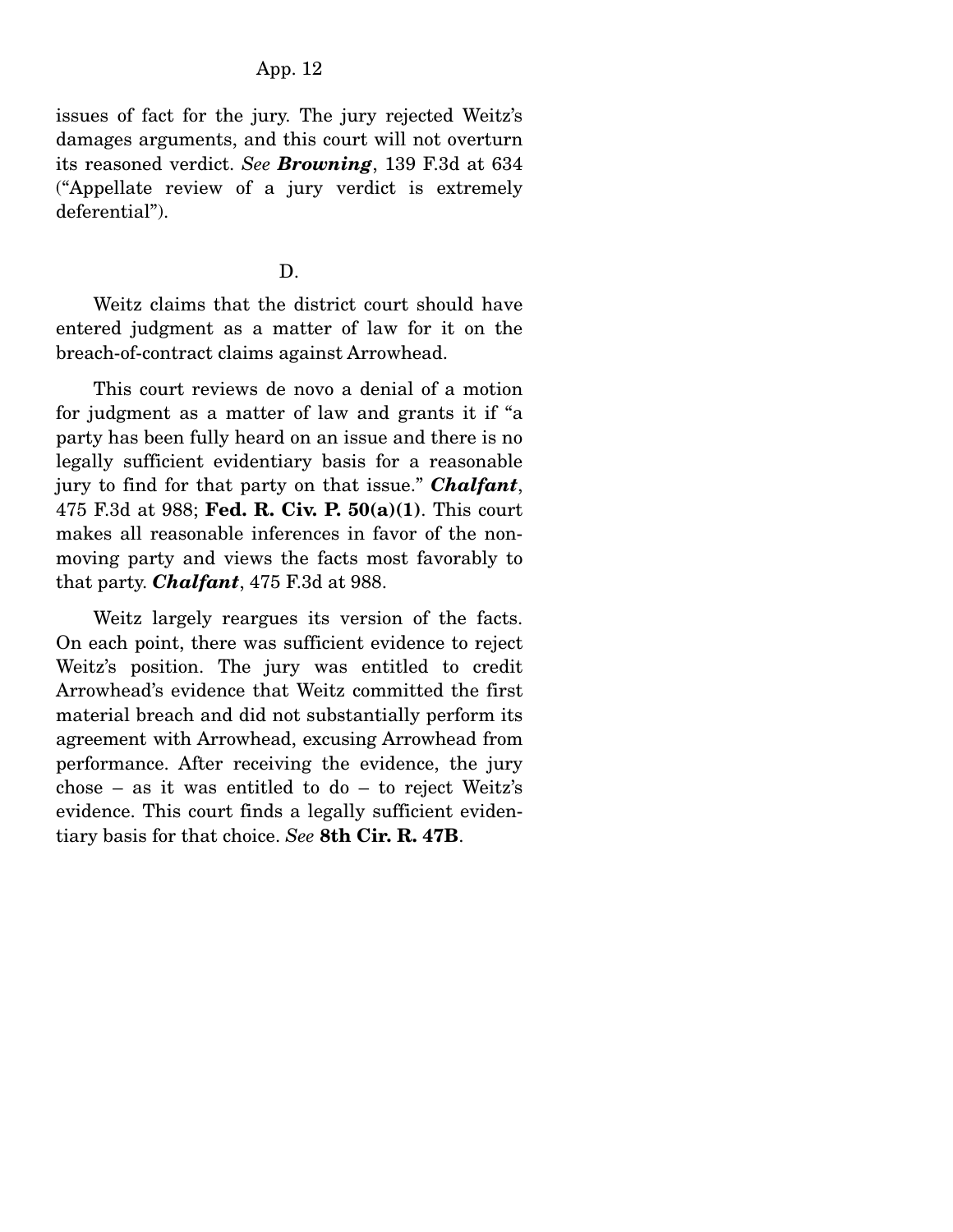E.

 Weitz asserts that the district court erred in refusing to enter a default judgment against Concorde when it failed to appear at trial, or in the alternative, refusing to grant Weitz judgment as a matter of law on its claims against Concorde. This court reviews decisions on default judgments for abuse of discretion. *Forsythe v. Hales*, 255 F.3d 487, 490 (8th Cir. 2001).

 Concorde was represented by counsel for much of the litigation – filing an answer, complying with all pretrial orders, and responding to all discovery requests and dispositive motions. By these acts, particularly by filing an answer, Concorde did defend, and the district court was not required to enter a default judgment against it. *See United States v. Harre*, 983 F.2d 128, 130 (8th Cir. 1993) ("Because [the party] filed an answer . . . he indicated a desire to defend against the action."); *cf. Ackra Direct Marketing Corp. v. Fingerhut Corp.*, 86 F.3d 852, 857 (8th Cir. 1996) (stating it is within the district court's discretion to enter default judgment even after filing of answer if party's later conduct includes 'willful violations of court rules, contumacious conduct, or intentional delays.' (citation omitted)). About two and a half weeks before trial, Concorde's attorneys moved to withdraw; the court granted the motion on January 13, 2010. On the morning of January 25, when trial began, Concorde was not represented by counsel. The district court denied Weitz's motion for a default judgment, and Weitz – unopposed – submitted its claims against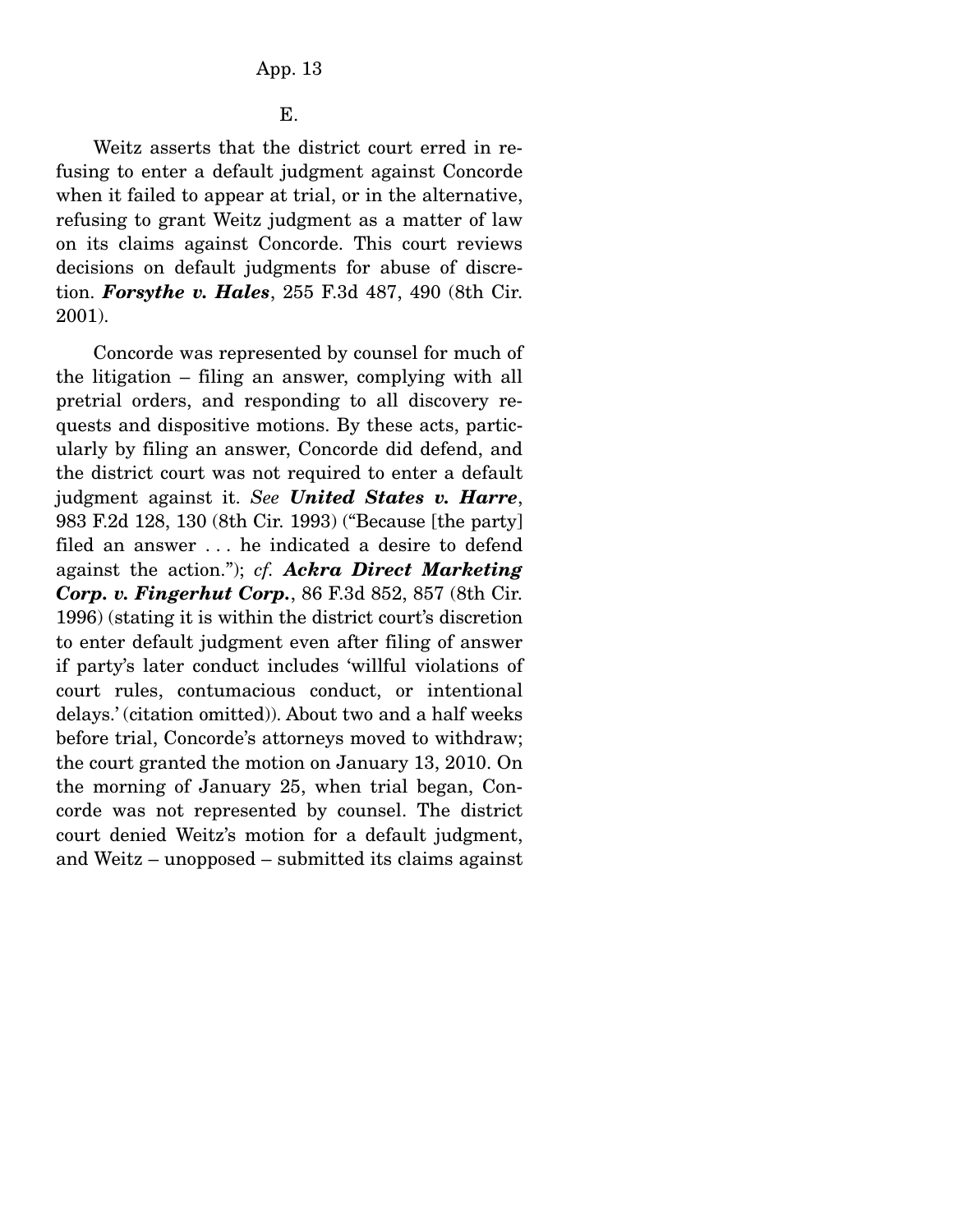Concorde to the jury. Choosing not to appear for trial – especially after defeating motions to dismiss a counterclaim – does not necessarily constitute the "willful violation" of court rules that places a defendant in default. *See Harre*, 983 F.2d at 130. (Default judgment for failure to defend is appropriate when the party's conduct includes "willful violations of court rules, contumacious conduct, or intentional delays."). The jury rejected Weitz's claims, and the district court properly allowed that decision to stand. *Cf. Pfanensteil Architects, Inc. v. Chouteau Petroleum Co.*, 978 F.2d 430, 433 (8th Cir. 1992) ("When there are multiple defendants who may be jointly and severally liable for damages alleged by plaintiff, and some but less than all of those defendants default, the better practice is for the district court to stay its determination of damages against the defaulters until plaintiff's claim against the nondefaulters is resolved.... to avoid the problems of dealing with inconsistent damage determinations. . . .")

 As the district court concluded, it would be unjust to grant judgment to Weitz after the jury rejected its contentions.

## F.

 Weitz contends that the district court should have ruled that MacKenzie House – which did not sign the contract – could be vicariously liable for the acts of MH Metropolitan. Because the district court properly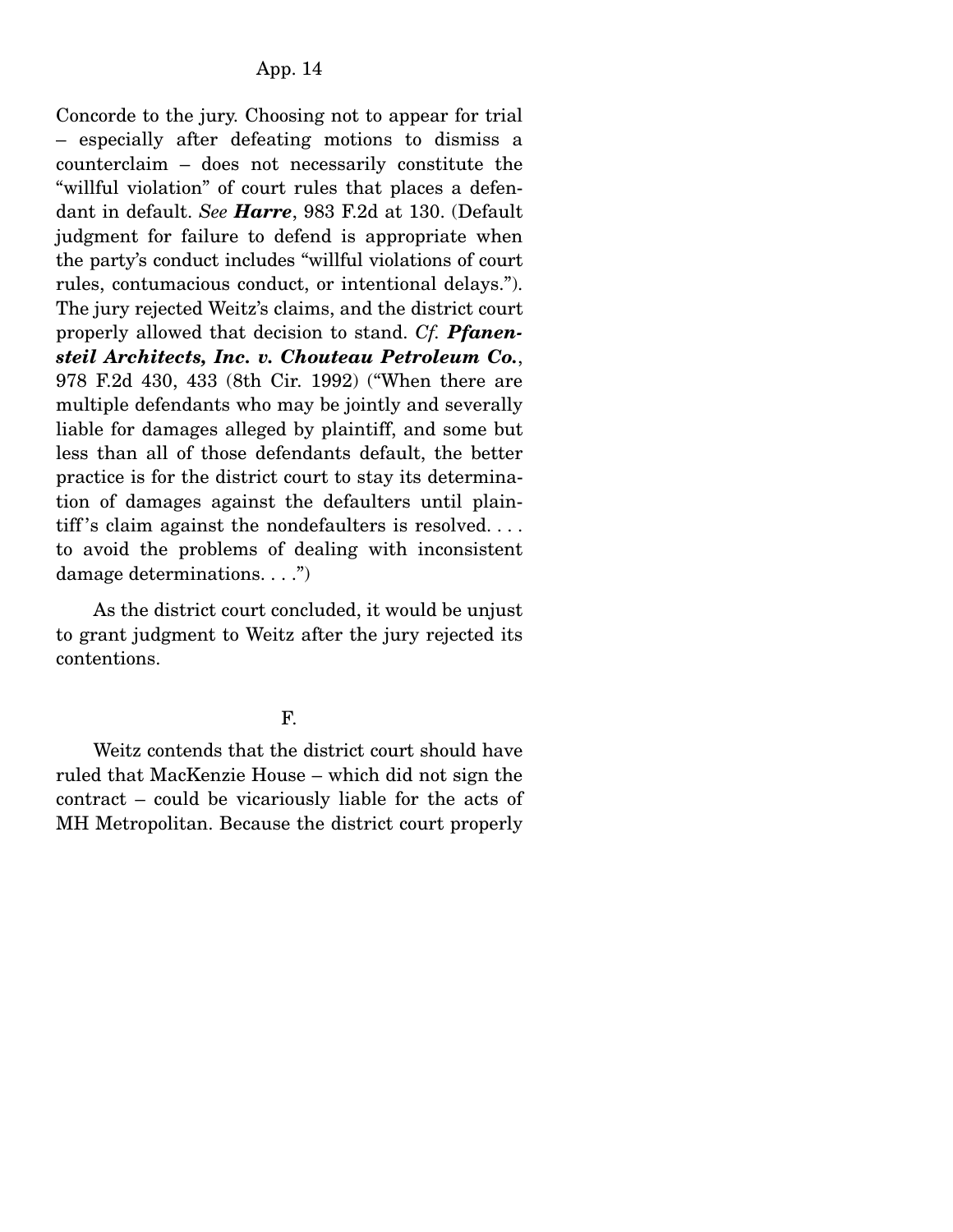found against Weitz on all issues, there is no reason to consider the issue of vicarious liability.

\* \* \*

The judgment of the district court is affirmed.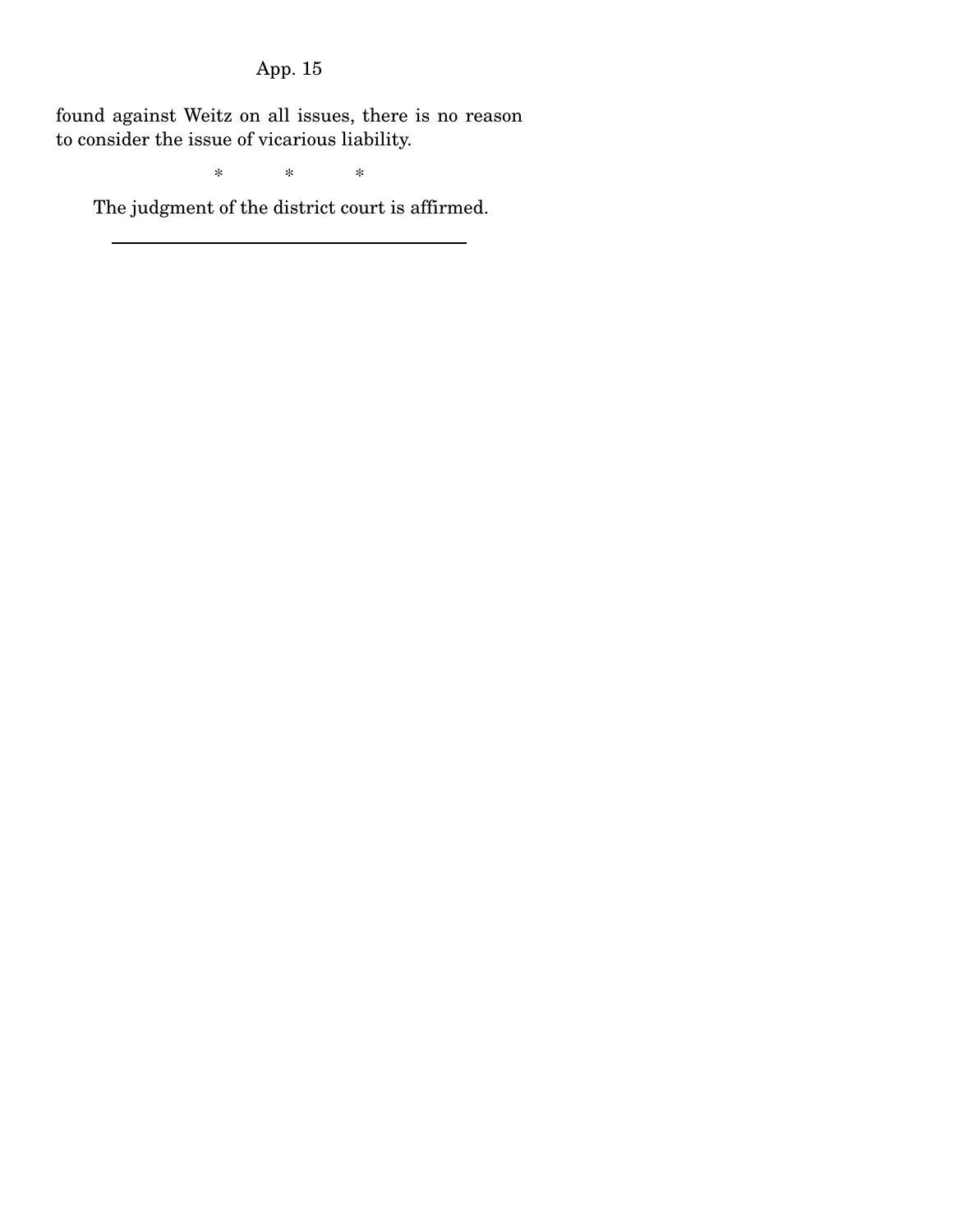## IN THE UNITED STATES DISTRICT COURT FOR THE WESTERN DISTRICT OF MISSOURI WESTERN DIVISION

) )

JUDGMENT IN

THE WEITZ COMPANY, L.L.C., )

Plaintiff/Third-Party Plaintiff

vs.

MacKENZIE HOUSE, L.L.C. and ) MH METROPOLITAN, L.L.C., Defendants/Counterclaimants, ARROWHEAD CONTRACT-) ) ) ) A CIVIL CASE Case No. 07-0103-CV-W-ODS (Filed Aug. 4, 2010)

ING, INC., CONCORDE CON-STRUCTION COMPANY, INC., POLAR AIRE HEATING AND COOLING SERVICE, INC., CONSTRUCTION BUILDING SPECIALTIES, INC., AND FIDELITY DEPOSIT COMPANY OF MARYLAND, ) ) ) ) ) ) ) )

Third-Party Defendants.

\_\_X\_\_ **Jury Verdict.** This action came before the Court for a trial by jury. The issues have been tried and the jury has rendered its verdict.

 $\lambda$ 

\_\_X\_\_ **Decision by Court.** The issues have been considered and a decision has been rendered by the Court.

# **IT IS ORDERED AND ADJUDGED**

1. Granting Plaintiff 's Motions to Dismiss Defendants' Counterclaims pursuant to an Order issued on November 26, 2007.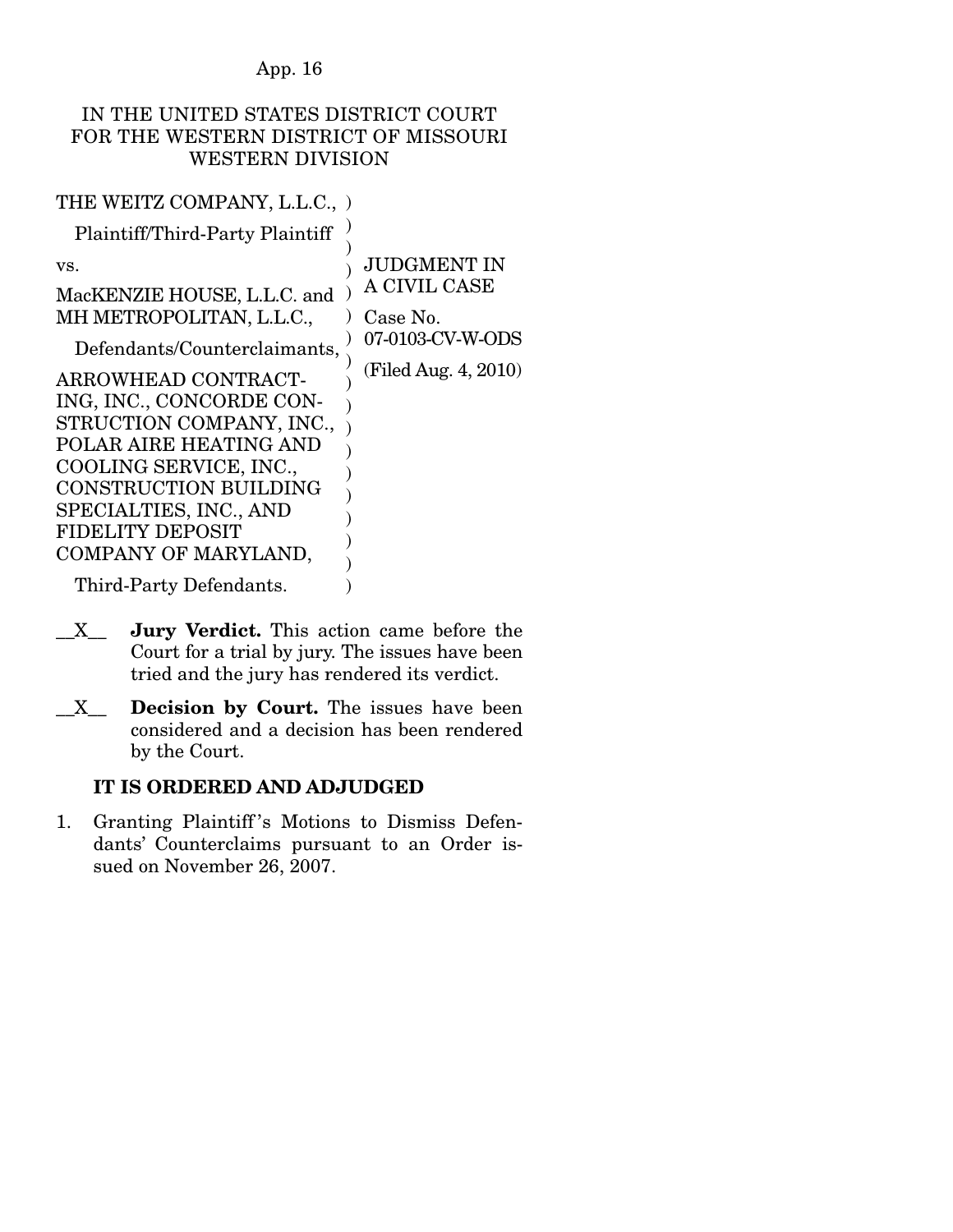- 2. Granting in part and denying part Plaintiff 's Motion for Partial Summary Judgment pursuant to an Order issued on August 1, 2008.
- 3. Denying parties' cross-motions for partial summary judgment pursuant to an Order issued on December 29, 2008.
- 4. Denying Arrowhead Contracting, Inc.'s Motion for Partial Summary Judgment pursuant to an Order issued on November 19, 2009.
- 5. Denying Defendants' Motion for Partial Summary Judgment pursuant to an Order issued on November 19, 2009.
- 6. Granting Plaintiff 's Motion for Partial Summary Judgment with respect to claims involving Concorde Construction Company pursuant to an Order issued on November 19, 2009.
- 7. Denying Plaintiff 's Motion for Partial Summary Judgment with respect to claims involving Horizon Plumbing, Inc., pursuant to an Order issued on November 19, 2009.
- 8. Denying Plaintiff 's Motion for Partial Summary Judgment with respect to claims involving Arrowhead Contracting, Inc., pursuant to an Order issued on November 19, 2009.
- 9. Granting in part and denying in part Plaintiff 's Motion for Summary Judgment pursuant to an Order dated November 19, 2009.
- 10. Granting Plaintiff 's Motion for Partial Summary Judgment with respect to claims involving Concorde Construction Company pursuant to an Amended Order issued on November 20, 2009.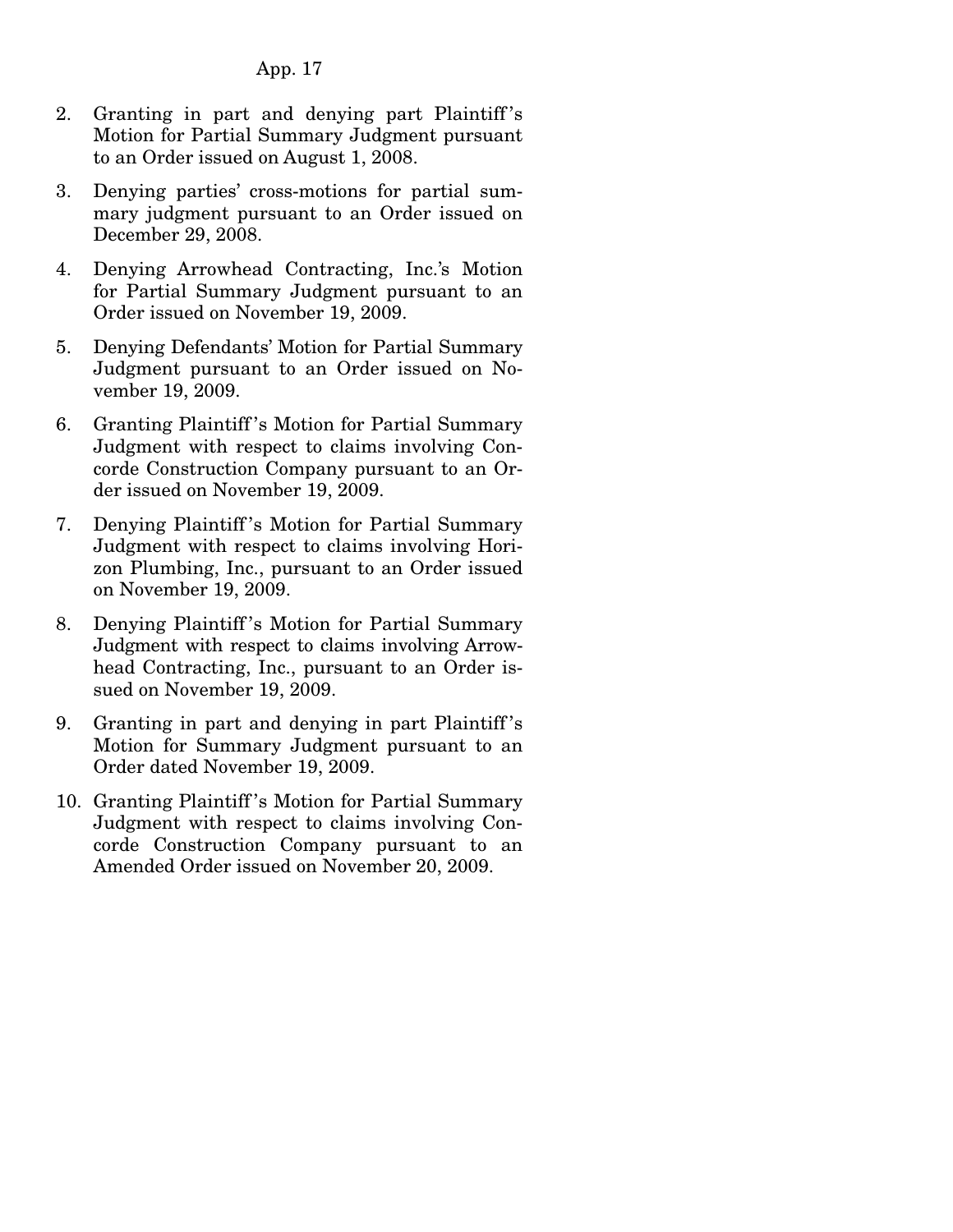- 11. Denying Horizon Plumbing, Inc.'s Motion for Judgment on the Pleadings pursuant to an Order issued on January 19, 2010.
- 12. Granting judgment on Jury Verdict Form A in favor of MH Metropolitan and against The Weitz Company on The Weitz Company's breach of contract claim.
- 13. Granting judgment on Jury Verdict Form C in favor of MH Metropolitan and against The Weitz Company on MH Metropolitan's breach of contract claim and awarding MH Metropolitan \$4,991,970.87.
- 14. Granting judgment on Jury Verdict Form D in favor of Arrowhead Contracting and against The Weitz Company on The Weitz Company's breach of contract claim.
- 15. Granting judgment on Jury Verdict Form E in favor of Arrowhead Contracting and against The Weitz Company on Arrowhead Contracting's breach of contract claim and awarding Arrowhead Contracting \$556,110.00.
- 16. Granting judgment on Jury Verdict Form F in favor of Concorde Construction and against The Weitz Company on The Weitz Company's breach of contract claim.
- 17. Denying Plaintiff 's Motion for Default Judgment against Concorde Construction Company pursuant to an Order issued on April 30, 2010.
- 18. Granting Plaintiff 's Motion for Judgment as a Matter of Law against Horizon Plumbing and granting in part and denying in part a Plaintiff 's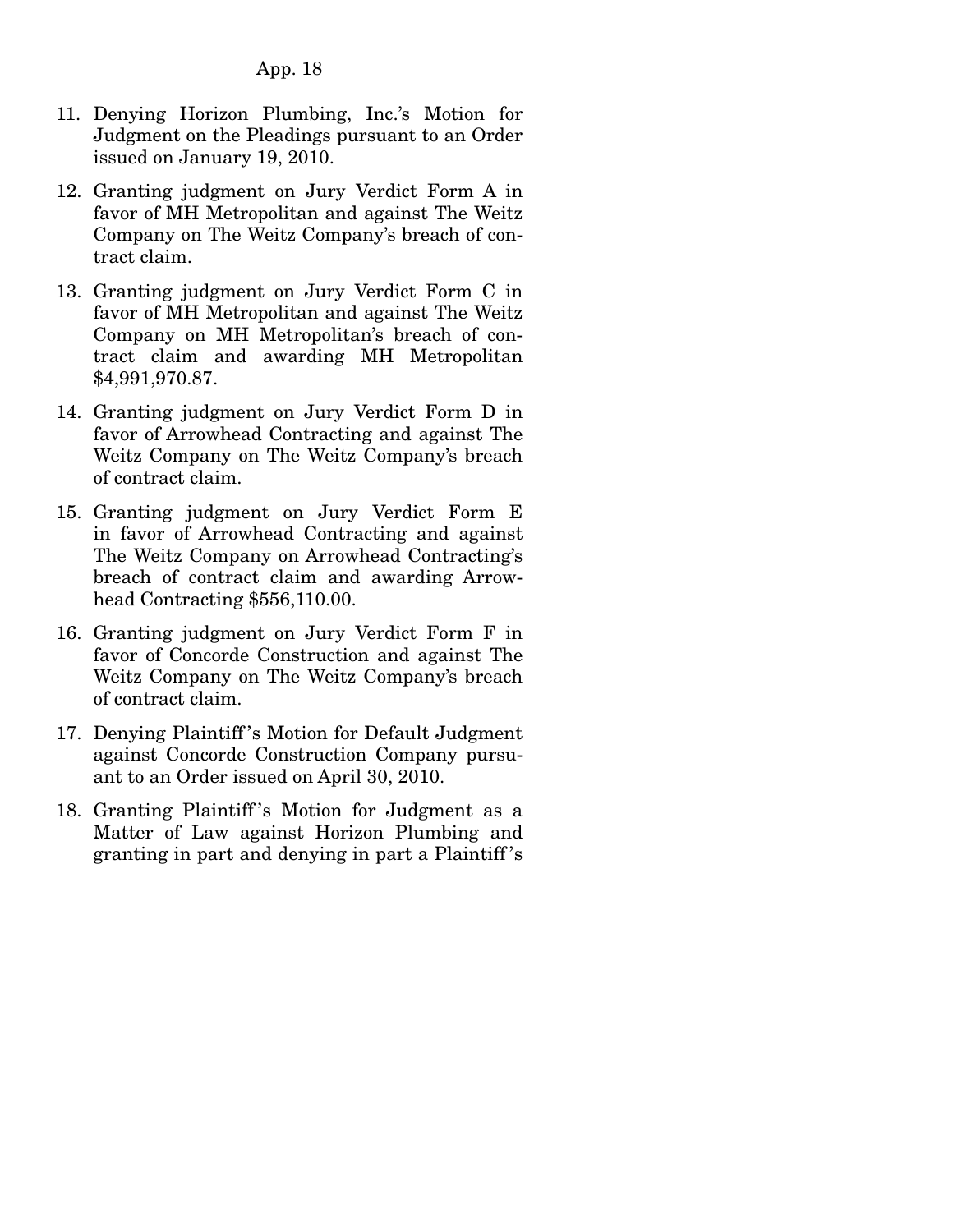motion for attorney fees and awarding Plaintiff \$115,619.80 in attorney fees and \$12,576.30 in costs pursuant to an Order issued on May 6, 2010.

- 19. Granting Arrowhead Contracting, Inc.'s Motion for Attorney Fees and Costs and requiring Plaintiff to pay Arrowhead Contracting \$438,625.56 in fees and \$226,810.66 in costs pursuant to an Order dated June 3, 2010.
- 20. Denying MH Metropolitan's Motion for Attorney Fees pursuant to an Order dated August 4, 2010.

ANN THOMPSON, Clerk of Court

DATE: 08/04/2010 /s/ Eva Will-Fees

Eva Will-Fees, Courtroom Deputy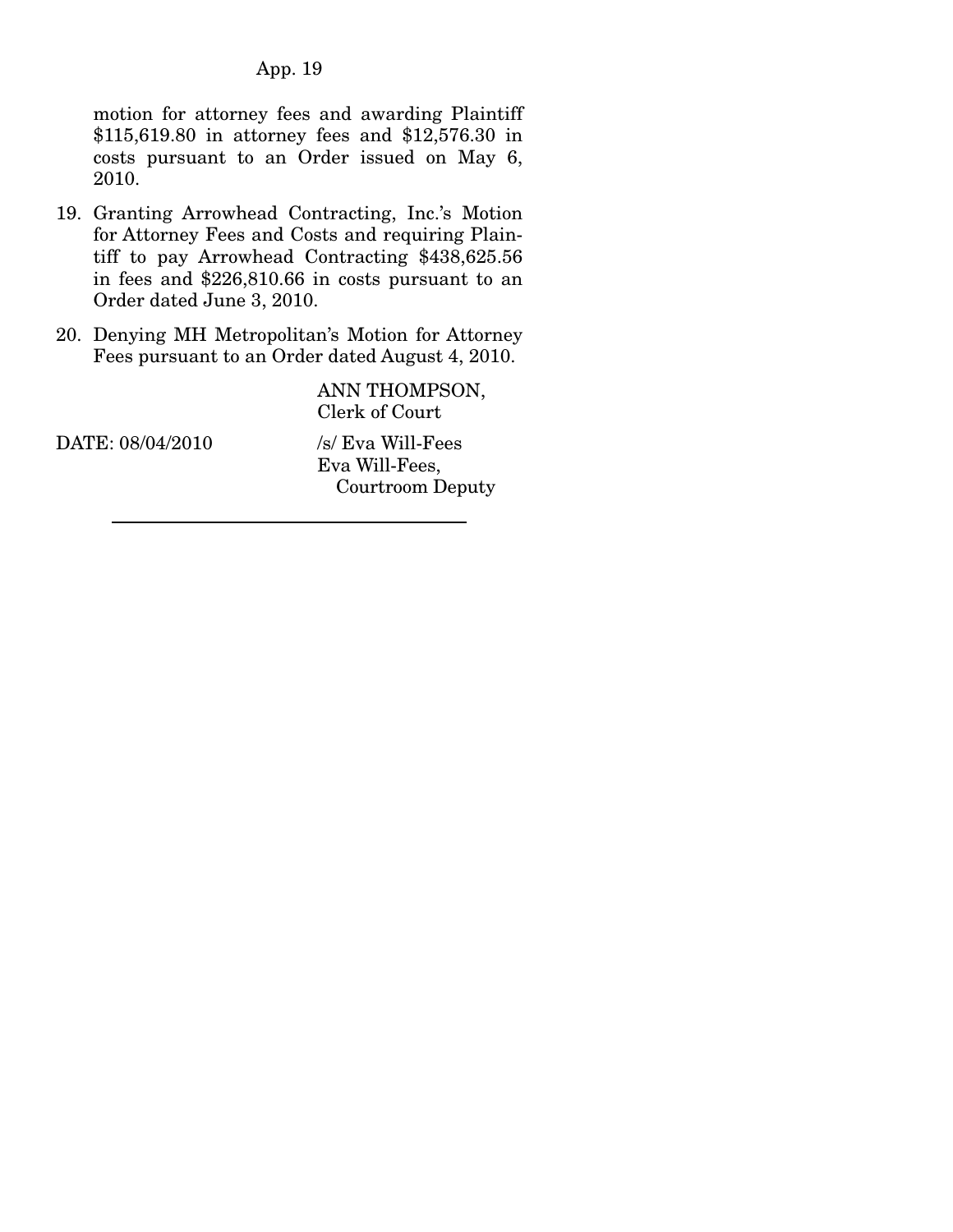# IN THE UNITED STATES DISTRICT COURT FOR THE WESTERN DISTRICT OF MISSOURI WESTERN DIVISION

)

) )

)

| THE WEITZ COMPANY, L.L.C., ) |  |  |
|------------------------------|--|--|
|------------------------------|--|--|

Plaintiff/Third-Party Plaintiff

vs. MacKENZIE HOUSE, L.L.C. and )

) ) Case No. 07-0103-CV-W-ODS

Defendants/Counterclaimants,

MH METROPOLITAN, L.L.C.,

ARROWHEAD CONTRACT-ING, INC., CONCORDE CON-STRUCTION COMPANY, INC., POLAR AIRE HEATING AND COOLING SERVICE, INC., CONSTRUCTION BUILDING SPECIALTIES, INC., and FIDELITY DEPOSIT COMPANY OF MARYLAND, ) ) ) ) ) ) ) ) )

Third-Party Defendants.

## ORDER AND OPINION GRANTING IN PART AND DENYING IN PART PLAINTIFF'S MOTION FOR PARTIAL SUMMARY JUDGMENT

(Filed Aug. 1, 2008)

 Pending is Plaintiff 's Motion for Partial Summary Judgment. For the following reasons, the motion (Doc. # 121) is granted in part and denied in part.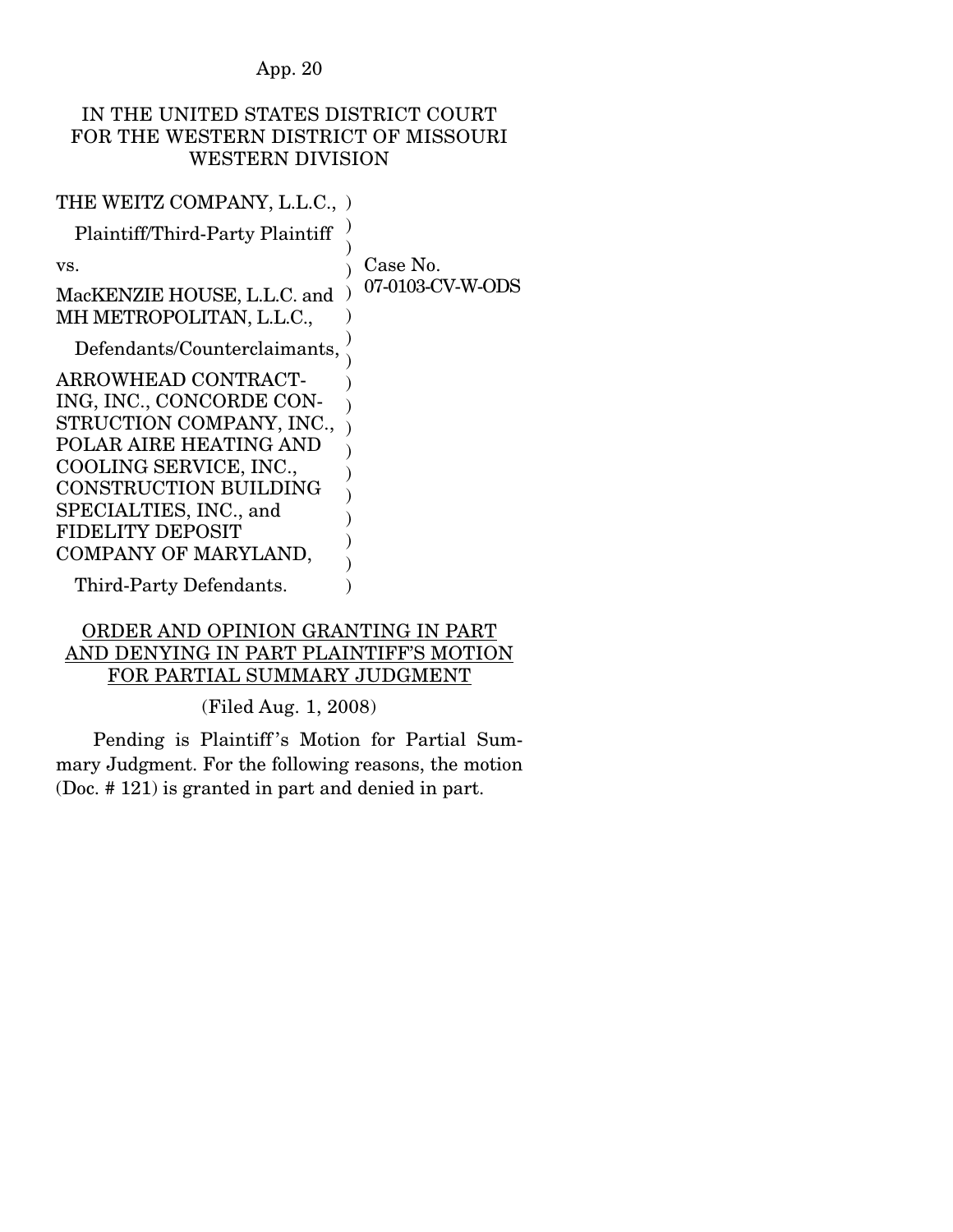#### I. BACKGROUND

 Defendant MH Metropolitan, LLC, owns a project to build an apartment complex at 45th and Madison in Kansas City, Missouri. Defendant MacKenzie House, LLC, is MH Metropolitan's managing member. Plaintiff was the general contractor originally retained to construct the apartments and other buildings/ amenities for the complex. The contract was terminated on January 18, 2007, allegedly because Plaintiff failed to meet certain deadlines. The propriety of the termination, which is in dispute, is not relevant to the issues raised in this motion. Plaintiff initiated this lawsuit, contending it was due money under the contract. Defendants<sup>1</sup> counterclaimed, alleging Plaintiff owes money pursuant to a liquidated damages clause contained in the contract. The issue of whether the clause was triggered is also beyond the scope of the motion; instead, Plaintiff 's motion attacks the provision's enforceability and certain issues related to its application that do not depend on disputed facts about the construction's progress.

 On July 9, 2008, the Court directed the parties to supplement the record by delivering "a single, complete set of the documents they agree combine to constitute their agreement." The parties have

 $1$  There may be some dispute as to whether one, the other, or both Defendants have asserted the counterclaim. The issue is not important to the present motion, and for the sake of convenience the Court will continue to refer to the Defendants collectively.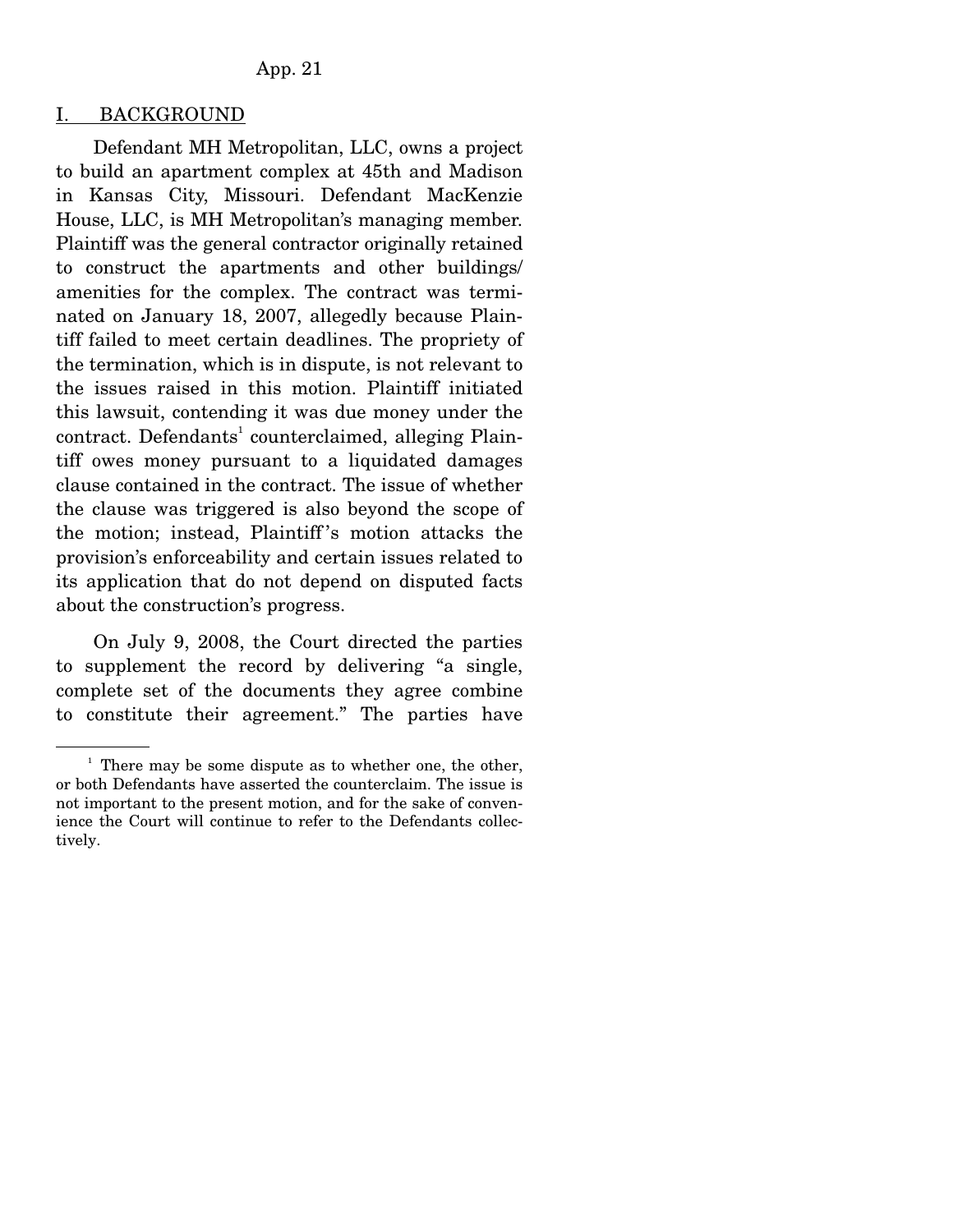complied, agreeing on all points except with respect to one document; however, they agree the one document is not relevant to the issues raised in Plaintiff 's motion. The parties' have submitted (1) an AIA Document A111, (2) an AIA Document A201, and (3) a series of addendums, memos, and other documents. While the bulk of the agreement consists of AIA form contracts, virtually every section has been modified in some way.

 The liquidated damage provision appears in section 4.7 of Document A111 and reads as follows:

*Liquidated Damages*. The Contractor agrees that the Contractor shall pay to the Owner liquidated damages in accordance with the following schedule for each calendar day that Completion of a Building is delayed beyond the Scheduled Completion Date for such Building. The following liquidated damages amounts shall accrue separately, on a building-by-building basis:

\$760.00 for each calendar day that Completion of each Building of the Project is delayed more than 21 days after Scheduled Completion Date for such Building.

\$2,280.00 for each calendar day that Completion of each Building of the Project is delayed more than 45 days after Scheduled Completion Date for such Building.

\$3,040.00 for each calendar day that Completion of each Building of the Project is delayed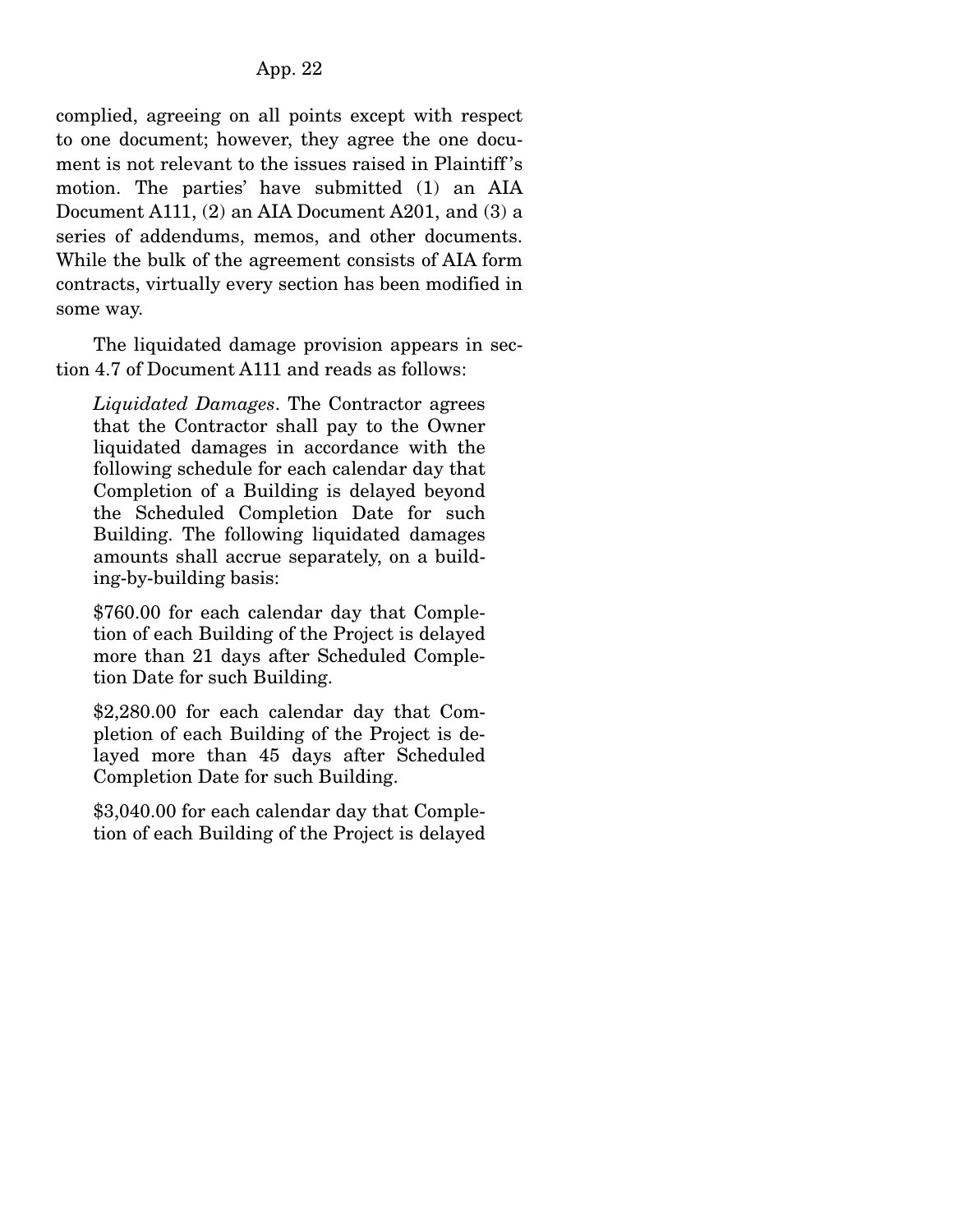more than 75 days after Scheduled Completion Date for such Building.

\$3,800.00 for each calendar day that Completion of each Building of the Project is delayed more than 105 days after Scheduled Completion Date for such Building.

Defendants contend the liquidated damage applies to four "Buildings" that were not completed on time: the "North Building," the "Center Building," the "South Building," and the "Garage." They have also calculated the schedule cumulatively; for instance, for a delay in completion between seventy-six and 105 days, Defendants do not simply claim \$2,280 per day for that time period. Instead, they claim the \$2,280/day provision is *added to* the \$760/day provision, resulting in liquidated damages \$3,040 per day for the 76th through 105th days. Defendants have also calculated the liquidated damages through the Buildings' date of completion<sup>2</sup> and not the date the contract with Plaintiff was terminated.

 Plaintiff 's motion contends the liquidated damages provision is unenforceable because it is a penalty. Alternatively, Plaintiff challenges various aspects of Defendants' calculation; specifically (1) the number of "Buildings" involved, (2) the cumulative application of the monetary provisions, and (3) use of the actual

<sup>&</sup>lt;sup>2</sup> The buildings for which Defendants seek liquidated damages were completed by November 16, 2007.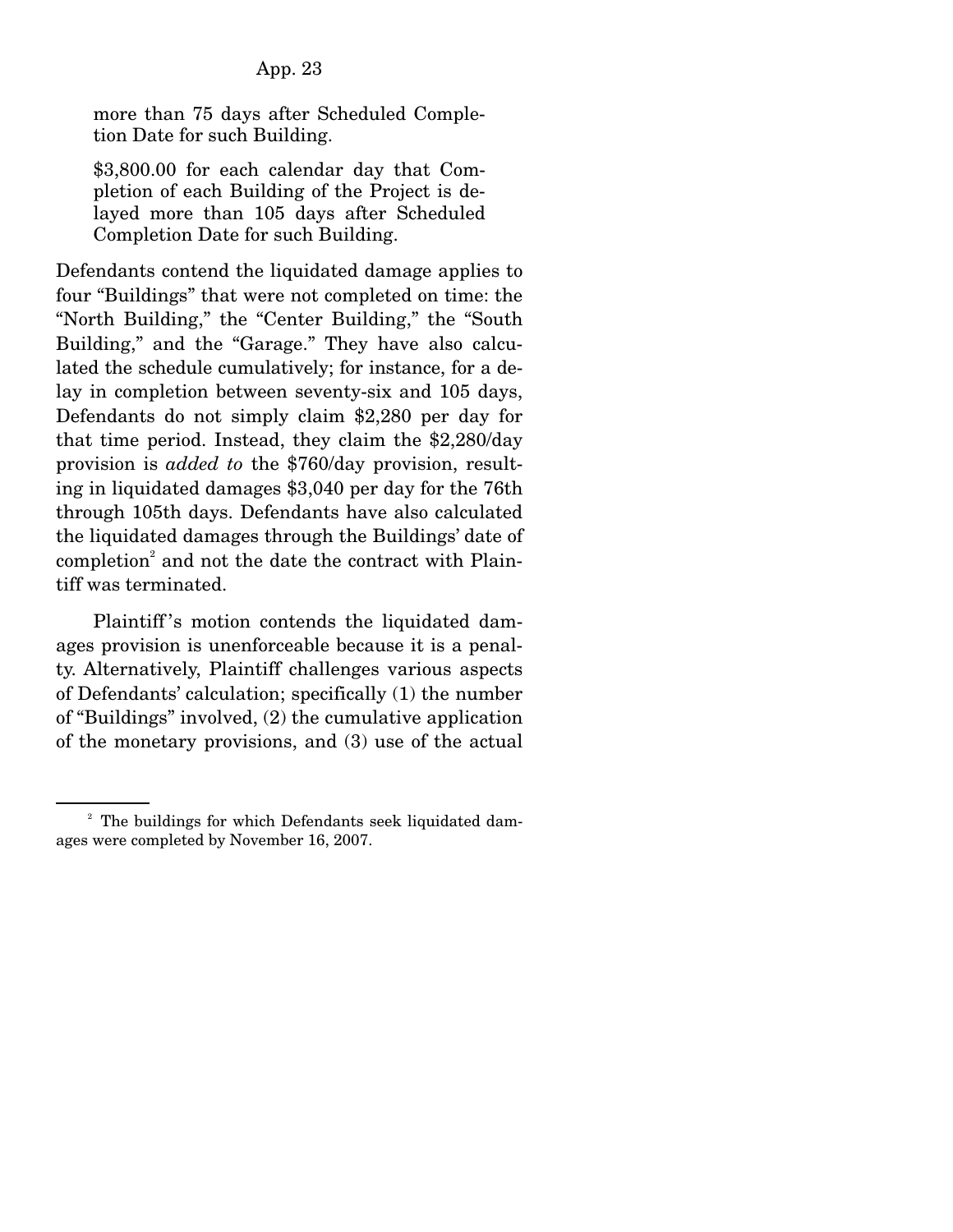completion date as the terminating point instead of the date the contract with Plaintiff was terminated.

# II. DISCUSSION

 A moving party is entitled to summary judgment on a claim only if there is a showing that "there is no genuine issue as to any material fact and that the moving party is entitled to a judgment as a matter of law." *See generally Williams v. City of St. Louis*, 783 F.2d 114, 115 (8th Cir. 1986). "[W]hile the materiality determination rests on the substantive law, it is the substantive law's identification of which facts are critical and which facts are irrelevant that governs." *Anderson v. Liberty Lobby, Inc.*, 477 U.S. 242, 248 (1986); *see also Get Away Club, Inc. v. Coleman*, 969 F.2d 664 (8th Cir. 1992). In applying this standard, the Court must view the evidence in the light most favorable to the non-moving party, giving that party the benefit of all inferences that may be reasonably drawn from the evidence. *Matsushita Elec. Indus. Co. v. Zenith Radio Corp.*, 475 U.S. 574, 588-89 (1986); *Tyler v. Harper*, 744 F.2d 653, 655 (8th Cir. 1984), *cert. denied*, 470 U.S. 1057 (1985). However, a party opposing a motion for summary judgment "may not rest upon the mere allegations or denials of the . . . pleadings, but . . . by affidavits or as otherwise provided in [Rule 56], must set forth specific facts showing that there is a genuine issue for trial." Fed. R. Civ. P. 56(e).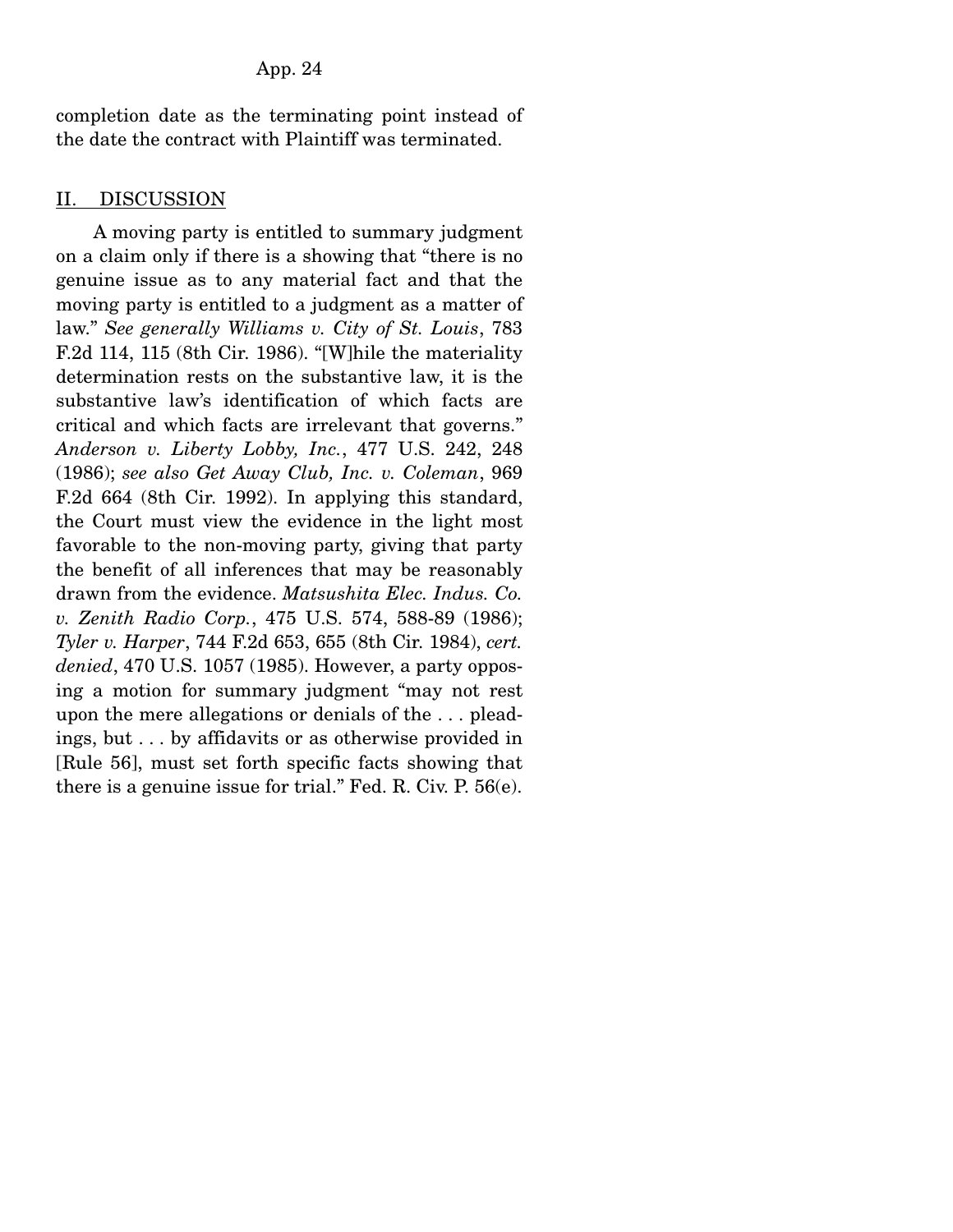## A. Enforceabilty [sic] of the Liquidated Damages Provision

 Plaintiff contends the liquidated damages provision is unenforceable because it constitutes a penalty. " 'The general rule is liquidated damages clauses are valid and enforceable, while penalty clauses are invalid. Liquidated damages are a measure of compensation which, at the time of contracting, the parties agree shall represent damages in case of breach. Penalty clauses, on the other hand, are a punishment for breach.' " *Valentine's, Inc. v. Ngo*, 251 S.W.3d 352, 355 (Mo. Ct. App. 2008) (quoting *Paragon Group, Inc. v. Ampleman*, 878 S.W.2d 878, 880-81 (Mo. Ct. App. 1994)). "For a damage clause to be valid as fixing liquidated damages: (1) the amount fixed as damages must be a reasonable forecast for the harm caused by the breach; and (2) the harm must be of a kind difficult to accurately estimate." *Diffley v. Royal Papers, Inc.*, 948 S.W.2d 244, 246 (Mo. Ct. App. 1997); *see also Information Systems & Networks Corp. v. City of Kansas City*, 147 F.3d 711, 714 (8th Cir. 1998).

 Here, the parties agreed the liquidated damage provision "represents a good faith estimate on the part of the Contractor and the Owner as to the actual potential damages that the Owner will incur as a result of late Completion of any such specified Building." A111 Contract, § 4.7.1. While not determinative, this declaration should be considered in determining whether the provision is a valid estimation or an invalid penalty. *E.g.*, *Diffley*, 948 S.W.2d at 247. In addition, the clause applies only if the construction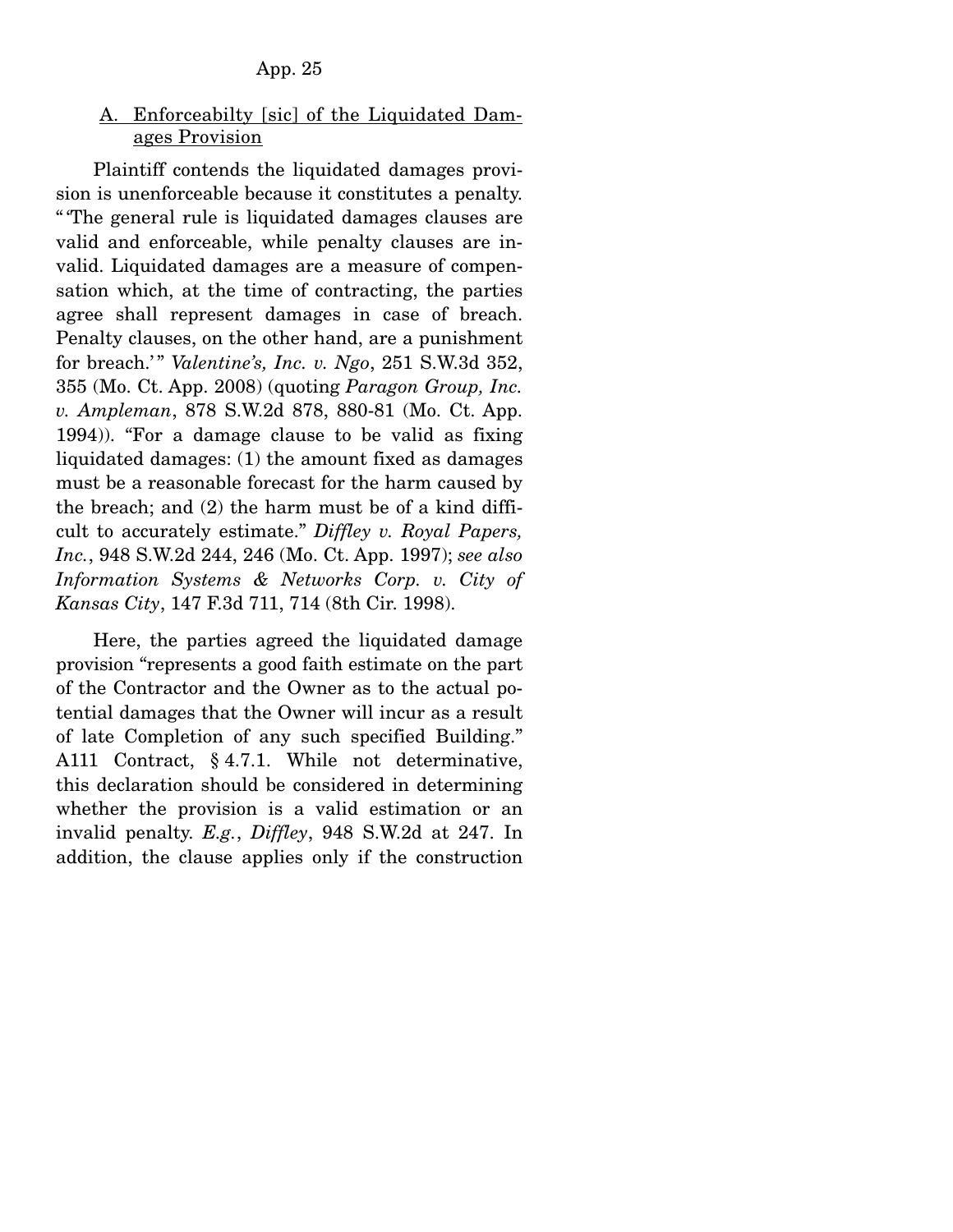project is not completed on time. This circumstance is important because Missouri courts recognize that "[t]ypically, liquidated damages appear in construction contracts and real estate sales where the damages incurred because . . . a building's completion is delayed or because real estate is not on the market are virtually impossible to calculate." *AAA Uniform & Linen Supply, Inc. v. Barefoot, Inc.*, 81 S.W.3d 133, 138 (Mo. Ct. App. 2002); *see also Sides Construction Co. v. City of Scott City*, 581 S.W.2d 443, 446-47 (Mo. Ct. App. 1979).

 The harm to the complex's owner – the lost revenue stream from renting the units – is difficult to predict and calculate, so it is the type of harm that is amenable to liquidated damages. As for the reasonableness of the forecast, Plaintiff has not suggested a comparison to the lost rental value of the property. Plaintiff argues the various increases to the daily rate demonstrate the provision is a penalty for nonperformance, but this is not accurate. The (lost) revenue stream becomes more valuable with the passage of time because an apartment building's occupancy starts low and builds over time, and increasing the daily rate of damage is a valid means of approximating that hard-to-calculate value.

 Plaintiff 's primary argument can be summarized thusly: the amount of liquidated damages sought is so large that it can only be characterized as a penalty. Plaintiff compares the amount of liquidated damages sought to the total price contemplated in the contract and asks the Court to conclude the liquidated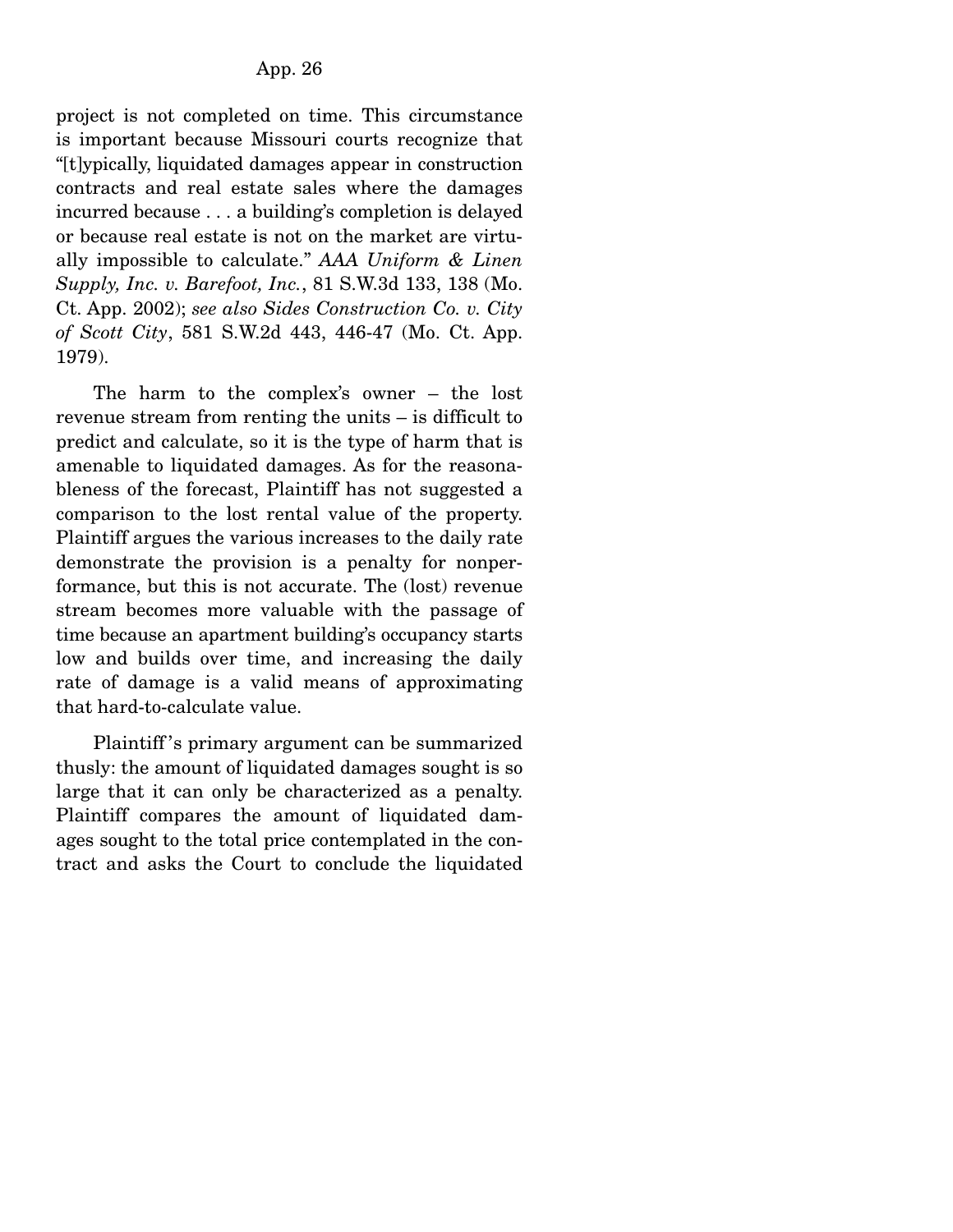damages are so high they must be a penalty. This comparison is not viable because the liquidated damages are intended to be an approximation of the harm suffered, not the cost of the building. *Cf. Taos Construction Co. v. Penzel Construction Co.*, 750 S.W.2d 522, 526 (Mo. Ct. App. 1988) ("Taos cites no authority for the proposition that, because the liquidated damages assessed to it constitute almost 66 percent of the amount of the subcontract, the clause is actually a penalty clause. Taos looks to the wrong benchmark; any 'disproportion' must be measured against the amount of harm, not the dollar amount of the subcontract.").

 All that was required at the time of contracting was for the liquidated damages to be a reasonable forecast of damages. *E.g.*, *Paragon Group*, 878 S.W.2d at 881; *Gaines v. Jones*, 486 F.2d 39, 46 (8th Cir. 1973). The parties agreed, and the clause appears to be, a reasonable forecast of the anticipated lost revenue from delayed completion. Plaintiff has not suggested to the contrary, so the Court concludes the liquidated damages clause is enforceable.

# B. The Number of Buildings

 Plaintiff contends Defendants have misconstrued the contract by claiming liquidated damages for four Buildings, while Defendants argue the contract contemplates the four Buildings discussed earlier (North, South, Center, and Garage). The Court concludes the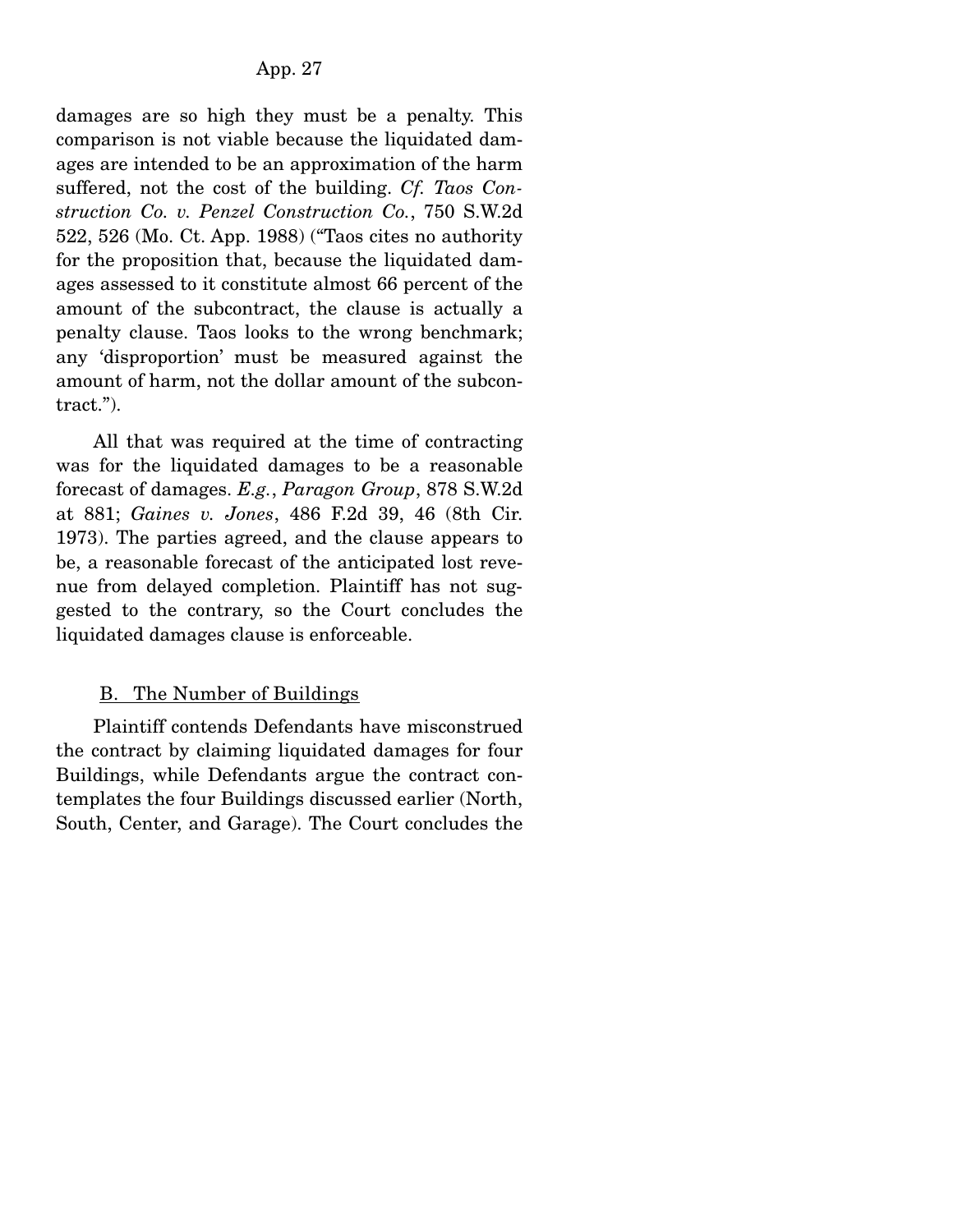parties' agreement is unclear on this point and the matter will have to be decided by a jury.

 The complex consists of two residential structures. Between those structures is another structure that serves as a combination clubhouse and leasing office. The garage is under all three buildings. The issue is: how many of these structures constitute a "Building" within the meaning of section 4.7? The parties capitalized the terms, indicating it is a term of special meaning in the contract – but the term is not explicitly defined. The closest attempt to define the term appears in section 4.4, where the parties agreed

Completion ("Completion") of a building (the term building to include residential buildings, the leasing office, clubhouse, parking garage, swimming pool, collectively referred to herein as "Building") shall be deemed to have been achieved on the later to occur  $of. \ldots$ 

This provision is unclear. If all the individually listed items are *collectively* referred to as "Building," does this mean there is only one Building? Does the parenthetical indicating "the term building . . . include[s]" various specified structures mean each structure is a separate Building? If this were the case, one would expect the parenthetical to say each of the items is individually referred to as a Building, not that the collection of items will be so referenced. Moreover, what significance should be attached to the fact the parenthetical does not capitalize "building," as would be expected when referring to a defined term? Finally,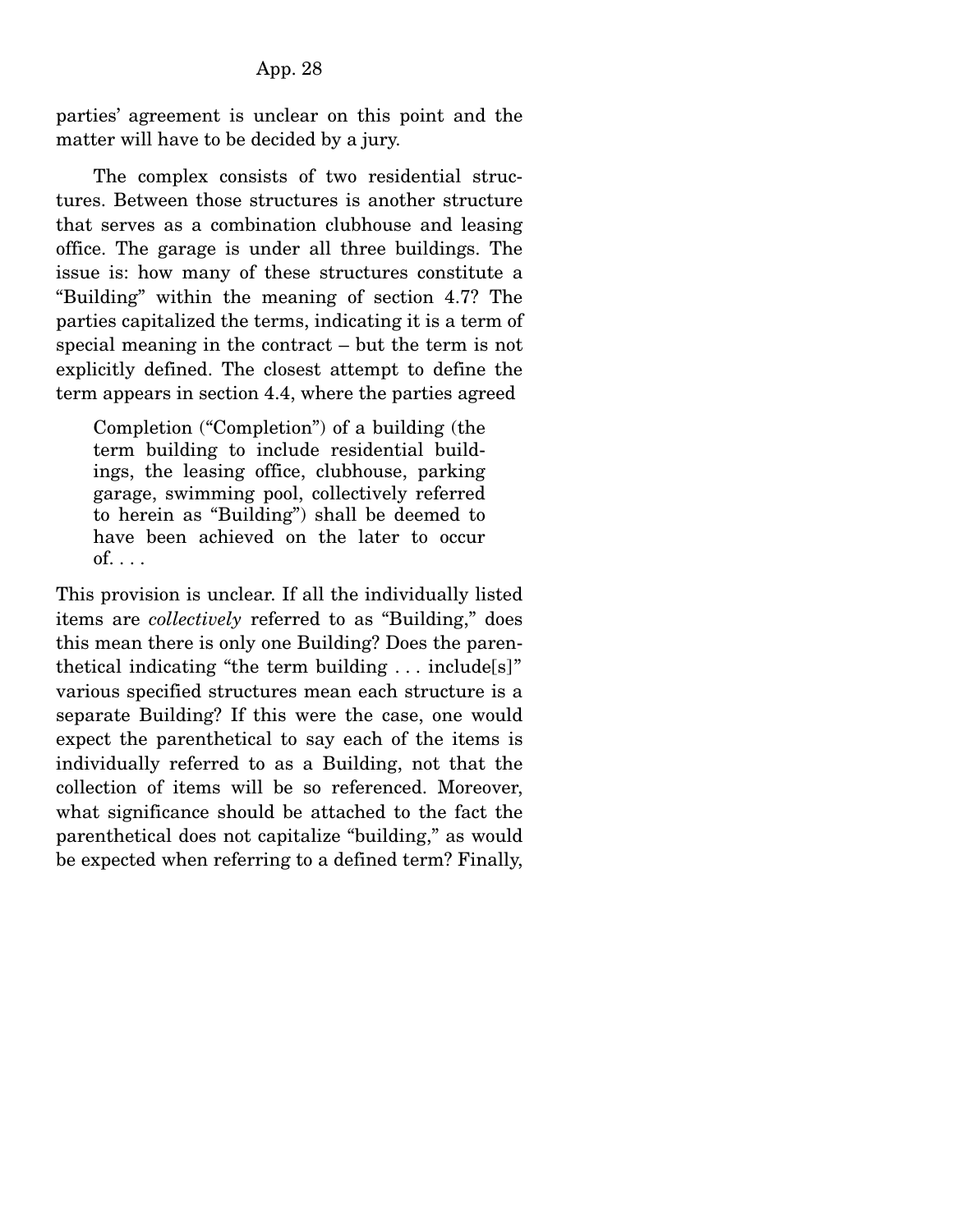countering the intimation from section 4.4 that there is only one "Building" is the fact that section 4.7 seems to contemplate more than one Building – but section 4.4 does not clearly suggest how many "Buildings" there are.

 Section 4.3 also addresses the term "Building" by providing "[t]he Contractor shall achieve Substantial Completion of the first Building not later than 406 days from the date of commencement, subject to adjustments of this Contract Time as provided in the Contract Documents." This suggests there is more than one Building, but does not indicate how many or what they are. This section also declares Plaintiff "shall achieve Substantial Completion of the entire Work not later than 458 days from the date of commencement," but does not indicate what, in addition to the first Building, constitutes the "entire Work:" is it one more Building, several Buildings, or a combination of Buildings and non-Buildings?

 Defendant invites the Court to consider a schedule that is an agreed part of the contract as indicating what the "Buildings" are. This schedule, appearing as page number TWCe000209, lists five buildings or structures and for each lists a duration for construction, an early start date, and an early finish date. This may show what the parties intended to be constructed as part of the project, but it does not necessarily demonstrate what they meant when the [sic] utilized the term "Building." Section 4.2.1 provides that the Project Schedule will show, among other things, "commencement and completion dates for each building,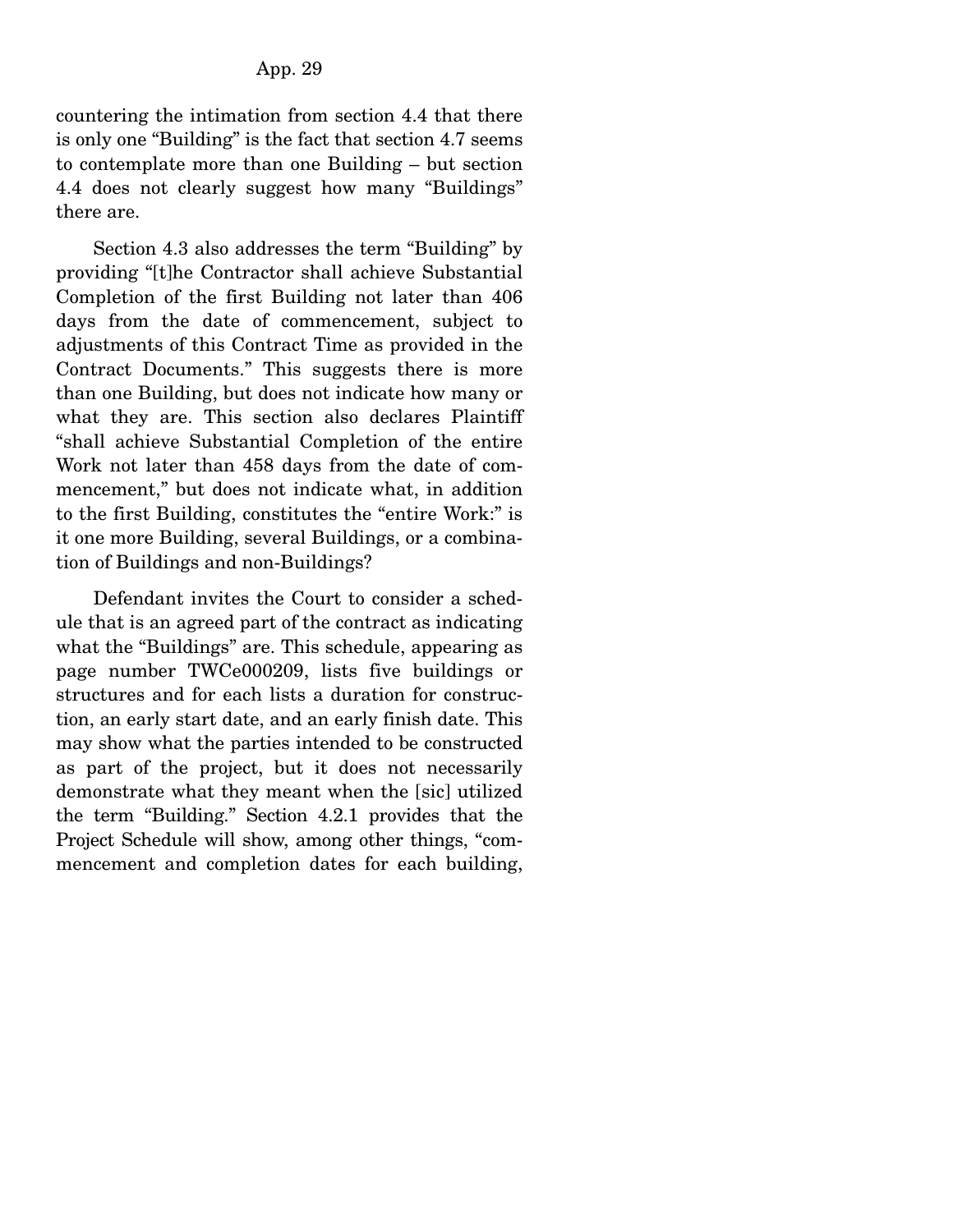structure and amenity." Assuming the aforementioned schedule is the Project Schedule, section 4.2.1 does not state the Project Schedule identifies "Buildings:" it says the Project Schedule identifies buildings, structures and amenities. Even if "Buildings" and "buildings" are the same, the Project Schedule's inclusion of "structures" and "amenities" means some of the items listed are not Buildings (or buildings), but nothing indicates the difference.

 Section 4.8 establishes incentive fees if "the first residential Building" is completed by a particular deadline, but declares an "incentive fee shall not apply to the second residential Building." This could be interpreted as meaning there are some "non-residential Buildings" that nonetheless constitute "Buildings" for purposes of the liquidated damages clause. On the other hand, Section 4.7.1 addresses the harm to Defendants if "Completion of a Building or other improvement" is not accomplished by the scheduled date – but only provides liquidated damages in the event a Building is not completed on time. This suggests there are some things being constructed that are not Buildings.

 The parties also make various arguments based on the dictionary definitions of various words and the realities of what was being constructed. These arguments do not clearly augur in favor of one part or the other, and all of them ignore the parties' intent to adopt a particularized, non-ordinary definition of the term. Unfortunately, they have not clearly indicated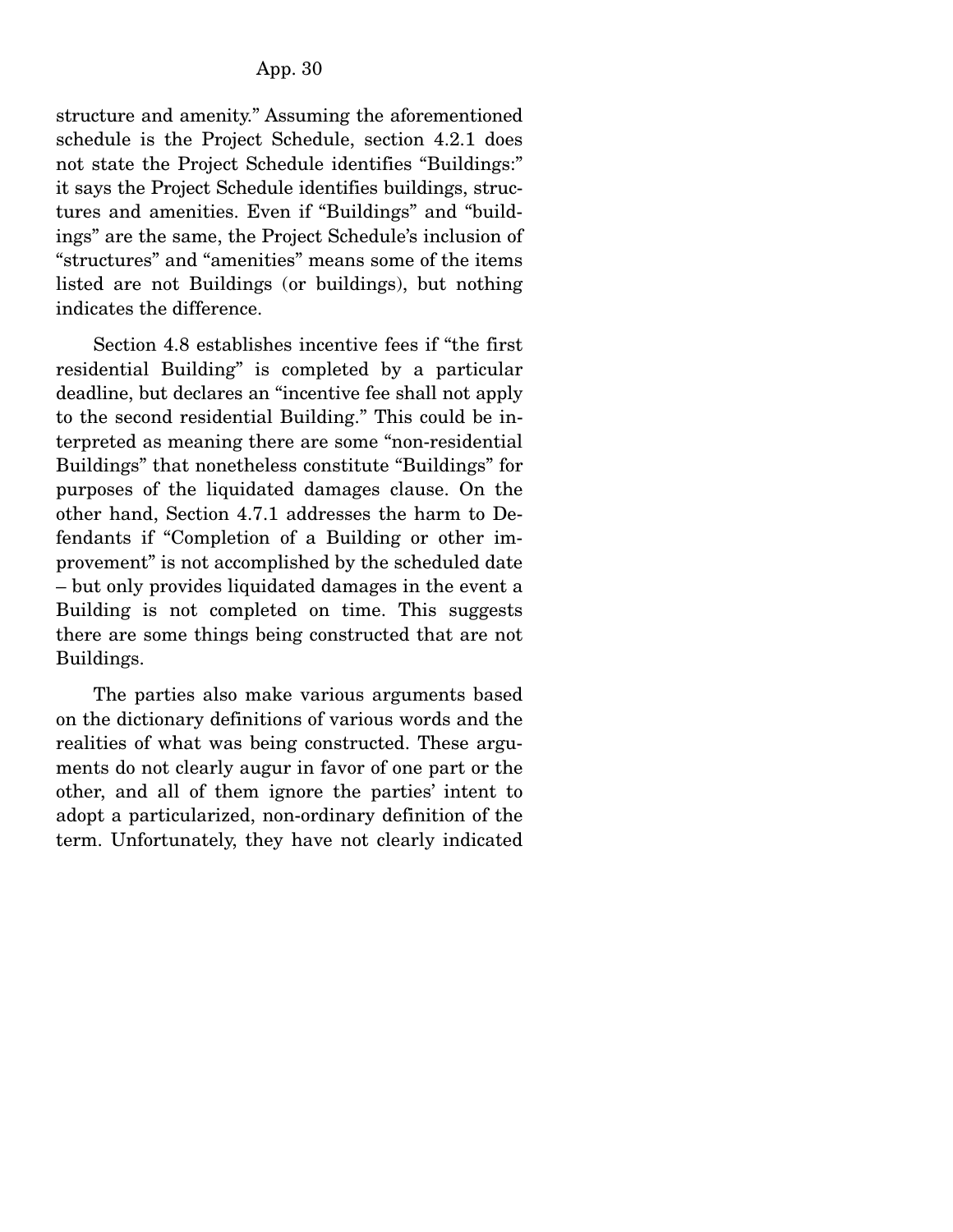the meaning to be employed, and summary judgment cannot be granted on this issue.

# C. The Method of Addition

 Plaintiff challenges Defendants' cumulative method of calculating the liquidated damages. On this point, the Court agrees with Plaintiff. To restate the issue: the contract provides in pertinent part that

The following liquidated damages amounts shall accrue separately, on a building-bybuilding basis:

\$760.00 for each calendar day that Completion of each Building of the Project is delayed more than 21 days after Scheduled Completion Date for such Building.

\$2,280.00 for each calendar day that Completion of each Building of the Project is delayed more than 45 days after Scheduled Completion Date for such Building.

\$3,040.00 for each calendar day that Completion of each Building of the Project is delayed more than 75 days after Scheduled Completion Date for such Building.

\$3,800.00 for each calendar day that Completion of each Building of the Project is delayed more than 105 days after Scheduled Completion Date for such Building.

This natural and logical interpretation suggests that (1) for days twenty-two through forty-five the liquidated damages are \$760 per day, per Building, (2) for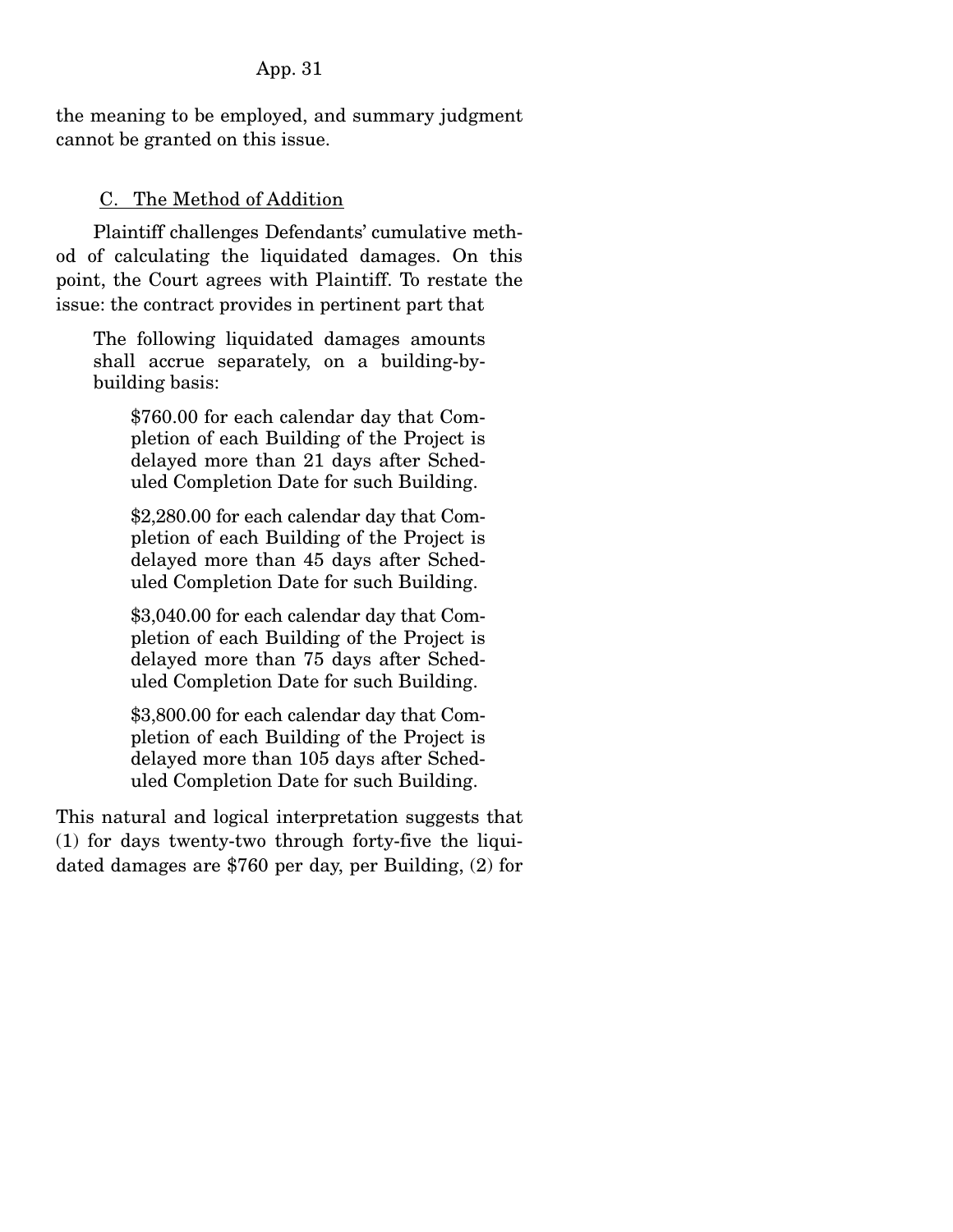days forty-six through seventy-five the damages are \$2,280 per day, per Building, (3) for days seventy-six through 105 the damages are \$3,040 per day, per Building, and (4) for days beyond 105, the damages are \$3,800 per day, per Building. Defendants disagree, contending that the fact that the "amounts shall accrue separately" means each clause applies in a cumulative fashion. This interpretation ignores the more obvious contextual meaning; namely, that the damages are calculated "separately, on a building-bybuilding basis." Thus, completion of one Building will terminate the accrual of liquidated damages, but only with respect to that Building.

# D. Effect of Termination of the Contract

 Plaintiff contends Missouri law dictates that the liquidated damages ceased to accrue when it was terminated in January 2007, and offers the Missouri Court of Appeals' decision in *Twin River Construction Co. v. Public Water Dist. No. 6* as "binding" support for the proposition. In *Twin River*, the Missouri Court of Appeals relied on a 1908 decision from the Missouri Supreme Court to reject a claim for "liquidated damages for a 'reasonable' time after abandonment by the contractor or termination by the owner" because "liquidated damages are no longer available" after the contract ends because "the contractor should not be responsible once he loses his ability to control the date of completion." 653 S.W.2d 682, 694 (Mo. Ct. App. 1983) (citing *Moore v. Board of Regents*, 115 S.W. 6 (Mo. 1908)). Plaintiff misstates this Court's obligations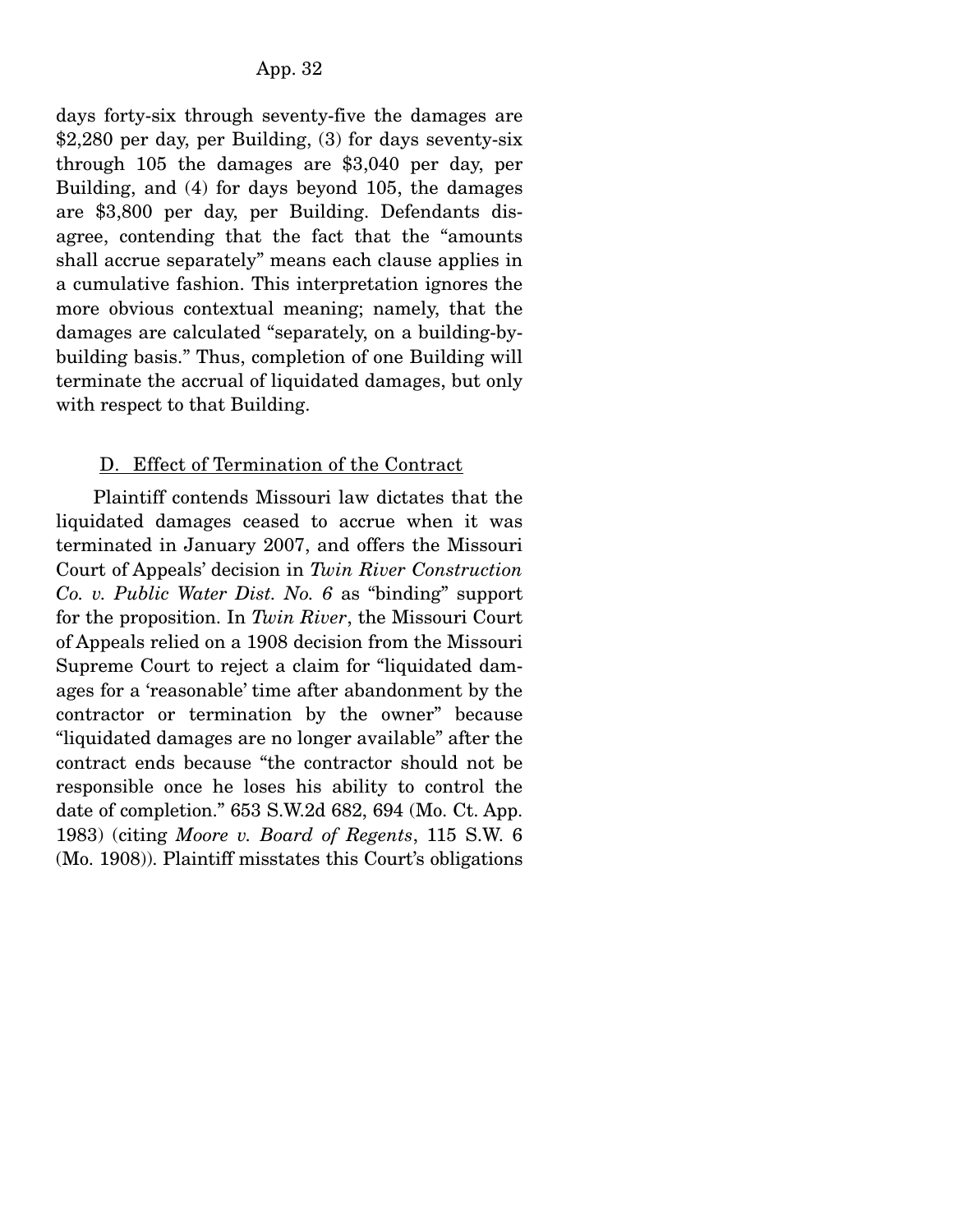when applying state law, and the Court reaches a different conclusion on the matter.

 When there is no statute on point and a state's highest court has not clearly opined on the matter, a federal court is obligated to predict how the state's highest court would resolve the matter. *E.g.*, *Pennsylvania Nat'l Mutual Casualty Ins. Co. v. City of Pine Bluff*, 354 F.3d 945, 952 (8th Cir. 2004); *Maschka v. Genuine Parts Co.*, 122 F.3d 566, 573 (8th Cir. 1997). Decisions of the intermediate and lower courts are an indication of how the state's highest court might rule, but they are not dispositive and, hence, not binding. "Our task . . . is to predict how the Missouri Supreme Court would resolve this issue, not how the intermediate state courts have resolved it." *Bogan v. General Motors Corp.*, 500 F.3d 828, 831 (8th Cir. 2007); *see also Minnesota Supply Co. v. Raymond Corp.*, 472 F.3d 524, 534 (8th Cir. 2006); *Continental Casualty Co. v. Advance Terrazzo & Tile Co.*, 462 F.3d 1002, 1007 (8th Cir. 2006).

 The *Twin River* court acknowledged other jurisdictions have reached an opposite conclusion, but felt constrained to follow *Moore*. Closer examination of *Moore* reveals the Missouri Supreme Court did not purport to establish a broad principle of law, but rather was considering only the terms of the contract in the case before it. The case involves facts eerily similar to those in the case at bar. The litigants were parties to a contract that called for the plaintiff to construct a gymnasium for the defendant. The defendant terminated the contract before the building was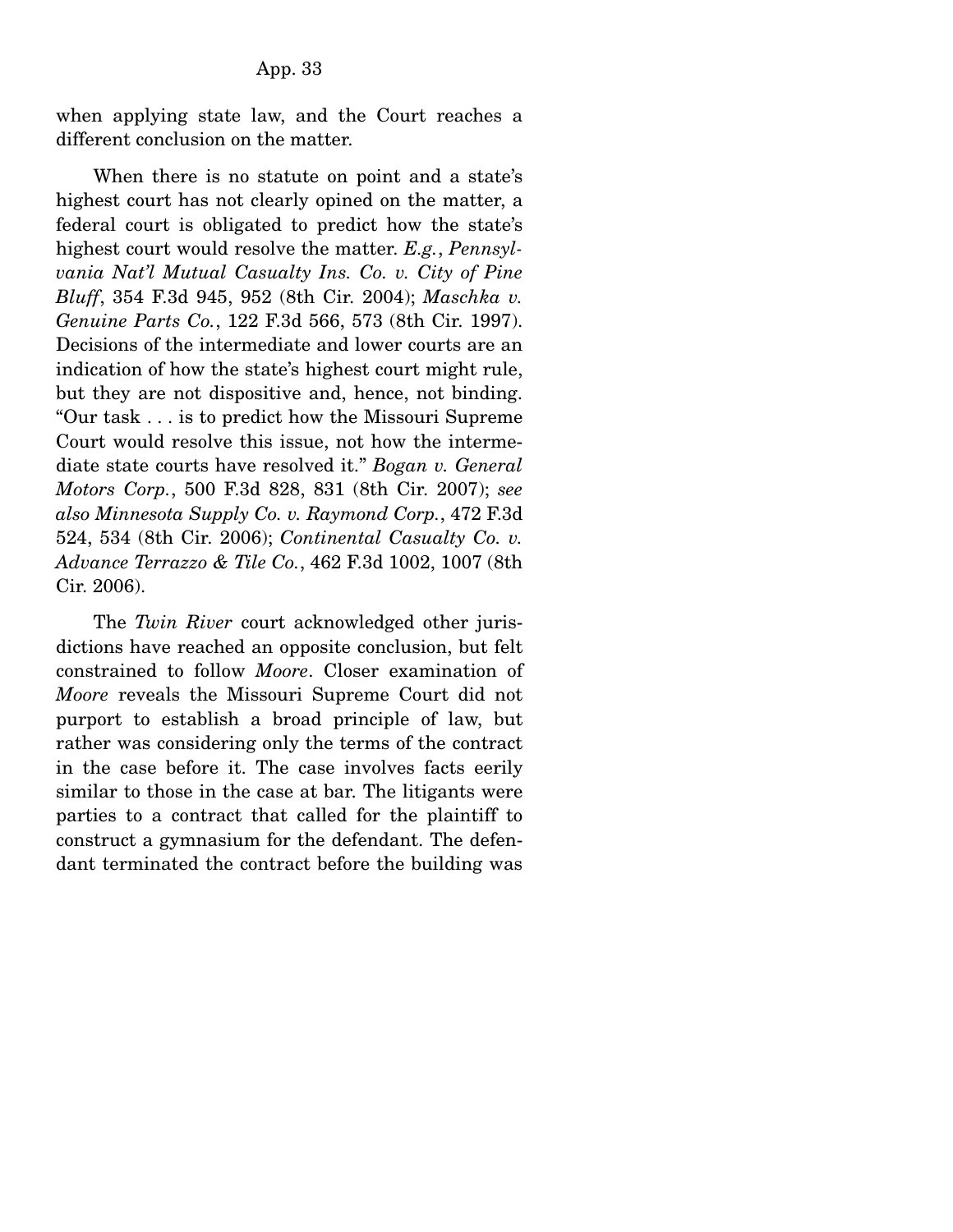completed; the plaintiff alleged the termination was wrongful and sought compensation for the labor and materials expended prior to the termination. The defendant alleged termination was proper because the plaintiff failed to meet certain deadlines established in the contract. The defendant further sought liquidated damages pursuant to a contract provision "providing that in case of the failure of the plaintiffs to complete the building within the time limited in the contract that they should pay the defendants \$20 a day for each week day intervening after the completion of the work. . . ." The plaintiff contended the delays were the fault of the defendant and events that were excluded under the contract. *Moore*, 115 S.W. at 6-7. In affirming the trial court's refusal to submit the issue of liquidated damages to the jury, the Missouri Supreme Court analyzed the contract's language and concluded "[t]his penalty of \$20 a day was allowed defendants only on condition that plaintiffs completed the contract but failed to finish it in the time specified." *Id*. at 13. Perhaps the thenexistent hostility to liquidated damages affected the interpretation, but the fact remains that the issue decided was the meaning of that particular contract and not a broad principle of law.

 Having determined the Missouri Supreme Court has not ever (much less recently) addressed the issue, this Court is obligated to divine how it would resolve the issue if presented with the issue today. *Twin River* does not aid this effort because it rests upon an interpretation of *Moore* that the undersigned finds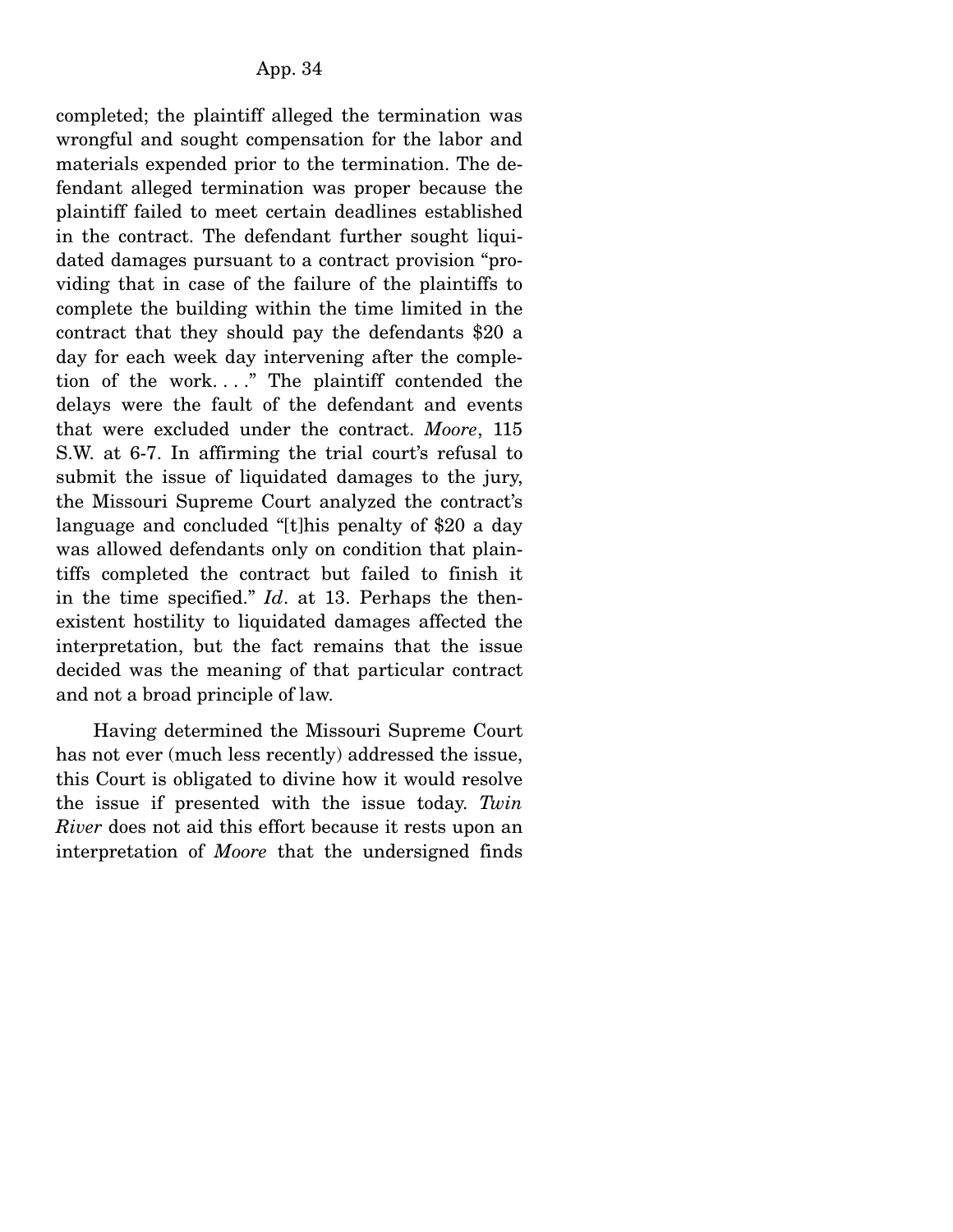wanting. The best course is to consider general contract principles. In that regard, the Court observes that prevailing views on the matter have changed over time. Originally, liquidated damages for delayed completion were not permitted if the contractor did not complete the project, but "by the 1940's the trend was to the contrary. This shift in perspective is also apparent when one compares Williston's 1920 edition of *Contracts* with the current, 1961 edition: The early edition flatly stated that liquidated damages could not be recovered if the contract was totally abandoned, while the current edition concludes that the courts are far from uniform on this issue." *Construction Contracting & Management Inc. v. McConnell*, 815 P.2d 1161, 1167 (N.M. 1991). Indeed, *Twin River* acknowledged the different views of other jurisdictions. 653 S.W.2d at 694. As suggested by the New Mexico Supreme Court in *McConnell*, many jurisdictions changed their views in or after the 1950s and now allow liquidated damages even if the contractor does not complete the project. *E.g.*, *Austin Griffith v. Goldberg*, 79 S.E.2d 447, 455 (S.C. 1953) ("[W]e hold that where a the [sic] contractor abandons the work after the time fixed for completion, the clause providing for liquidating damages applies from the time fixed for completion until the work is abandoned, and for a further period of time reasonably necessary to complete the job. Of course, the owner may not increase his recovery either by unreasonable delay in taking over the job, or by failing to complete it with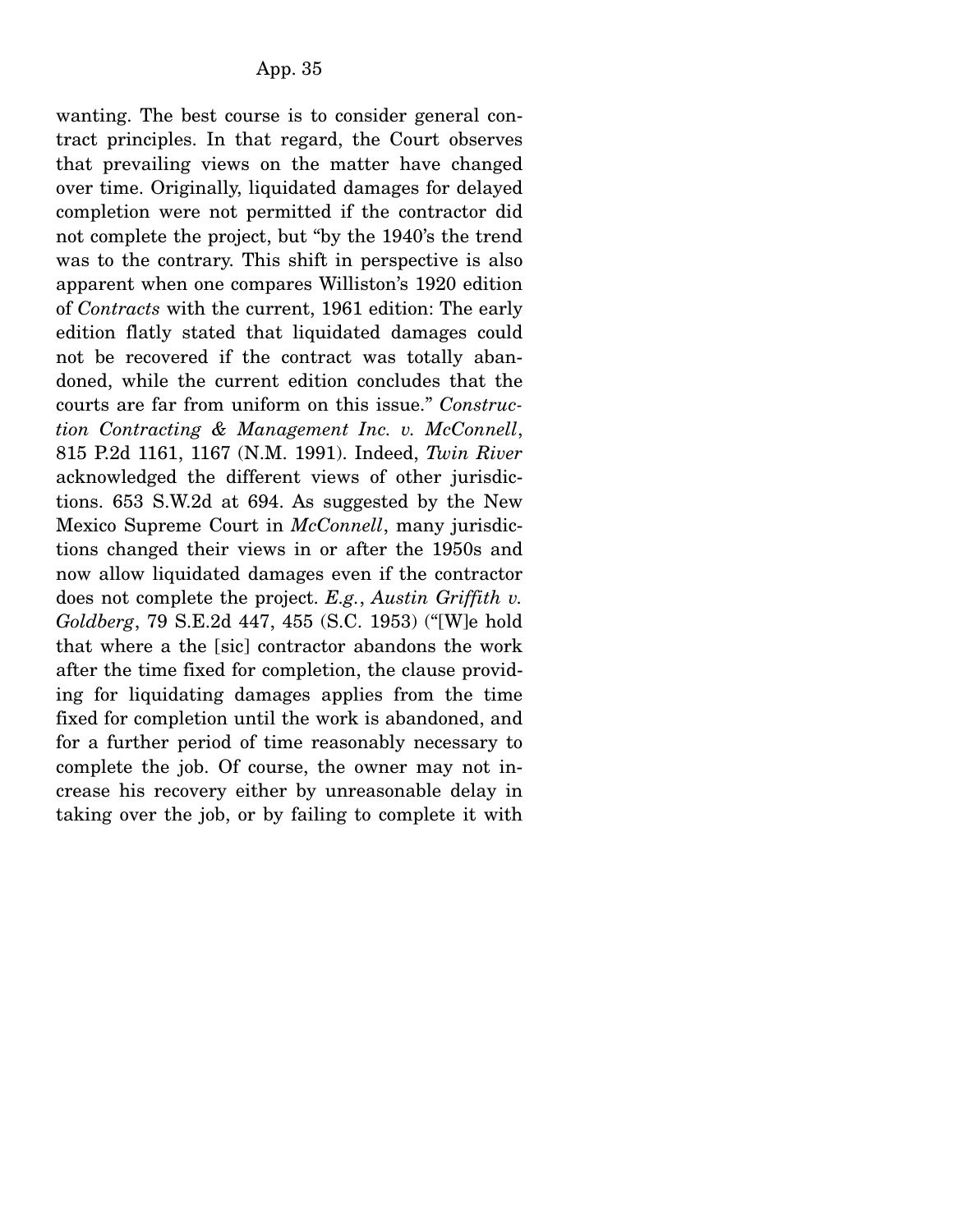diligence and dispatch."); *see also City of Boston v. New England Sales & Mfg. Corp.*, 438 N.E.2d 68, 69- 70 (Mass.  $1982$ ).<sup>3</sup>

 "There was a time when the courts were quite strong in their view that almost every contract clause containing a liquidated damage provision was, in fact, a forfeiture provision which equity abhorred, and therefore, nothing but actual damages sustained by the aggrieved party could be recovered in case of contract breach caused by delay past the proposed completion date." *Sides Construction Co.*, 581 S.W.2d at 446-47. In "modern times," this hostility has relaxed and, as it has, so too has the view that terminating the contract terminates the damage caused by the contractor's delay. Damages from the delay do not end simply because the contractor is no longer working on the project, and if one accepts (as the Court has here) that the liquidated damages provision is intended to compensate the owner for that delay, there is no principled reason for terminating that recovery. A contrary holding presents the owner a Hobson's

<sup>3</sup> In some of these cases, the "abandonment" refers to the contractor's unilateral and voluntary abandonment of the project. The Court sees no difference between (1) a contractor who abandons a contract before it is completed and (2) a contractor who is properly discharged by the owner before it is completed – provided, of course, that the project is eventually completed. If the owner abandons the project, liquidated damages cannot be allowed to accumulate in perpetuity, and so are probably not allowed at all. *Cf*. *Oregon State Highway Comm'n v. DeLong Corp.*, 495 P.2d 1215, 1229-30 (Or. Ct. App. 1972).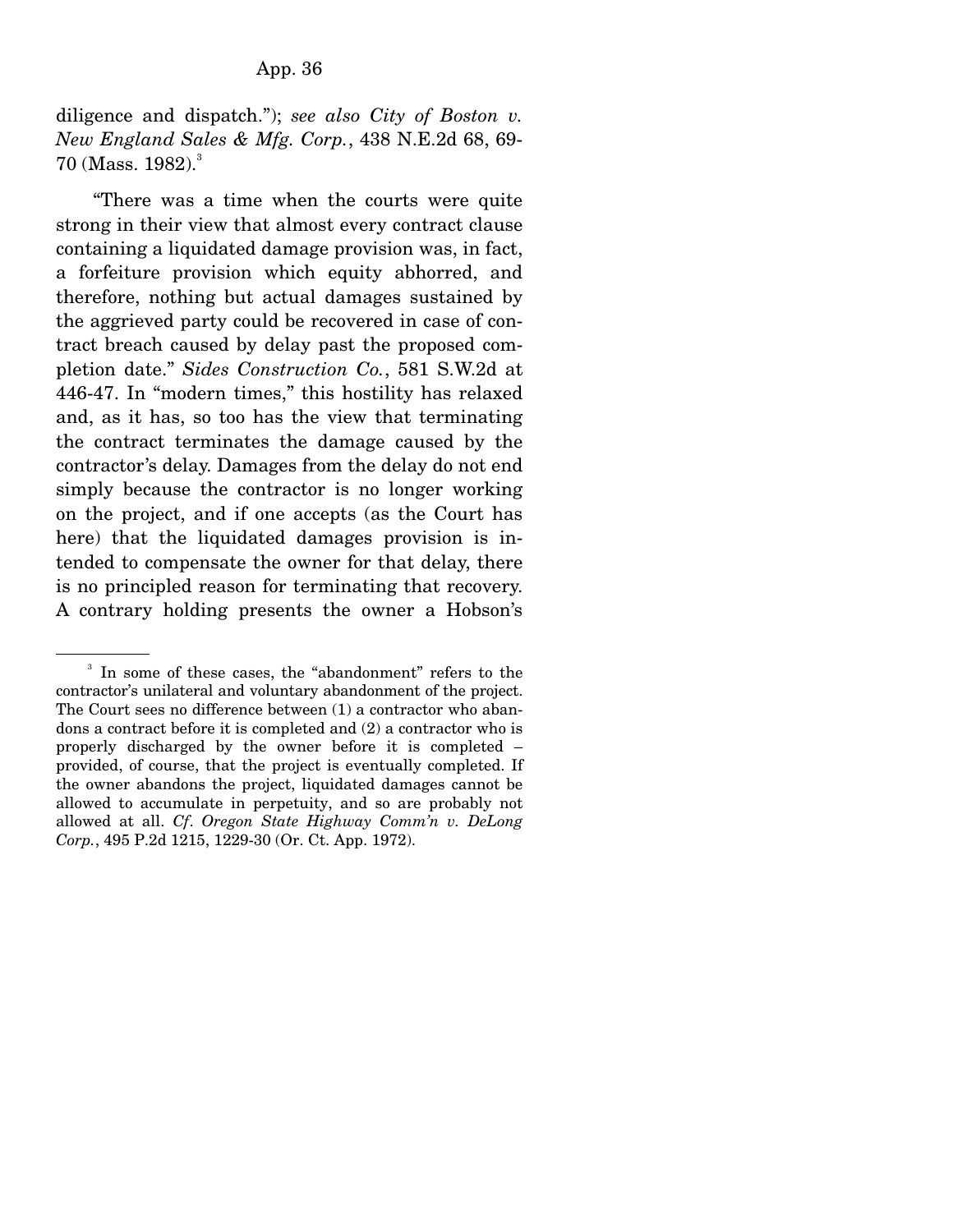choice between (1) terminating the breaching contractor so the project can be finished, but foregoing full recovery for the delay, and (2) waiting until the contractor eventually finishes to preserve recovery of damages. Allowing liquidated damages beyond the termination date presents concerns for the contractor, but those concerns are adequately addressed by requiring the owner to establish that the contractor was properly terminated and by allowing the contractor to argue and prove that the owner was not diligent in completing the project.<sup>4</sup> For these reasons, the Court concludes that if the Missouri Supreme Court were to address the issue today, it would opt in favor of the now-prevailing view.

#### III. CONCLUSION

 Plaintiff 's Motion for Summary Judgment is granted in part and denied in part. The Court concludes the liquidated damage provision is not a penalty and is valid and enforceable, and that Defendants may be entitled to liquidated damages from the time completion was due until completion actually occurred, regardless of the fact that Plaintiff was terminated before the project was completed. The Court also concludes Defendants' "cumulative method" of calculating the amounts due is not permitted under

<sup>4</sup> Nothing herein is intended to suggest Defendants properly terminated Plaintiff or that they diligently completed the project after Plaintiff's termination.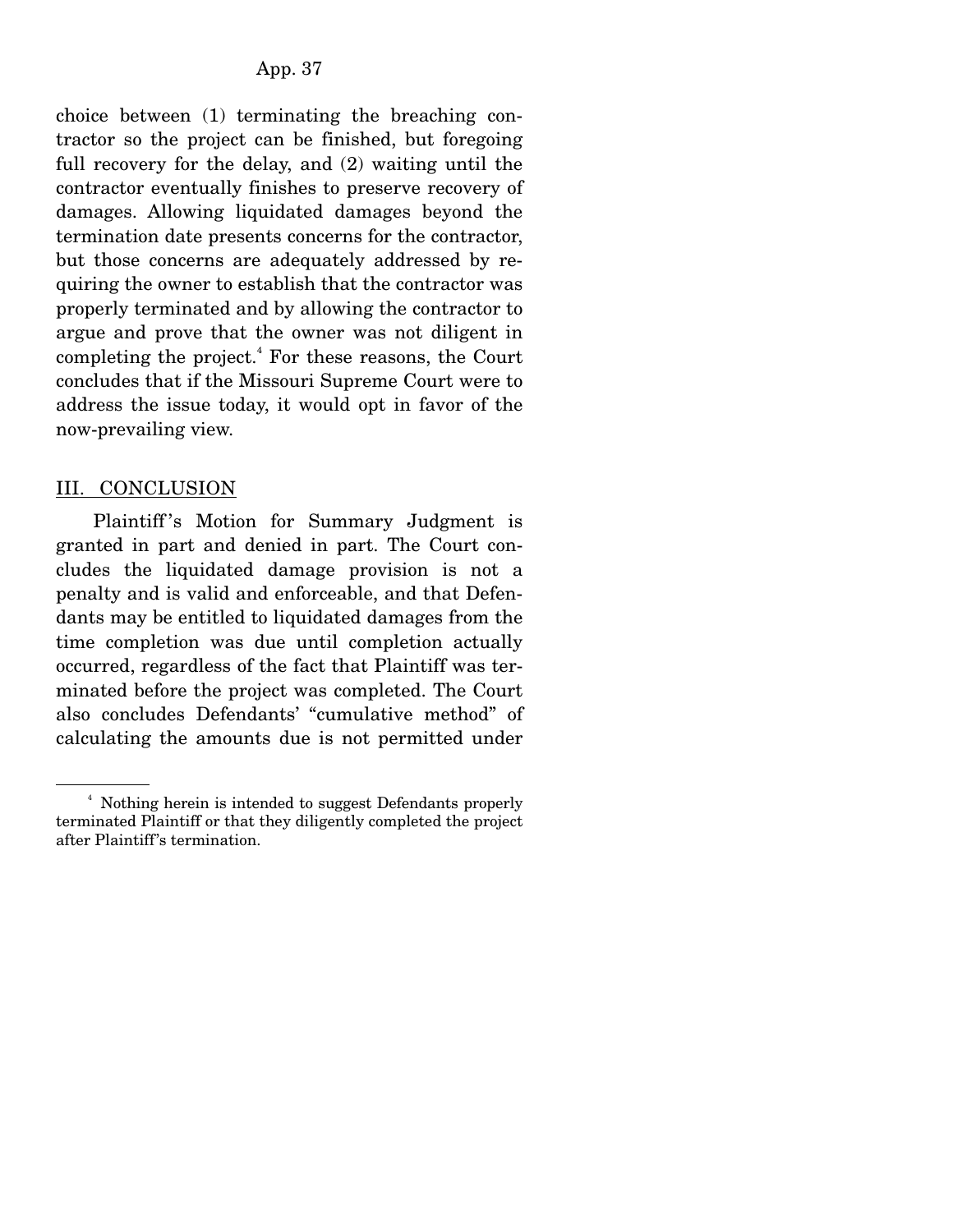the contract. Finally, the Court concludes the contract is ambiguous as to the number of "Buildings" for which liquidated damages may be recovered, and this issue will have to be decided by a jury.

IT IS SO ORDERED.

/s/ Ortrie D. Smith ORTRIE D. SMITH, JUDGE UNITED STATES DISTRICT COURT

DATE: August 1, 2008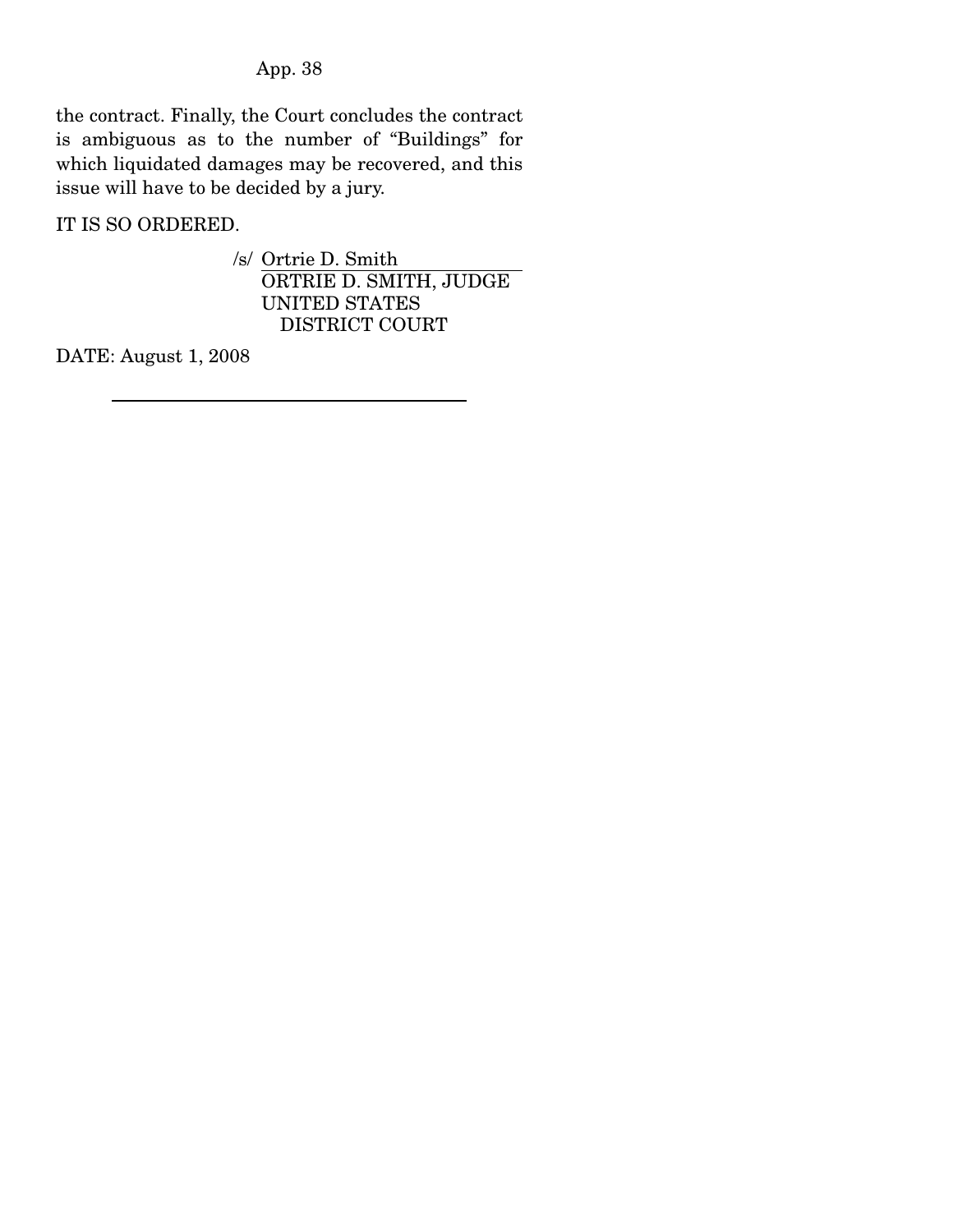### **UNITED STATES COURT OF APPEALS FOR THE EIGHTH CIRCUIT**

No: 10-3713

The Weitz Company, LLC, an Iowa Limited Liability Company

Appellant

v.

MacKenzie House, LLC, a Colorado Limited Liability Company, et al.

Appellees

The Weitz Company, LLC, an Iowa Limited Liability Company

Appellant

Appeal from U.S. District Court for the Western District of Missouri – Kansas City (4:07-cv-00103-ODS)

------------------------------------------------------------------------------------------------------------------------------------------------------------------------------------

## ------------------------------------------------------------------------------------------------------------------------------------------------------------------------------------ **ORDER**

 In light of Appellees' Motions for Reconsideration, the Order of February 17, 2012 is hereby vacated.

 Having reviewed Appellees' Oppositions to Appellant's Motion to Stay the Mandate and the supersedeas bonds approved by the district court on October 13, 2010, Appellant's motion to stay the mandate pending the filing and disposition of a petition for writ of certiorari in the United States Supreme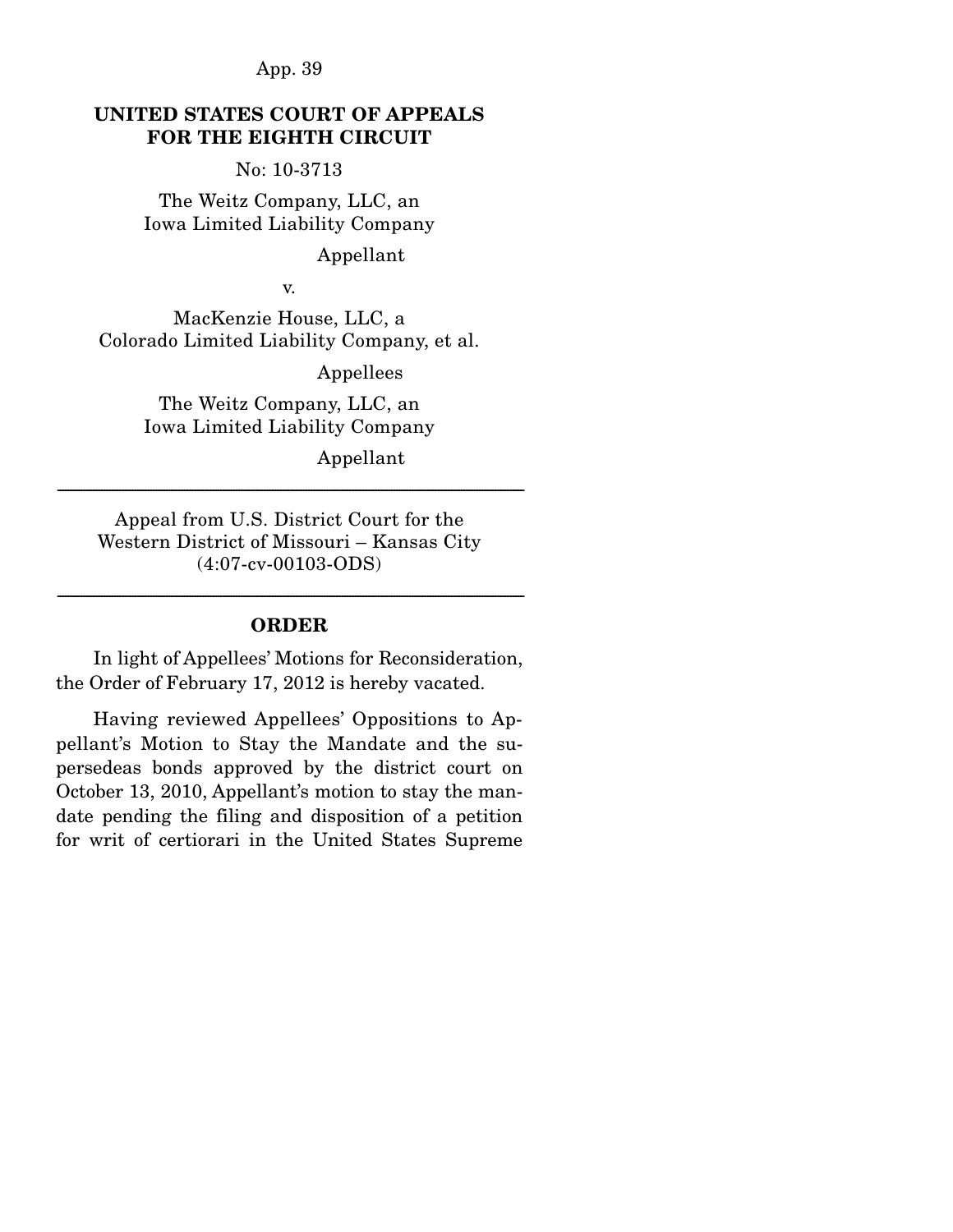Court is granted. The mandate is stayed pending further order of this court.

February 23, 2012

Order Entered at the Direction of the Court: Clerk, U.S. Court of Appeals, Eighth Circuit.

/s/ Michael E. Gans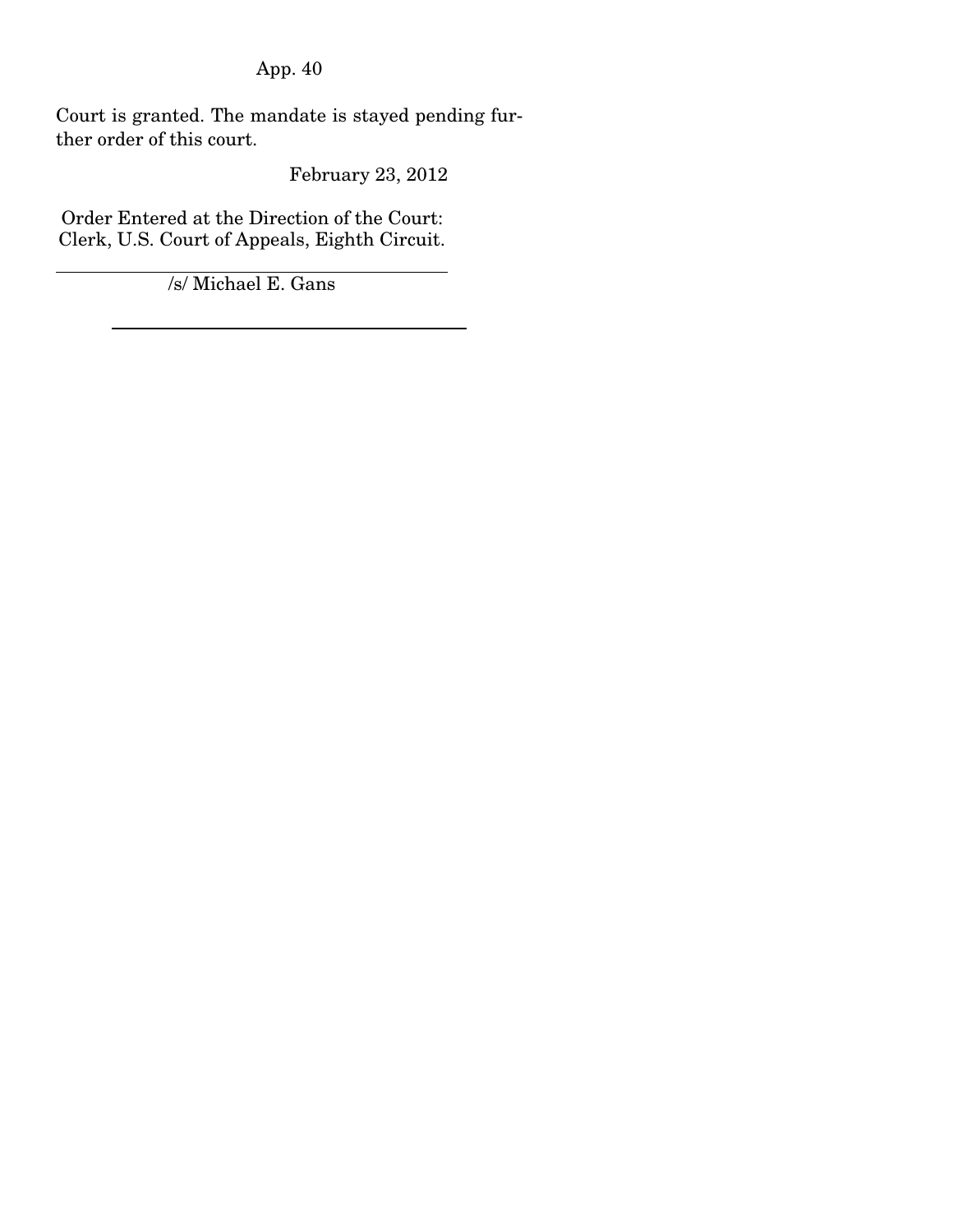### **UNITED STATES COURT OF APPEALS FOR THE EIGHTH CIRCUIT**

No: 10-3713

The Weitz Company, LLC, an Iowa Limited Liability Company

Appellant

v.

MacKenzie House, LLC, a Colorado Limited Liability Company, et al.

Appellees

The Weitz Company, LLC, an Iowa Limited Liability Company

Appellant

Appeal from U.S. District Court for the Western District of Missouri – Kansas City (4:07-cv-00103-ODS)

------------------------------------------------------------------------------------------------------------------------------------------------------------------------------------

# ------------------------------------------------------------------------------------------------------------------------------------------------------------------------------------ **ORDER**

 The petition for rehearing by the panel is granted. The petition for rehearing en banc is denied as moot.

 This court's opinion and judgment, dated December 8, 2011, are hereby vacated.

January 05, 2012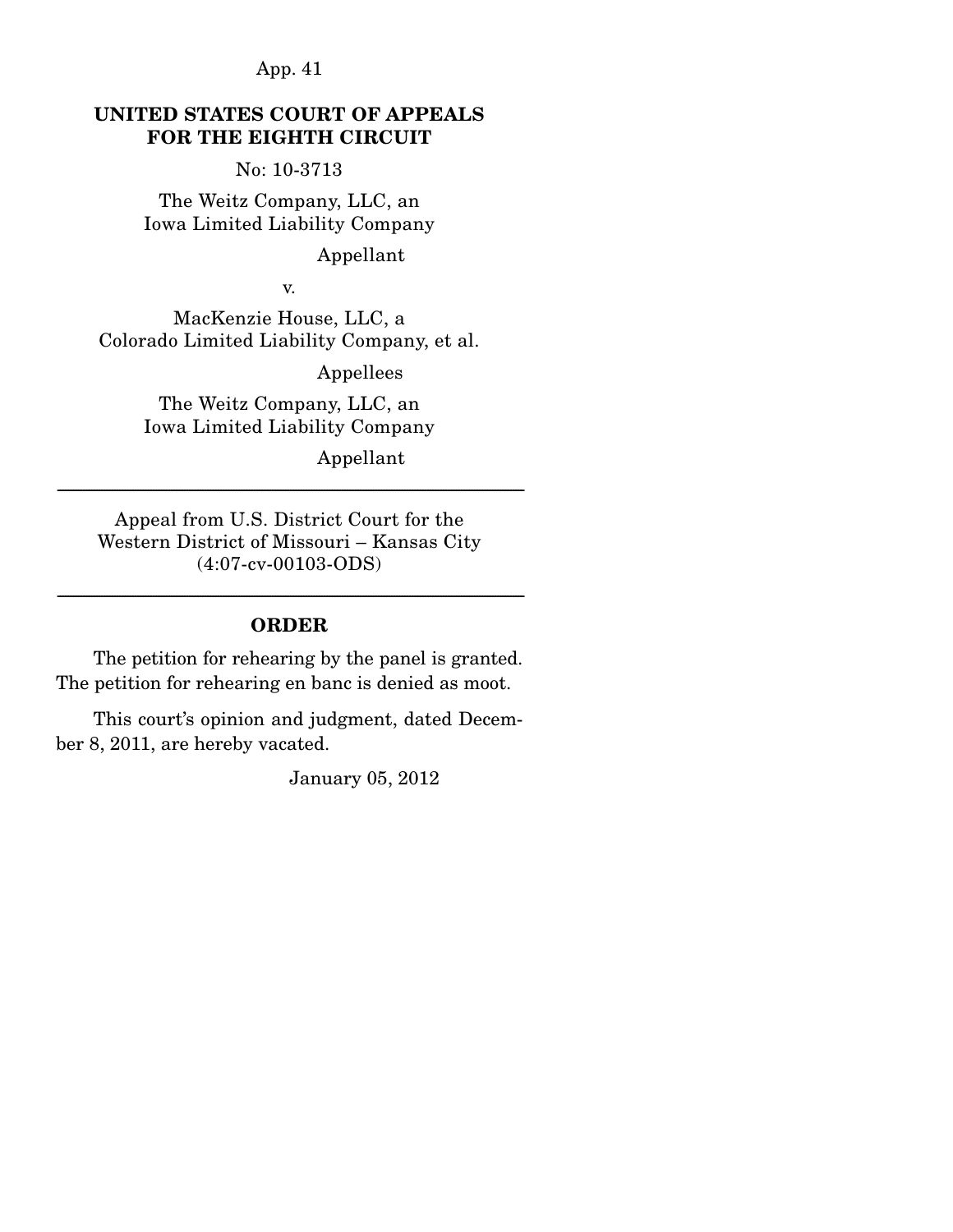÷.

Order Entered at the Direction of the Court: Clerk, U.S. Court of Appeals, Eighth Circuit.

/s/ Michael E. Gans